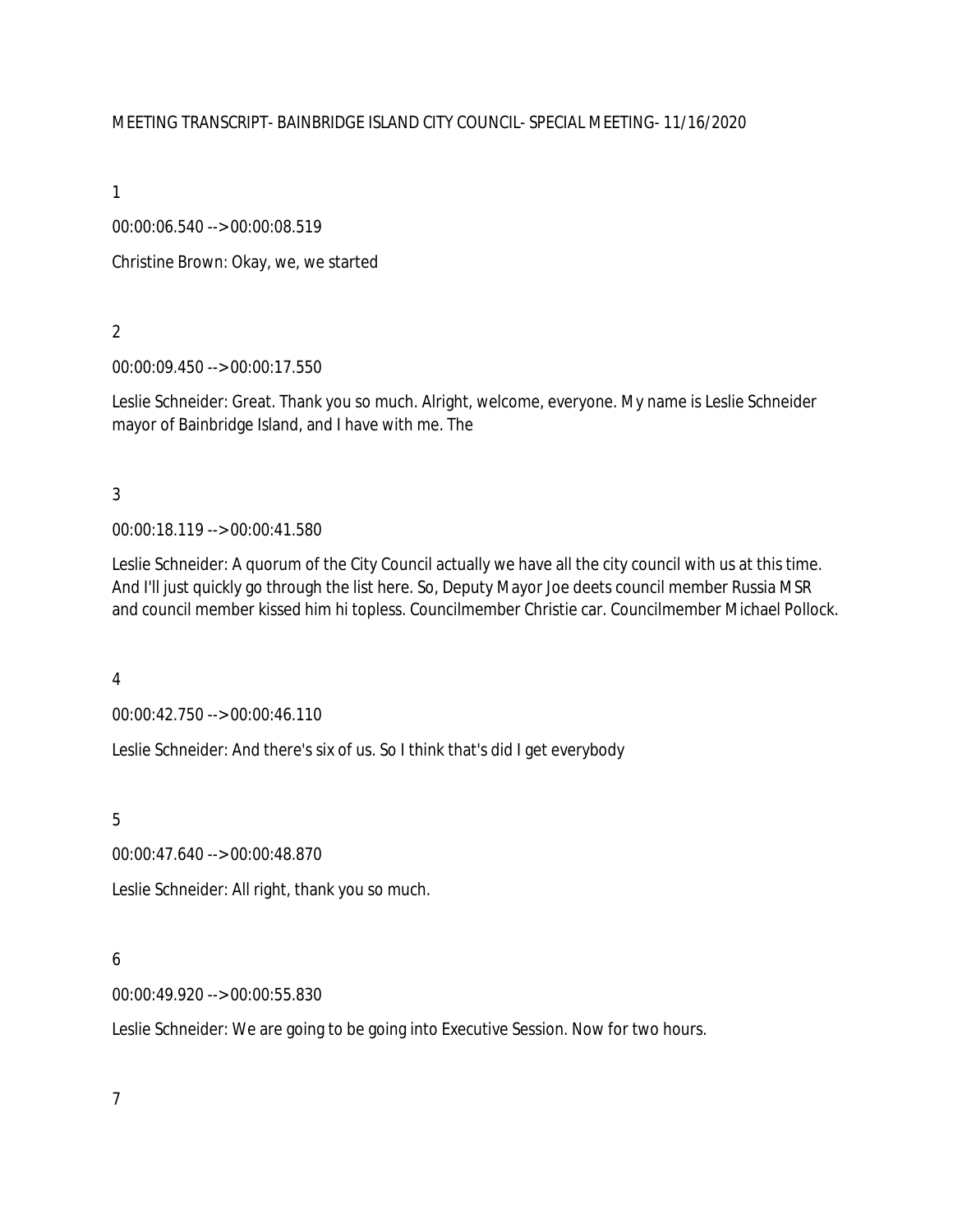00:00:57.240 --> 00:01:01.950

Leslie Schneider: And we will be well I guess it's more like an hour and a half. I'm

8

00:01:04.050 --> 00:01:07.380

Leslie Schneider: Sorry, I thought we had two hours, but we don't. It's just for one hour.

9

00:01:08.010 --> 00:01:10.860

Joe Levan: But keep in mind, the way the executive session provisions work that

### 10

00:01:11.580 --> 00:01:19.590

Joe Levan: If you say two hours and you need less than that amount of time, then you have to stay for the time. So it's better to underestimate the time and we can always extend

11

00:01:20.460 --> 00:01:26.970

Joe Levan: So that's, that's why it's. But if you think an hour is not is not realistic. It's more like an hour and a half, you could start with that.

12

00:01:27.630 --> 00:01:33.780

Leslie Schneider: Okay, well, no, I think this is good will, will certainly be able to gauge our progress at that point and come back so

# 13

00:01:34.350 --> 00:01:59.040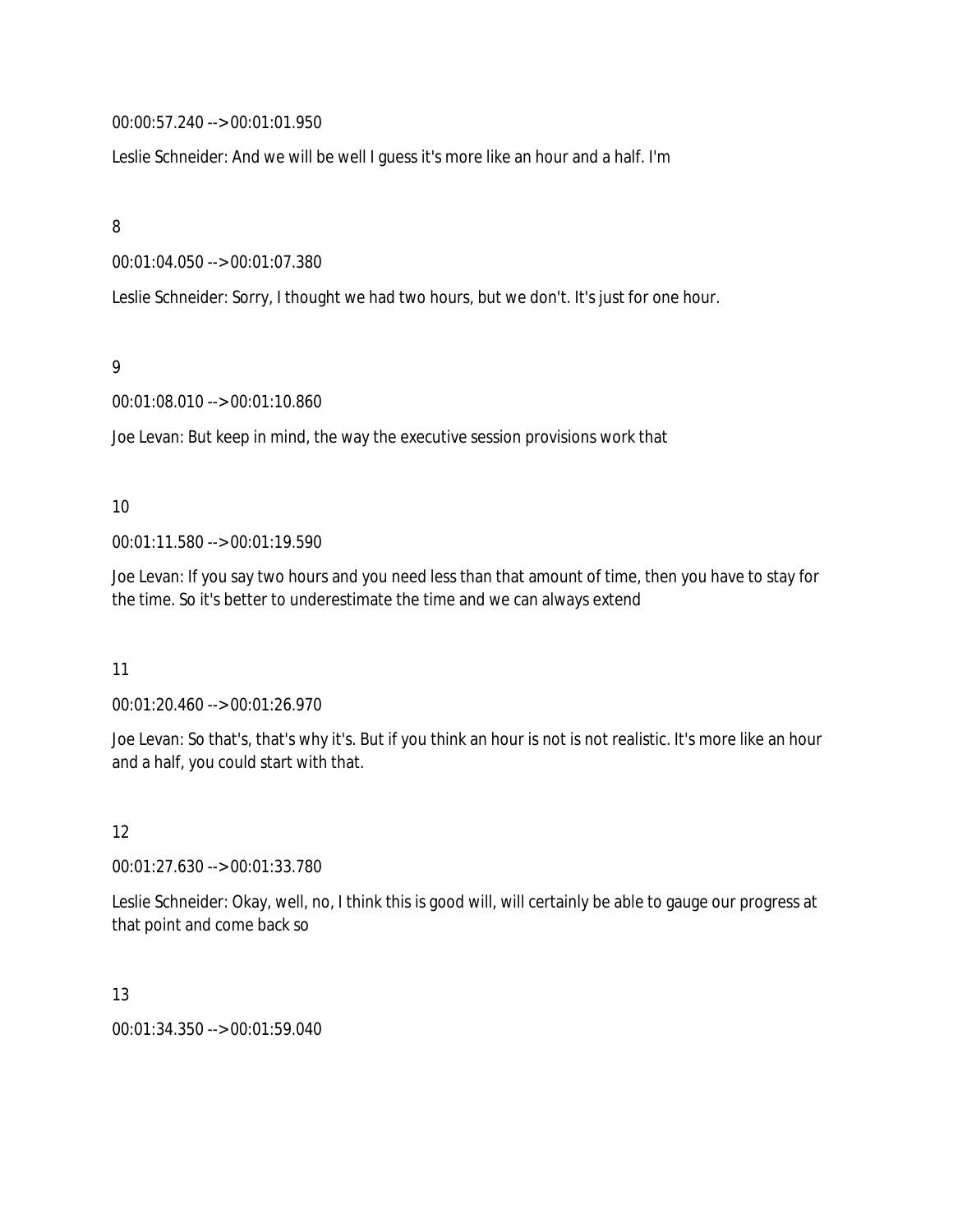Leslie Schneider: Alright, so, pursuant to our CW 42.3 0.1101 G to evaluate the qualifications of an applicant for employment or to review the performance of a public employee. We will return in 60 minutes and there will be one other agenda item for 30 minutes. Once we have returned. So with that,

14

00:02:00.450 --> 00:02:06.630

Leslie Schneider: City attorney, we should believe this meeting and you'll be sending us an invite for the Executive Session. Is that correct,

15

00:02:06.780 --> 00:02:07.680 Joe Levan: Exactly, yes.

16 00:02:07.710 --> 00:02:08.850 Leslie Schneider: Alright, see you all there.

17 00:02:23.700 --> 00:02:24.330 Ellen Schroer: Christine

18 00:02:29.310 --> 00:02:29.910 Christine Brown: Yes, Ellen.

19

00:02:30.570 --> 00:02:35.250

Ellen Schroer: Thanks. We'll just leave this this will just run. And then at the end, when the

20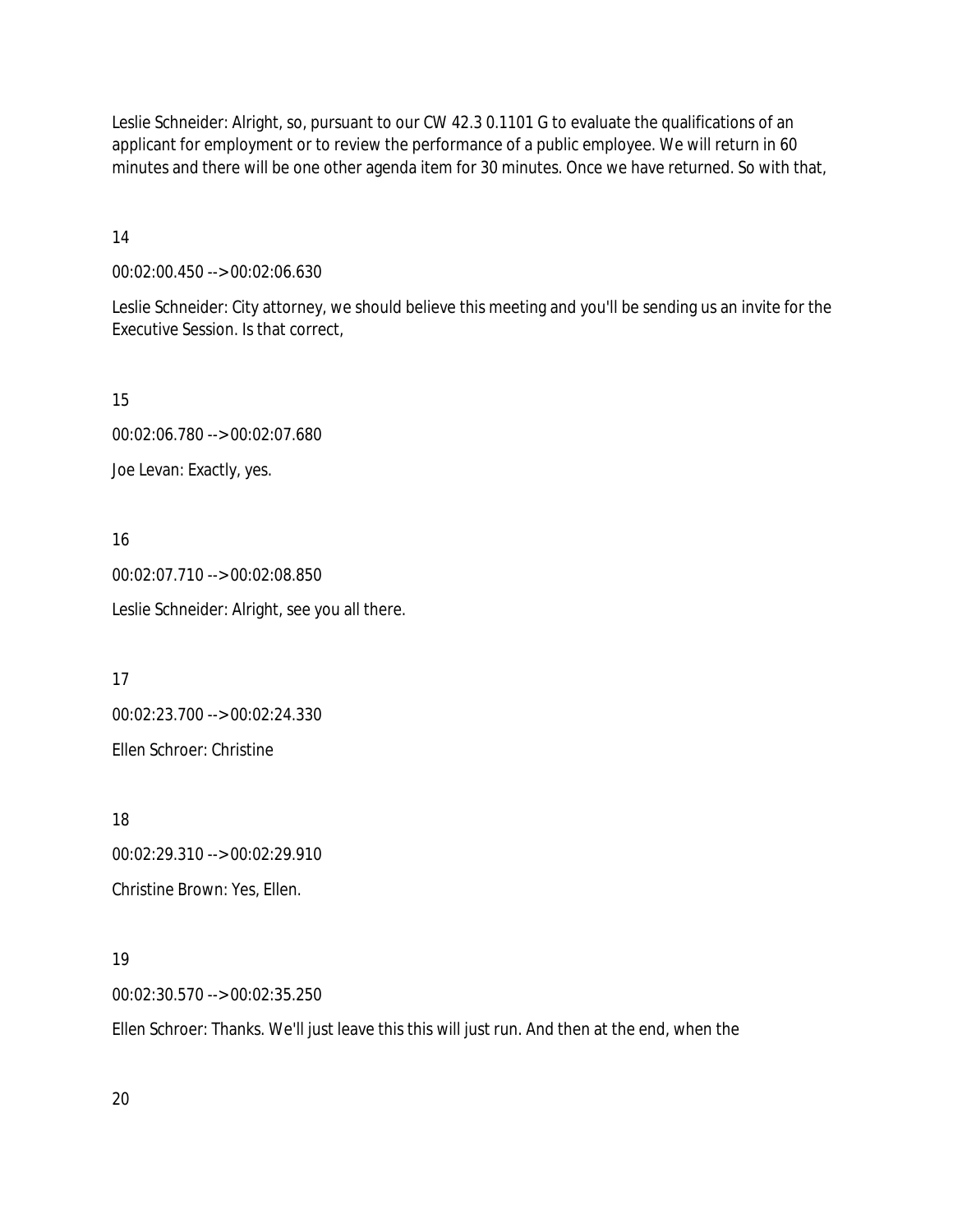00:46:05.610 --> 00:46:13.140

Christine Brown: Council has extended the executive session for an additional 30 minutes is now anticipated to end at 735. Thank you.

## 21

01:13:35.940 --> 01:14:43.980

Christine Brown: Council has extended the executive session for an additional 30 minutes they will return at approximately 805

# 22

01:46:21.870 --> 01:46:23.100

Joe Deets: Feels like Tuesday night.

# 23

01:46:25.500 --> 01:46:26.700

Kirsten Hytopoulos: That'll be soon enough.

# 24

01:48:06.150 --> 01:48:09.930

Joe Deets: Mayor. I'm actually not sure what we're is on our agenda now.

25

01:48:10.830 --> 01:48:21.390

Leslie Schneider: This is the process part. This is what happens the planning process for you know the the panels and the way that we select the city manager.

# 26

01:48:21.990 --> 01:48:22.980

Joe Deets: Okay, thanks.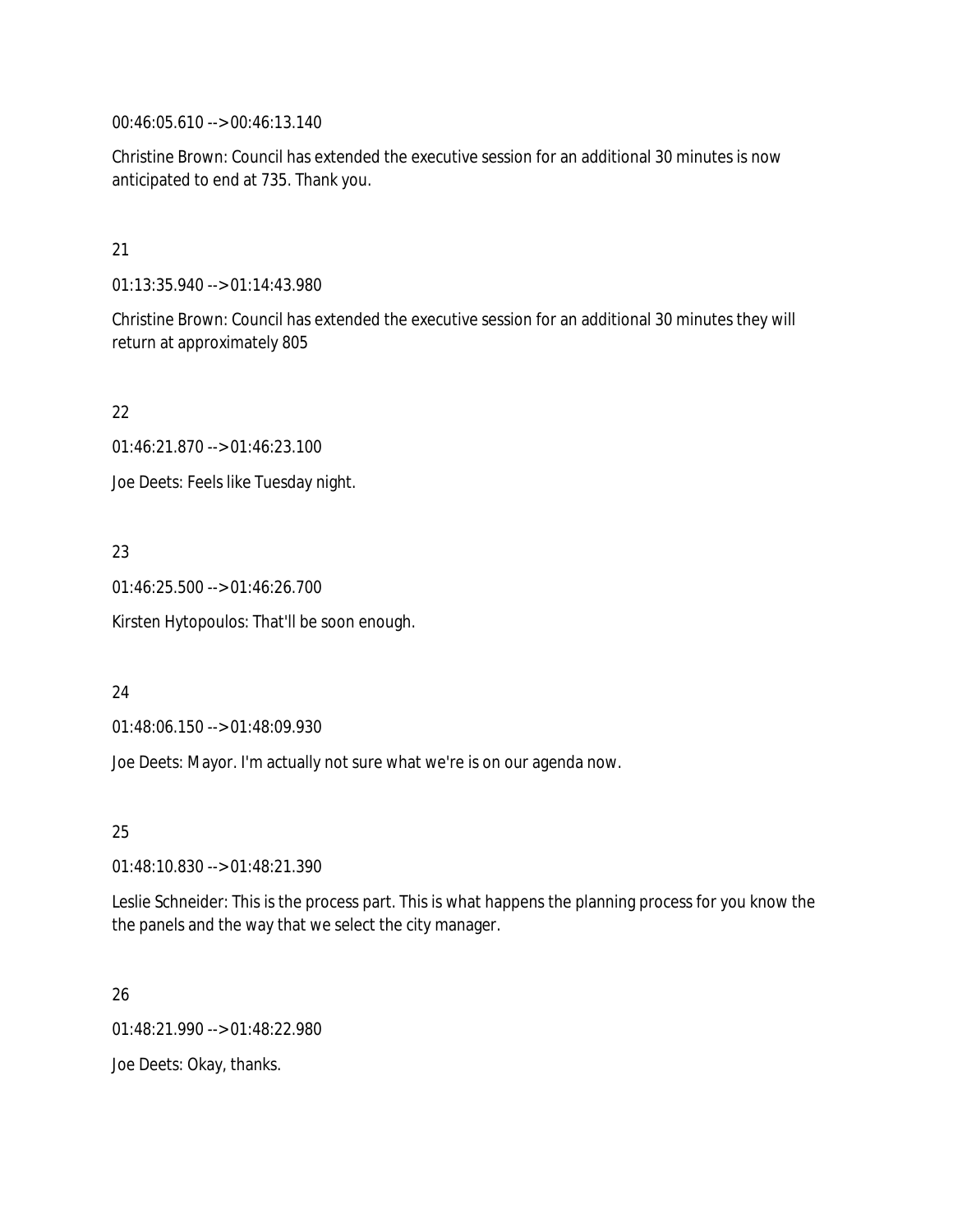01:48:26.580 --> 01:48:26.940 Leslie Schneider: We're

## 28

01:48:31.770 --> 01:48:33.870

Leslie Schneider: Missing COUNCILMEMBER Pollock.

# 29

01:48:47.100 --> 01:48:53.550

Christy Carr: pelts member Pollock said that his Internet is acting up and that can't get through on zoom

# 30

01:48:54.570 --> 01:48:56.340 Christy Carr: And to please proceed without him.

# 31

01:48:56.760 --> 01:48:57.090 Oh,

# 32

01:48:59.280 --> 01:48:59.760 Leslie Schneider: Alright.

# 33

01:49:01.950 --> 01:49:03.960

Leslie Schneider: Council members are you actually there.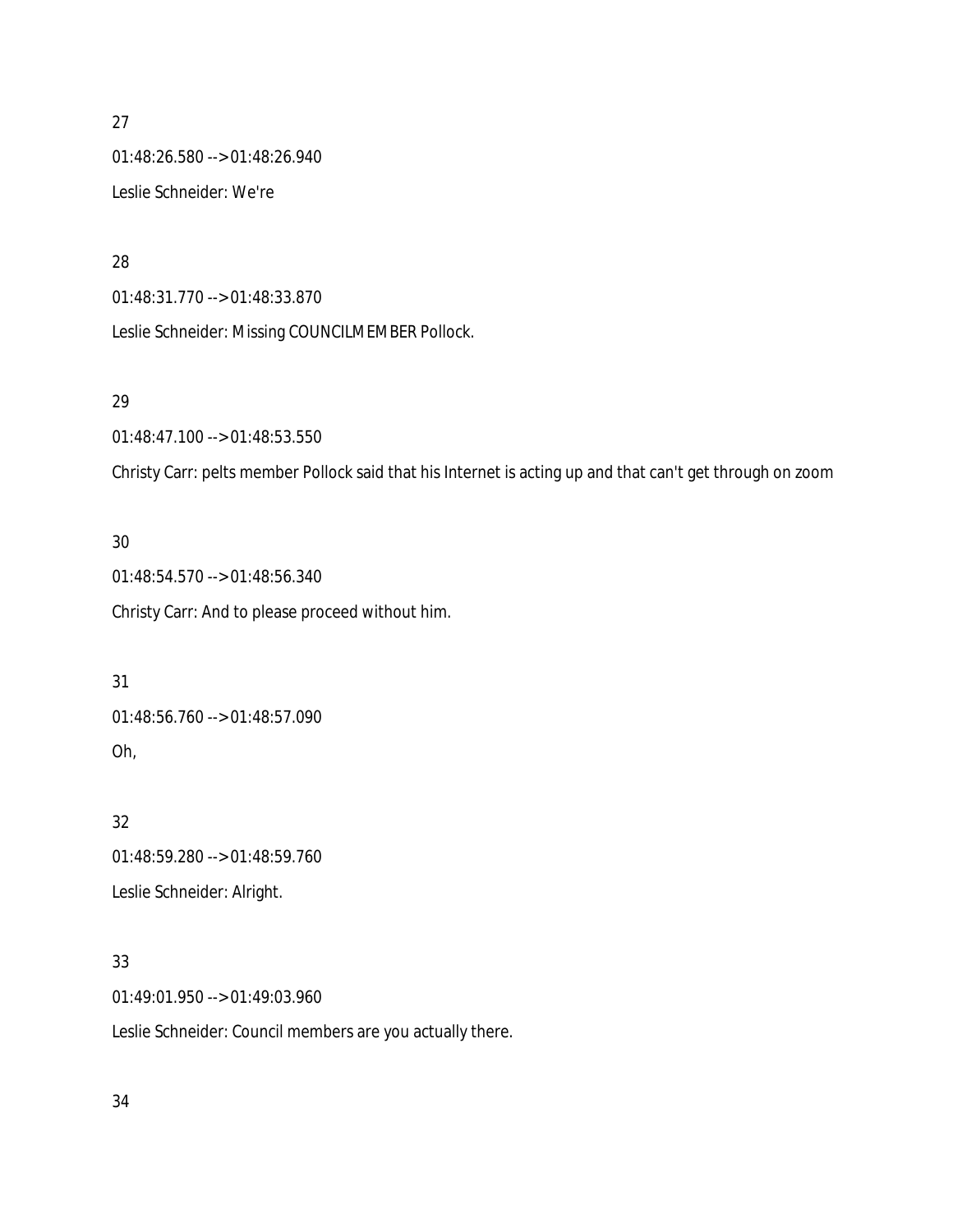01:49:11.250 --> 01:49:14.400

Leslie Schneider: All right, I am calling us back to

35

01:49:14.460 --> 01:49:16.110

Leslie Schneider: Back from Executive Session.

36

01:49:16.500 --> 01:49:30.960

Leslie Schneider: And we are in the special city council meeting MONDAY NOVEMBER 16 and we've just returned from Executive Session. We are now on item three, a in the city manager search process and

# 37

01:49:35.310 --> 01:49:40.110

Leslie Schneider: Deputy city manager. Are you going to lead us on this one, or is it going to be run

38

01:49:40.590 --> 01:49:50.850

Ellen Schroer: So I think it's a little bit of a dual effort. I am here to run slides and Ron is here to walk you through the next part of your, your conversation so

39

01:49:52.410 --> 01:49:55.500

Ellen Schroer: We sent a really pretty long and detailed email.

40

01:49:56.430 --> 01:50:08.040

Ellen Schroer: Earlier today, with some of the questions that you'll be answering with Ron's help and I have some slides just to help frame that conversation, but the information is all really what was in that email so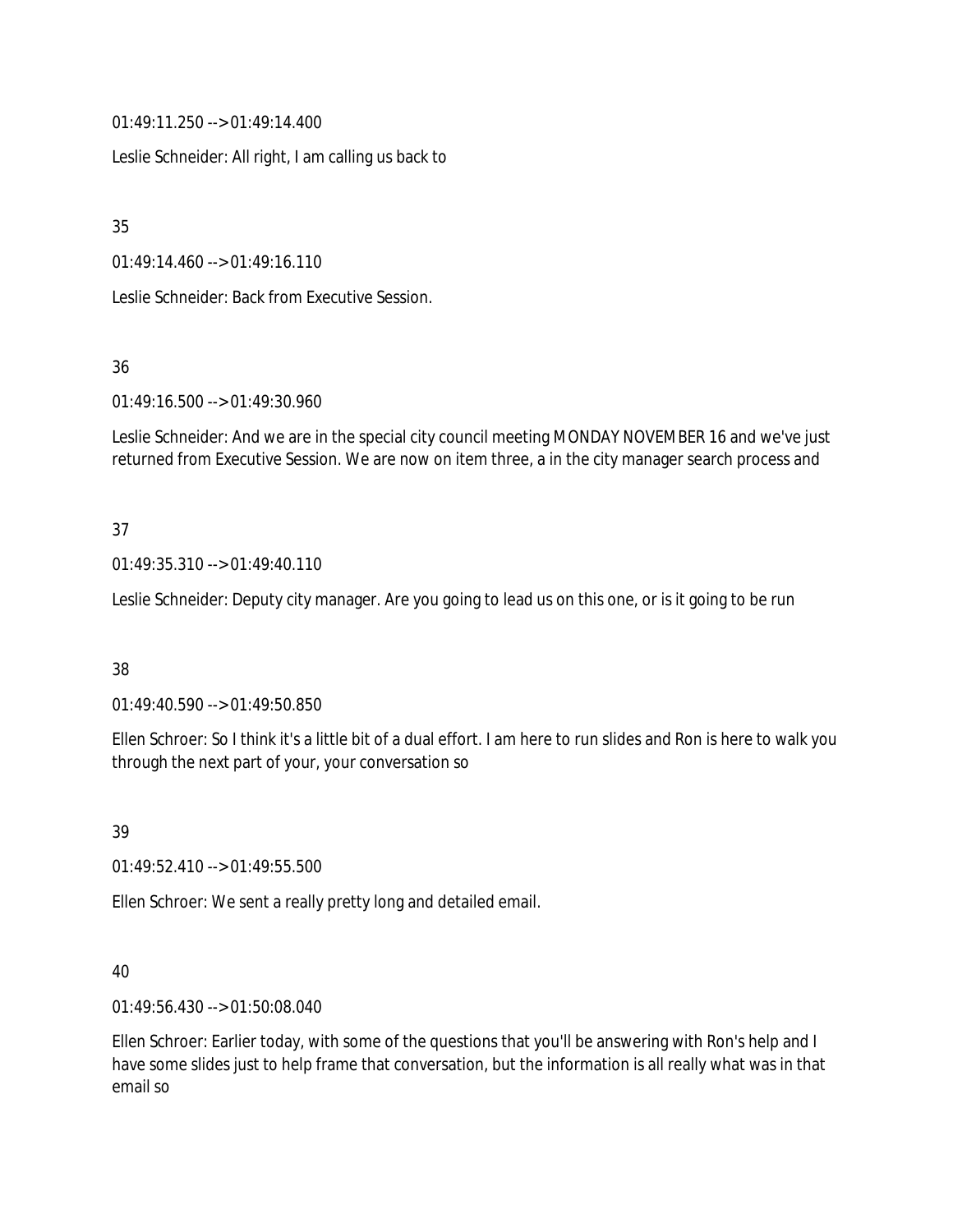01:50:08.700 --> 01:50:11.970

Ellen Schroer: Ron, just let me know when you'd like me to pull up those slides and

# 42

01:50:12.450 --> 01:50:23.340

Ellen Schroer: I'll go ahead and do that. So I'll share my screen. And as we work through this. If it's not helpful. Just let me know and I'll pull the pull the PowerPoint down if it's easier for you all the talking. You're seeing each other. So I'll go ahead and do that now.

# 43

01:50:30.300 --> 01:50:46.950

Ellen Schroer: So this is the city manager search process and the topics tonight, like we just said were to confirm the next steps. Talk about timing and review the approach. So I'll go ahead and hand it over to Ron to walk you through all of that all of the next things

# 44

01:50:47.220 --> 01:50:54.900

Ron Holifield: Awesome. Thanks, Ellen and Mayor and council for what it's worth, staff has been awesome.

# 45

01:50:56.100 --> 01:51:01.050

Ron Holifield: Working with me through all of this and it's just they're such a pleasure to work with.

# 46

01:51:02.220 --> 01:51:10.530

Ron Holifield: Next round, what will happen next Council will have one more meeting to narrow the field will try to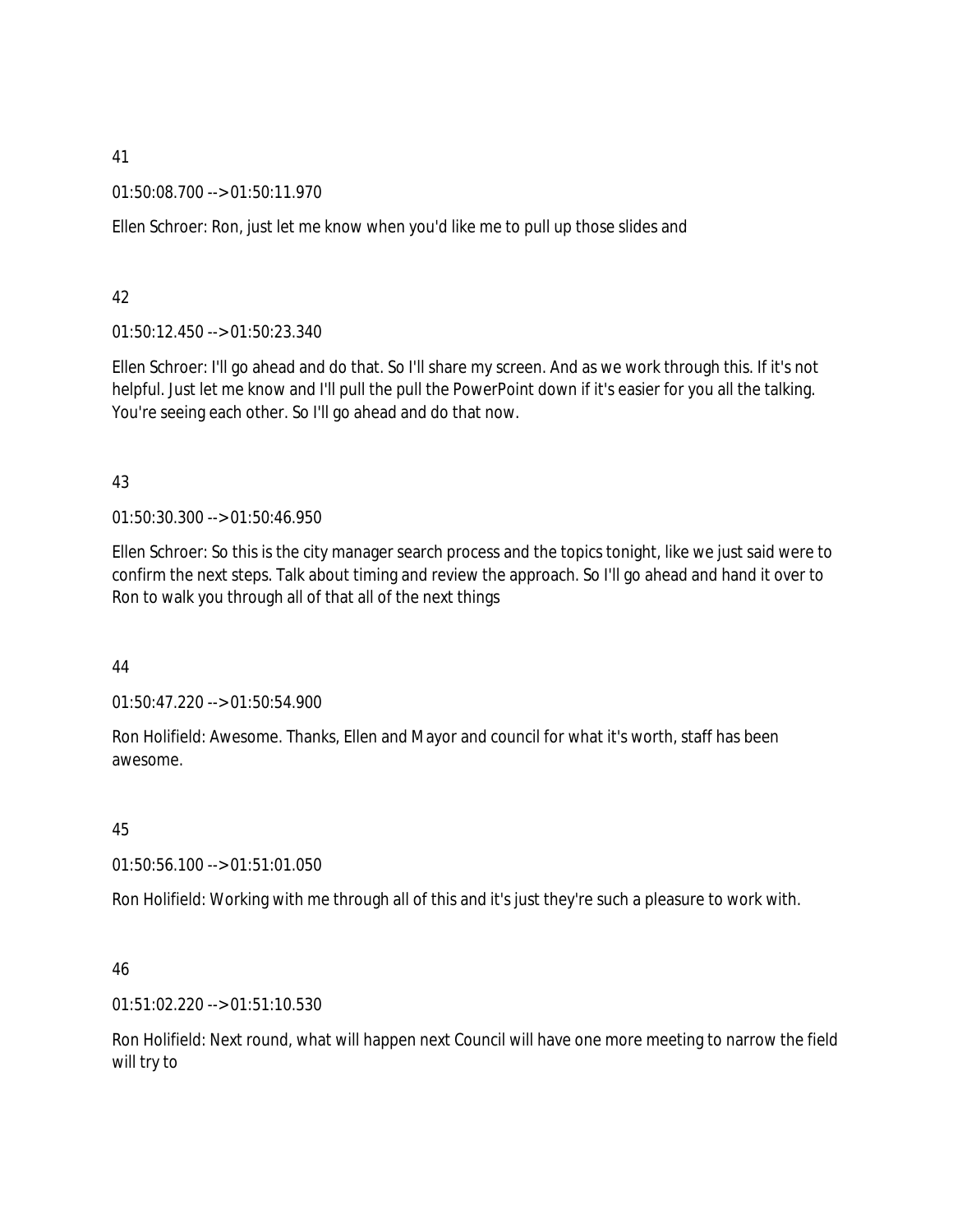01:51:11.940 --> 01:51:27.570

Ron Holifield: Do some interviews. Some visits and then try to narrow it to a more manageable size group. Once that happens, I'm recommending you utilize three different interview panels for a smaller group of interviewees

48

01:51:27.900 --> 01:51:42.420

Ron Holifield: Panel, one would be the city leadership team panel two would be representatives from your community partners such as the school district fire parks helpline house senior center HR be etc.

49

01:51:42.690 --> 01:52:01.380

Ron Holifield: And then, group three would be your council advisory groups and you see all of those listed there. Basically, my recommendation is that you consider having one rep from each of these various groups. In most cases, frequently doing it as the

50

01:52:03.090 --> 01:52:08.160

Ron Holifield: Having the chair of the group is the easiest way smooth this way to do that.

51

01:52:08.700 --> 01:52:17.430

Ron Holifield: The charge to these various groups will not be to rank candidates, but it will be to interview and to

# 52

01:52:17.790 --> 01:52:35.520

Ron Holifield: Provide feedback on strengths, weaknesses issues and then questions that they feel like the Council needs to interview in a final interview process. So I'm recommending three panels and Ellen, if you want, go ahead and go to the next one. Yep.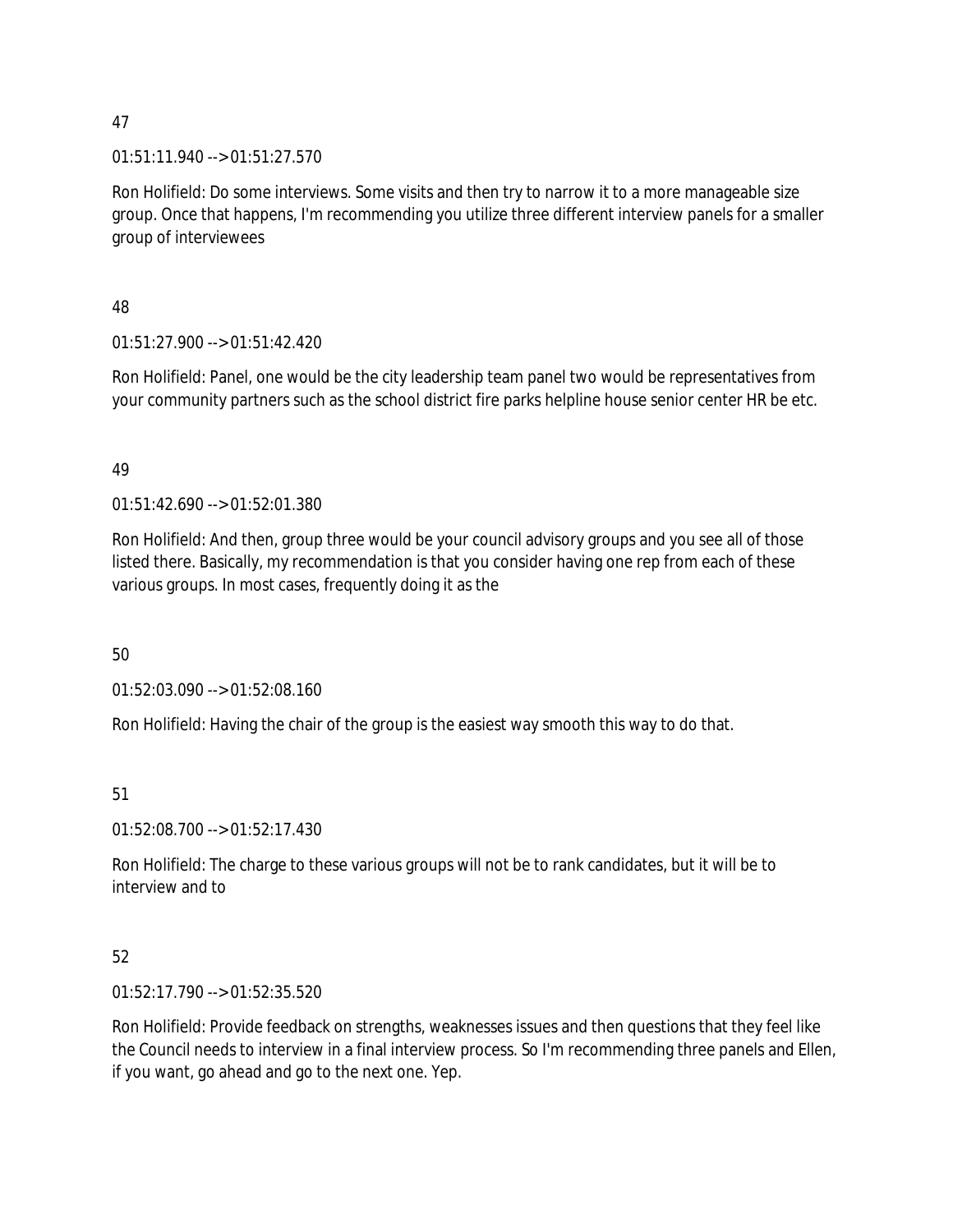01:52:40.440 --> 01:52:59.490

Ron Holifield: This is your city staff leadership team that suggested you certainly can add or delete. If you feel so compelled, but we think this makes the most sense to have the, the organization city organization well represented. Okay, Ellen.

54

01:53:00.600 --> 01:53:01.890

Ellen Schroer: Christine has a

55

01:53:02.430 --> 01:53:03.540

Ellen Schroer: Car has a question.

56

01:53:03.810 --> 01:53:04.260

Guys.

57 01:53:05.370 --> 01:53:06.390

Ron Holifield: Okay, Christy

58

01:53:11.220 --> 01:53:25.980

Christy Carr: Thanks. I'm so I heard you talk about what the outcome or the charge of each of these panels is and then with the each be given that same charge and any sort of metric or rubric for providing input to the Council.

59

01:53:26.520 --> 01:53:43.800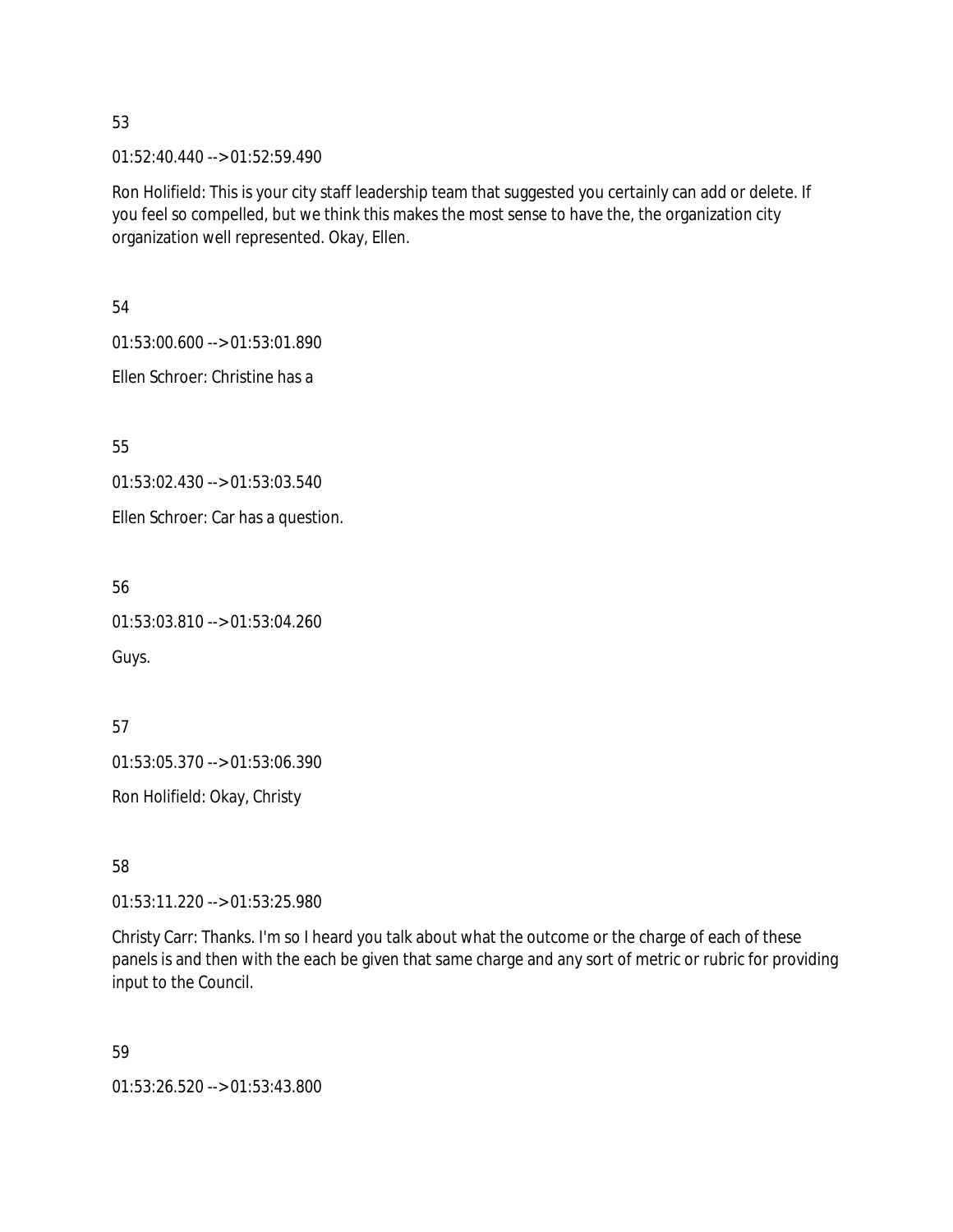Ron Holifield: My recommendation is that you not provide them any sort of metric. Because what begins to happen if you start doing metrics you end up with a ranking and you end up with a whole lot of

# 60

01:53:44.280 --> 01:53:54.570

Ron Holifield: Dust and a lot. Not a lot of clarity. So instead what we want to focus them on. Let them interview wide open go anywhere they want to go legally

# 61

01:53:54.960 --> 01:54:05.040

Ron Holifield: But then what they're tasked with is to specifically identify in the Chair and the Co chair would be the one sort of wrangling this strengths

# 62

01:54:05.610 --> 01:54:13.650

Ron Holifield: Weaknesses issues and then questions they think the Council needs to go deeper on for each of the candidates.

# 63

01:54:14.010 --> 01:54:28.440

Ron Holifield: Then what would happen is the committee at each of those panels after they enter interview they would take as a team and develop that what they were going to say to the Council what that report was

# 64

01:54:28.860 --> 01:54:45.930

Ron Holifield: And then, and then that the chair and CO chair would meet with the Council to convey the message of each of those individual panels. So you would have three different meetings, as the Council or three different groups that would come into the Council so

65

01:54:45.960 --> 01:55:02.430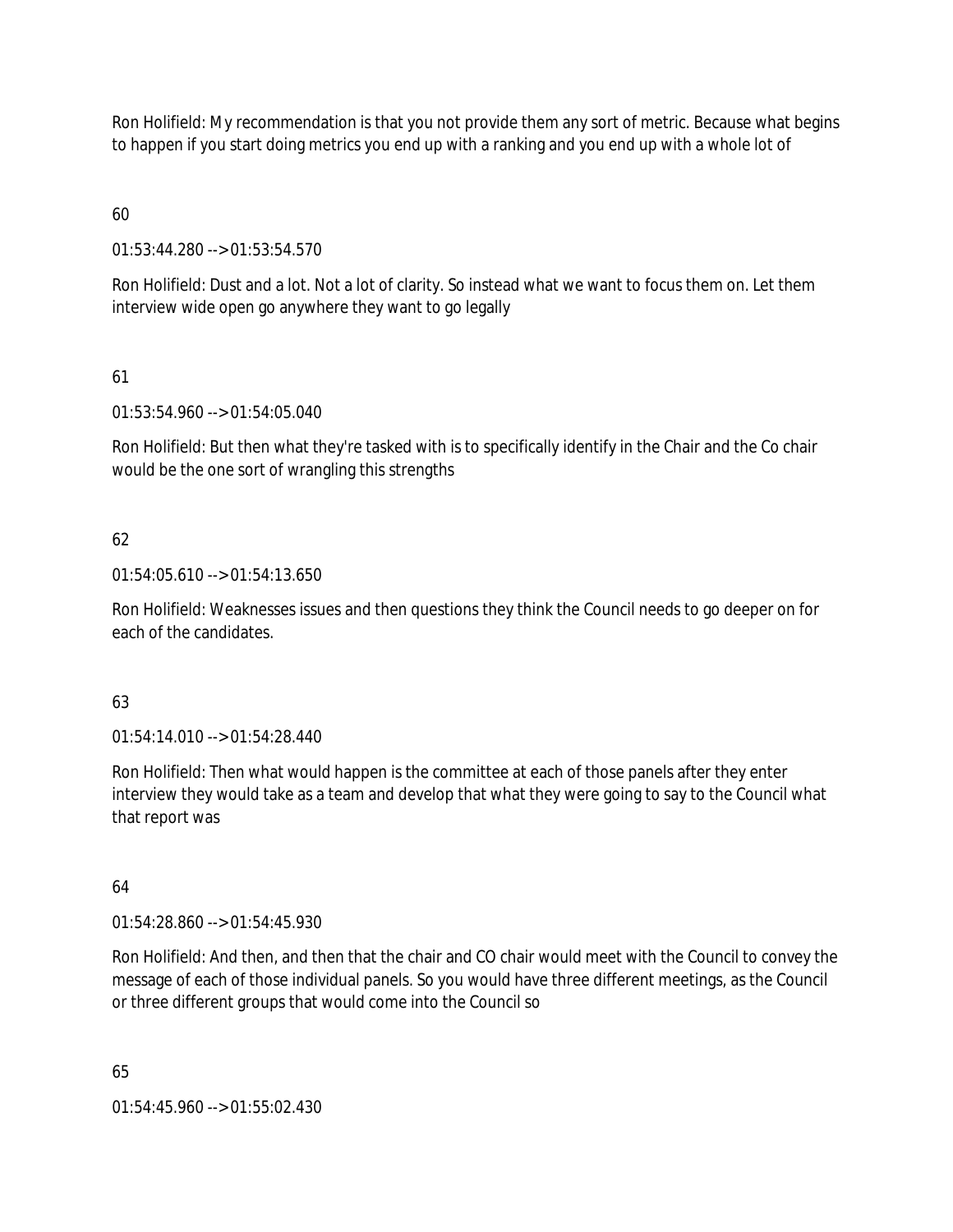Christy Carr: That's helpful. Thanks. If I could just follow up. So then that would be a rubric of sorts that each panel would be given to walk into these interviews with so they each have the same strengths, weaknesses, etc.

# 66

01:55:02.790 --> 01:55:11.670

Christy Carr: Where they would be recording that they would then provide that feedback to counsel on so I'm just looking for consistency.

# 67

01:55:12.000 --> 01:55:24.390

Ron Holifield: Yes. So, so there would not be a list of strength issues and we can develop that if you want us to we found getting that detailed doesn't work very well.

# 68

01:55:25.290 --> 01:55:32.670

Ron Holifield: Because everybody ends up freelancing anyway so it would literally be as loose as

# 69

01:55:33.120 --> 01:55:42.510

Ron Holifield: Interview anything you want to do, they'll get the same briefing books that Council will get so they'll have their resume their previous questionnaire.

# 70

01:55:43.380 --> 01:55:53.040

Ron Holifield: You know, they'll, they'll have the comprehensive information to guide them we can help them to the extent they want that with some suggested questions.

# 71

01:55:53.340 --> 01:56:09.630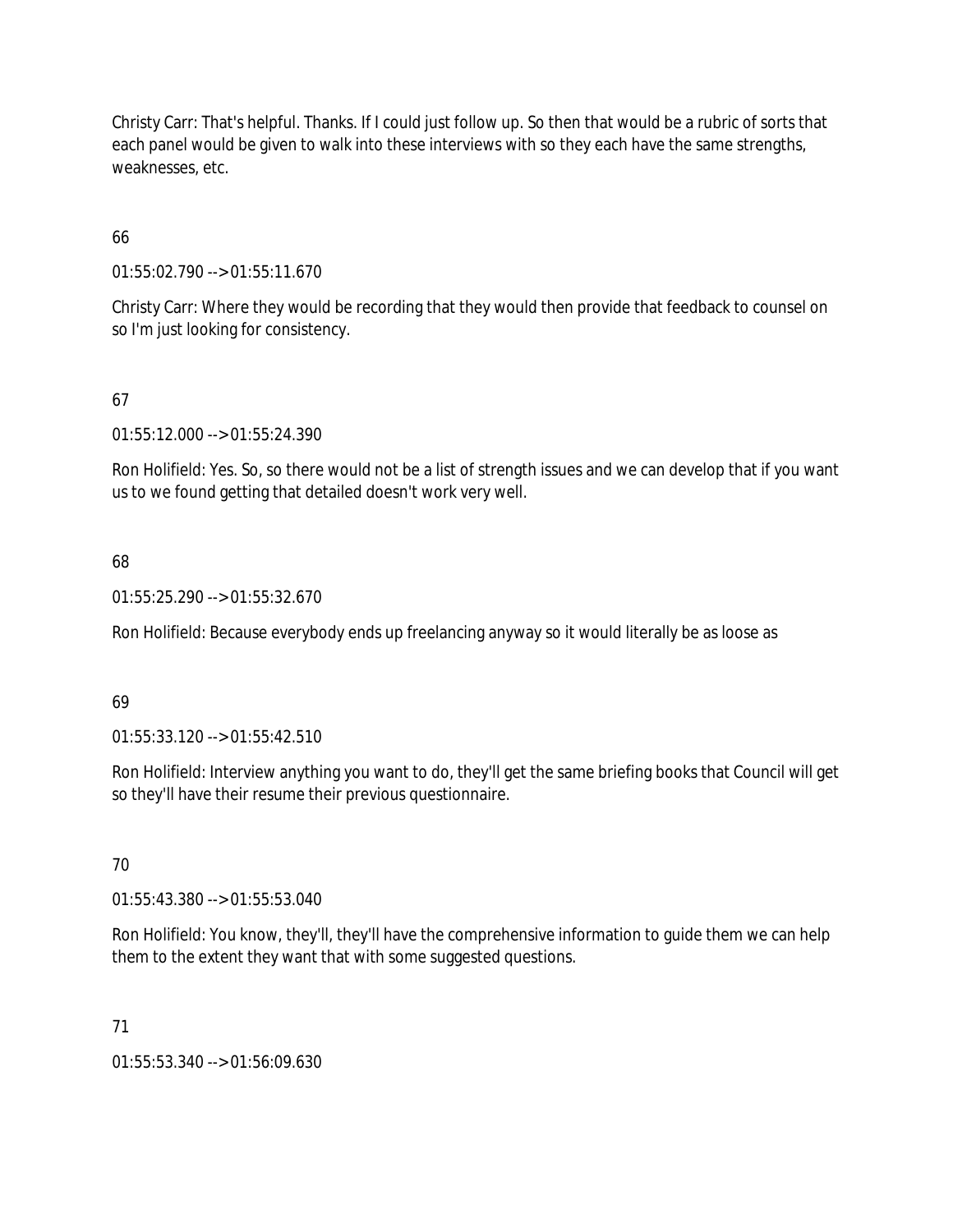Ron Holifield: But it's not a limiting or controlling factor. And then what we want them to do. It's not a set of evaluate these 12 strengths. It is a more free flowing. Tell us what you see the strengths of each of these candidates are

# 72

01:56:10.980 --> 01:56:25.260

Christy Carr: Yeah. And I, and I agree with that. And I mean, I guess I'm just looking at, like, I have a teenager in school and he has to do rubrics and it's boxes right so you know it says strengths and then you write those down in the box. Like, what are the strengths so

# 73

01:56:26.730 --> 01:56:41.520

Christy Carr: I just I just want some sort of systematic way to be able to know to get this information from these panels so that we don't have something all over the map. We have something systematic so that we can say

# 74

01:56:43.200 --> 01:56:47.550

Christy Carr: This is the stuff that they evaluated in these boxes.

# 75

01:56:48.570 --> 01:56:52.080

Ron Holifield: We can produce something with boxes to help them. Absolutely.

# 76

01:56:54.000 --> 01:56:59.880

Ron Holifield: We can develop some forms that will help their flow. Absolutely. We can do that.

# 77

01:57:00.930 --> 01:57:06.300

Christy Carr: Okay. And because i want i guess i i'm sorry to hammer on this, but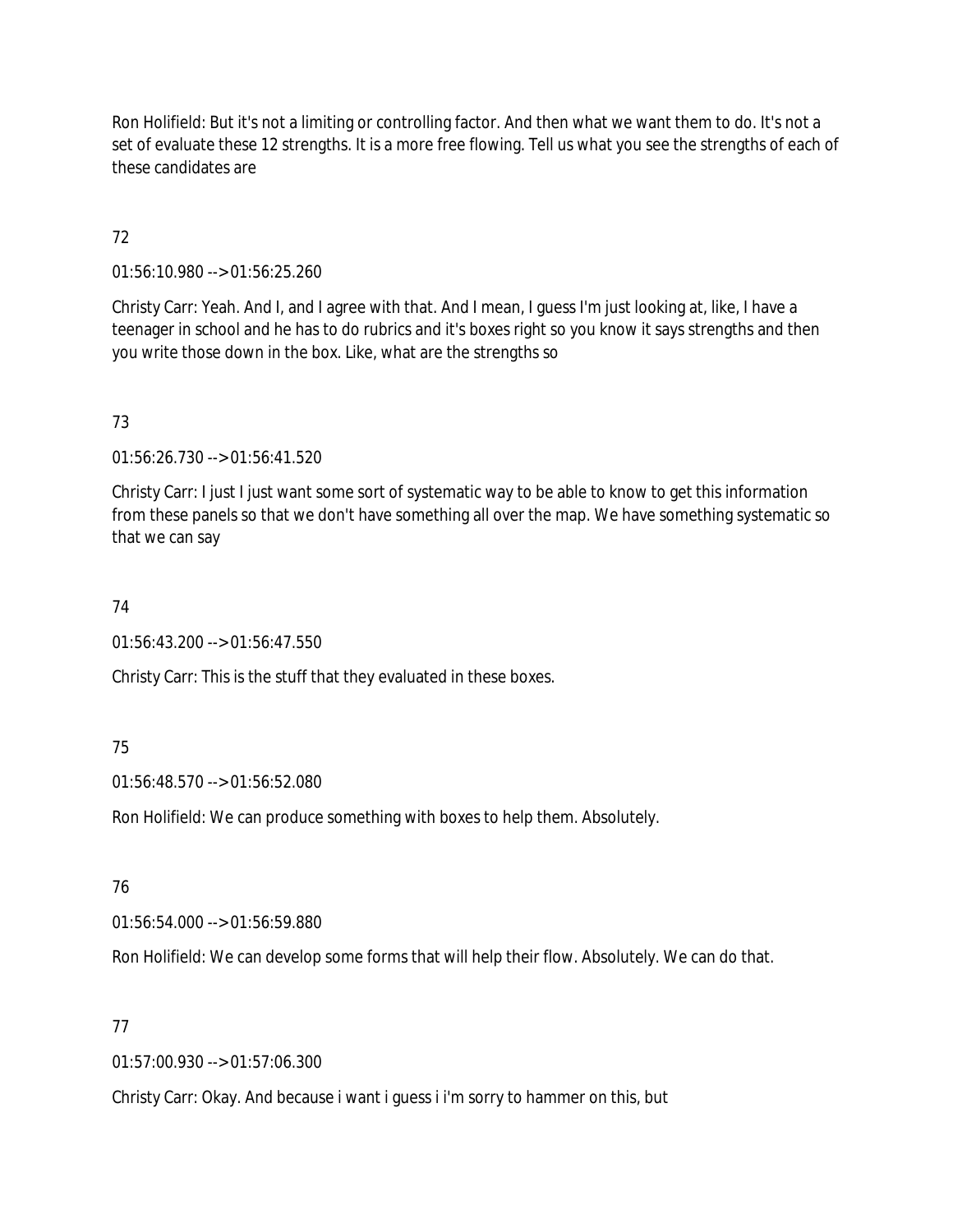01:57:06.990 --> 01:57:21.510

Christy Carr: I feel like these panels will want something they want some sort of framework will want some bookings. But they'll but I don't want to box them in, necessarily, but I think that we need to be able to give them enough

# 79

01:57:22.050 --> 01:57:27.960

Christy Carr: Direction so that they're giving us the input that is helpful to our search

# 80

01:57:29.040 --> 01:57:44.640

Ron Holifield: What what we have found historically is a more free ranging approach is what they actually respond. The best to and that if we give them too much structure they ignore it and do what they want to do anyway.

81

01:57:44.850 --> 01:57:45.180

Okay.

# 82

01:57:46.710 --> 01:58:00.420

Ron Holifield: So we we over time we started out in the beginning. Everything was very, very structured years ago and we just kept moving more and more in this direction, because it's what panels, actually.

# 83

01:58:01.740 --> 01:58:02.550

Ron Holifield: Thrive we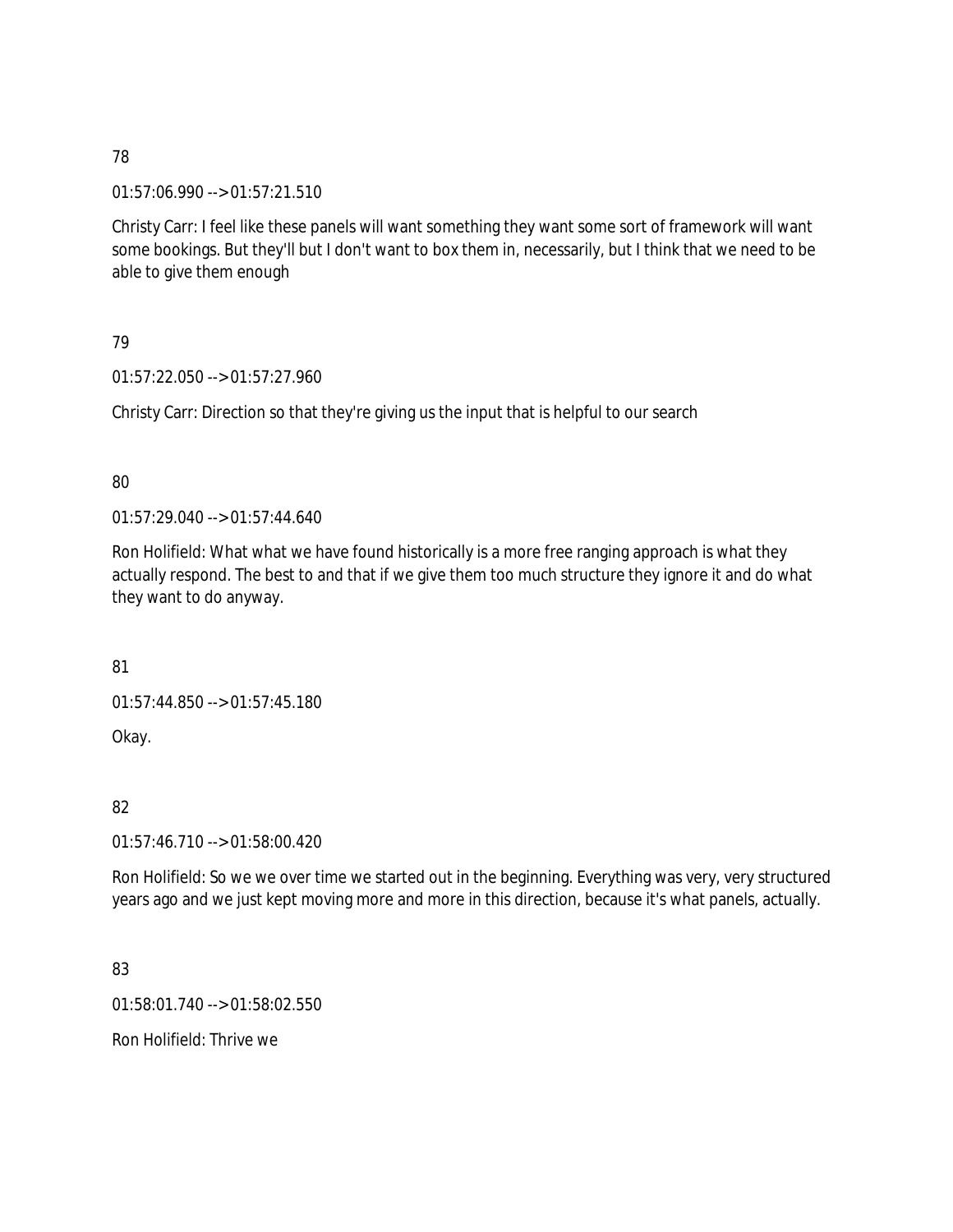01:58:05.790 --> 01:58:23.490

Christy Carr: Yeah, I mean I clearly have no experience in this so I will defer to you. I have some experience in working with community groups. So just in terms of my experience. I think that they like to know what they're trying to respond to and

85

01:58:23.730 --> 01:58:26.070

Ron Holifield: We'll work on something and send it to the

86

01:58:26.070 --> 01:58:35.010

Ron Holifield: Council in advance and let y'all critique it and go, yeah, this makes sense or hey, we need to tweak this here, we can do that very easily.

87

01:58:35.280 --> 01:58:38.640 Christy Carr: Yeah, thank you, Ron. Absolutely.

88

01:58:39.870 --> 01:58:43.080

Ron Holifield: Any other question on the city staff panel.

89

01:58:44.250 --> 01:58:45.150

Ron Holifield: All right, Ellen.

90

01:58:45.750 --> 01:58:57.480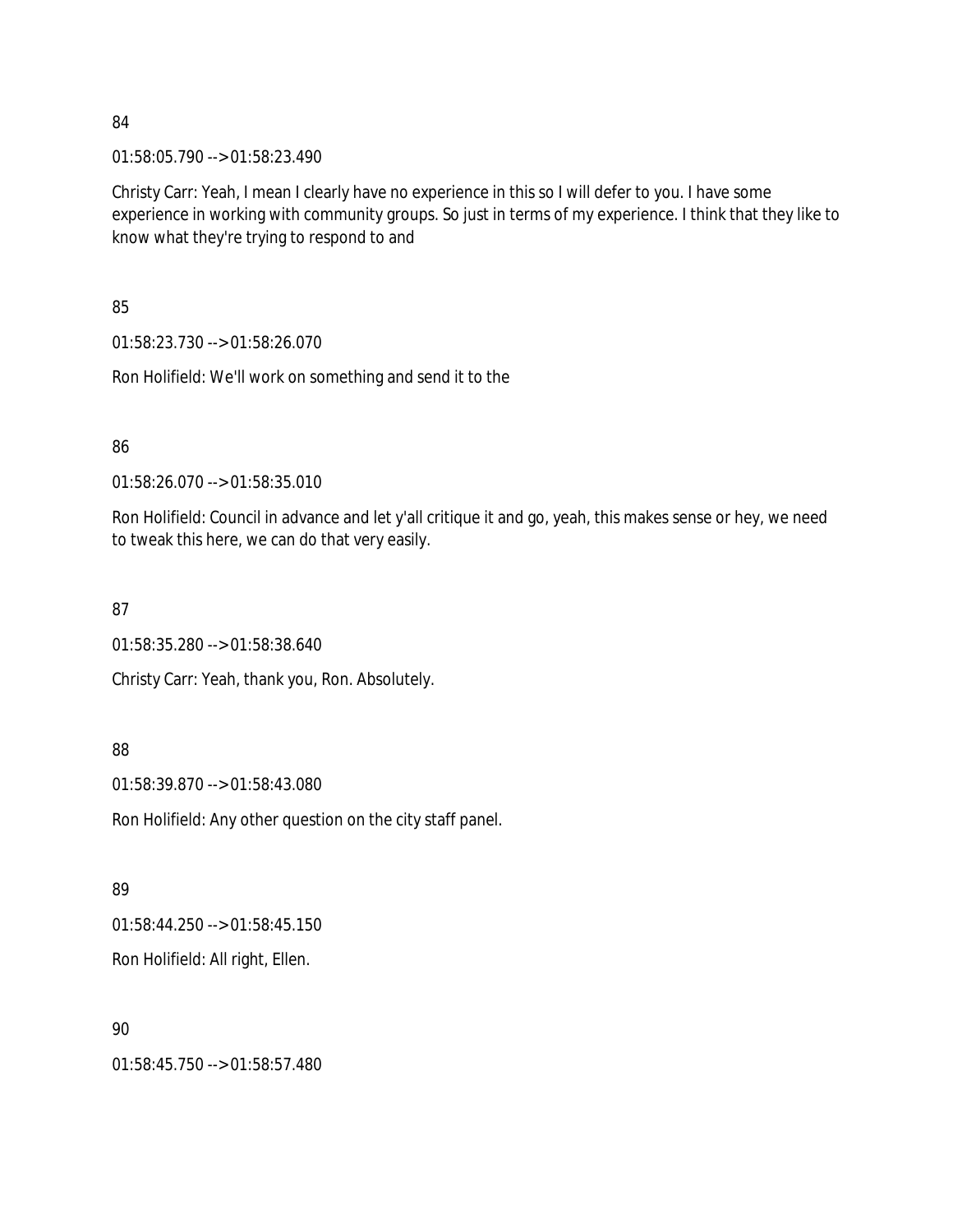Ellen Schroer: Okay, so I'm going to take that as this is the members of the panel for the for the city staff leadership team panel and this one's probably the easy one. So thanks for that. And then we'll go to the next couple

91

01:58:59.700 --> 01:59:08.100

Ron Holifield: All right. Everybody good with the community partners. Are there other groups that we think we need to have

92

01:59:11.280 --> 01:59:12.840

Ron Holifield: The need to be represented

93

01:59:14.550 --> 01:59:14.760

Ron Holifield: My

94

01:59:15.630 --> 01:59:22.140

Leslie Schneider: Colleagues, would it would it make sense to get like that the parks foundation included in this

95

01:59:23.760 --> 01:59:29.820

Leslie Schneider: Because they've they've been working with us a lot on sort of infrastructure and so forth, but it's just a thought.

96

 $01:59:31.440 \rightarrow 01:59:32.520$ 

Leslie Schneider: Council member into, sir.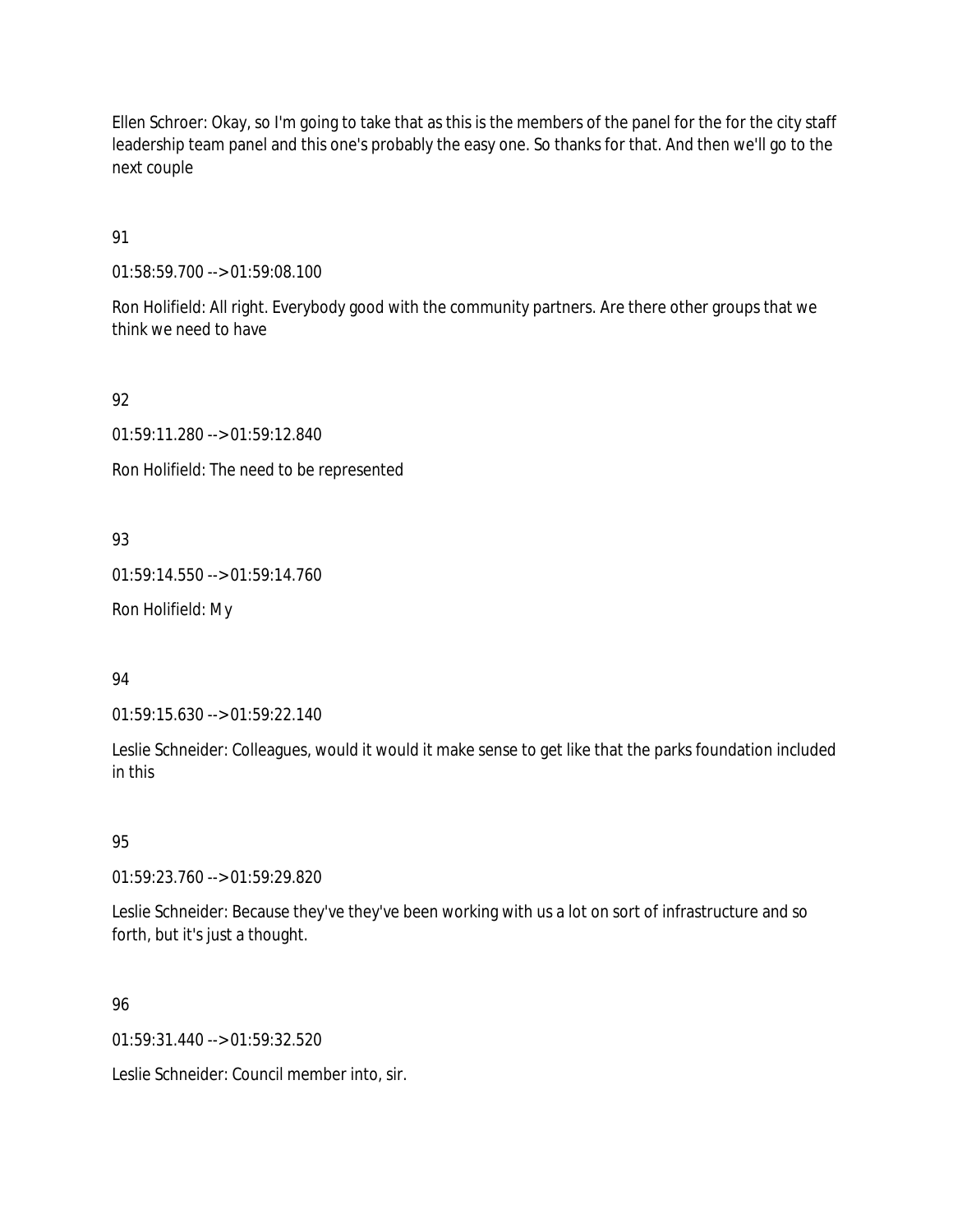01:59:38.340 --> 01:59:40.410

Rasham Nassar: Yeah, I was along those lines.

#### 98

01:59:45.270 --> 01:59:53.040

Rasham Nassar: Sorry about that. Along those lines, I was thinking about the Bainbridge land trust or

### 99

01:59:54.480 --> 02:00:03.150

Rasham Nassar: Parks foundation might kind of bridge the gap. I'm seeing here. I'm thinking that someone that deals directly with our conservation and

#### 100

02:00:05.340 --> 02:00:09.780

Rasham Nassar: Kind of preservation aspects of our that are so you know highly valued in our community.

### 101

02:00:11.820 --> 02:00:17.490

Rasham Nassar: Has anyone given thought to the representative from land trust or parks foundation or I can't think.

### 102

02:00:18.900 --> 02:00:19.770

Leslie Schneider: COUNCILMEMBER car.

103

02:00:20.940 --> 02:00:25.950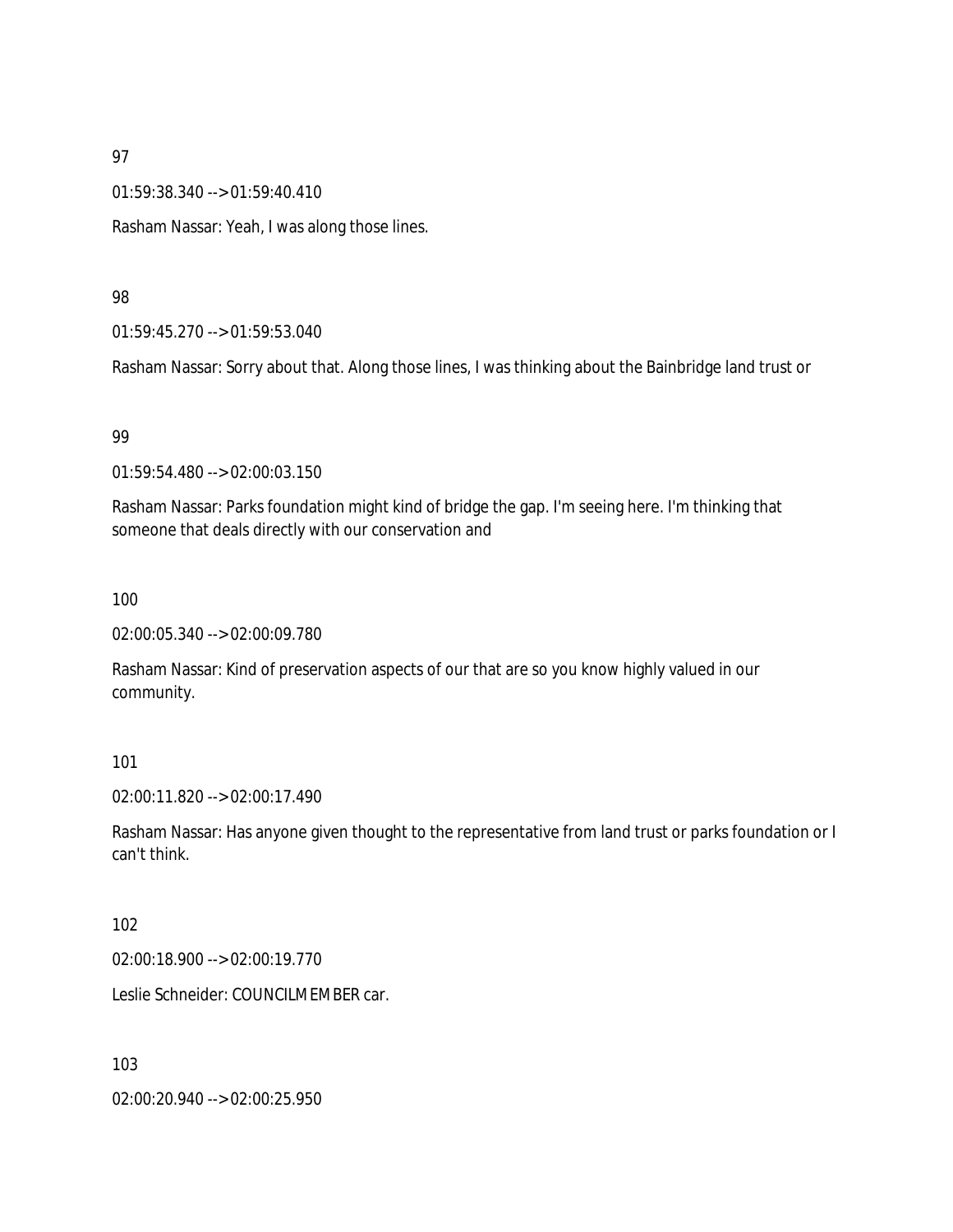Christy Carr: Oh yeah, I would just suggest either or. I mean, we're both. Yeah.

104

02:00:28.440 --> 02:00:33.630

Christy Carr: The Land Trust. Absolutely. And the parks foundation

105

02:00:35.190 --> 02:00:36.840

Christy Carr: As a, let's consider

106

02:00:40.080 --> 02:00:43.650

Michael Pollock: I support that. Well, both of them.

107

02:00:45.630 --> 02:00:55.380

Michael Pollock: I think for all of these, it would be good to get people that are going to be working with the city manager in particular, not just anybody from this

108

02:00:59.040 --> 02:00:59.700

Leslie Schneider: Deck here.

109

02:01:00.330 --> 02:01:01.020

Joe Deets: Yeah, thank you.

110

02:01:02.070 --> 02:01:09.060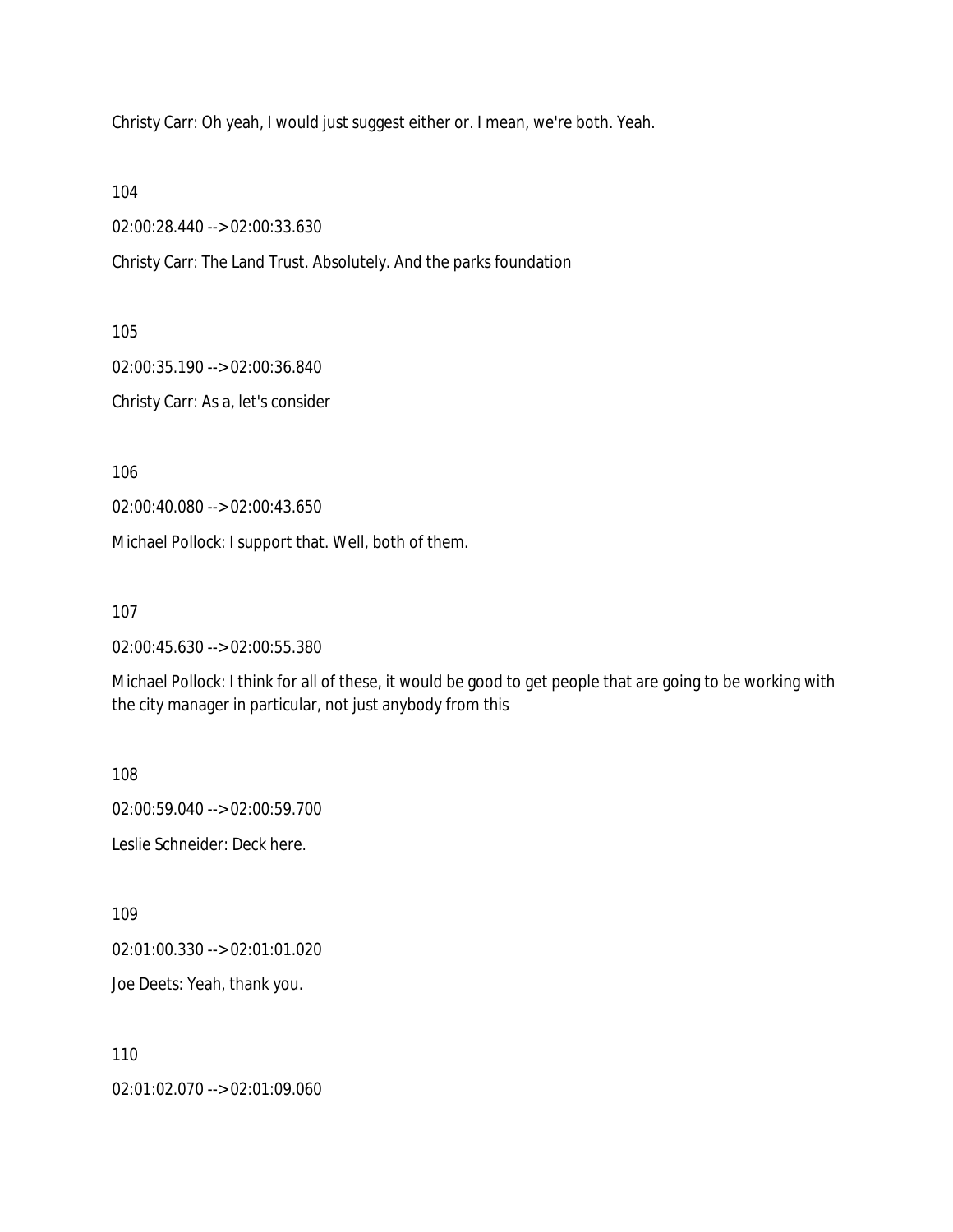Joe Deets: couple suggestions one. I don't see anyone from the business community, perhaps someone from the Chamber, just saying.

111

02:01:09.930 --> 02:01:24.390

Joe Deets: And also, I know we can turn to our citizen advisory committees and we'll get the climate CCA see committee, but how about another from community partners, maybe, I don't know, sustainable Bainbridge, for example.

112

02:01:25.680 --> 02:01:30.000

Joe Deets: So an environmental group sustainable Bainbridge, and a boot business community group.

113

02:01:34.710 --> 02:01:35.580

Leslie Schneider: Ellen does that

114

02:01:36.930 --> 02:01:38.670

Joe Deets: Give you a second to relax.

115

02:01:39.060 --> 02:01:48.060

Ellen Schroer: Um, well, I am happy to reach out to anyone that the Council prefers but I will really strongly appreciate it if you give me specific names so

116

02:01:48.330 --> 02:01:59.100

Ellen Schroer: I'm going to continue to leave this slide up on the screen until you tell me which ones. So I've written down so far parts of foundation Land Trust chamber of commerce and sustainable Bainbridge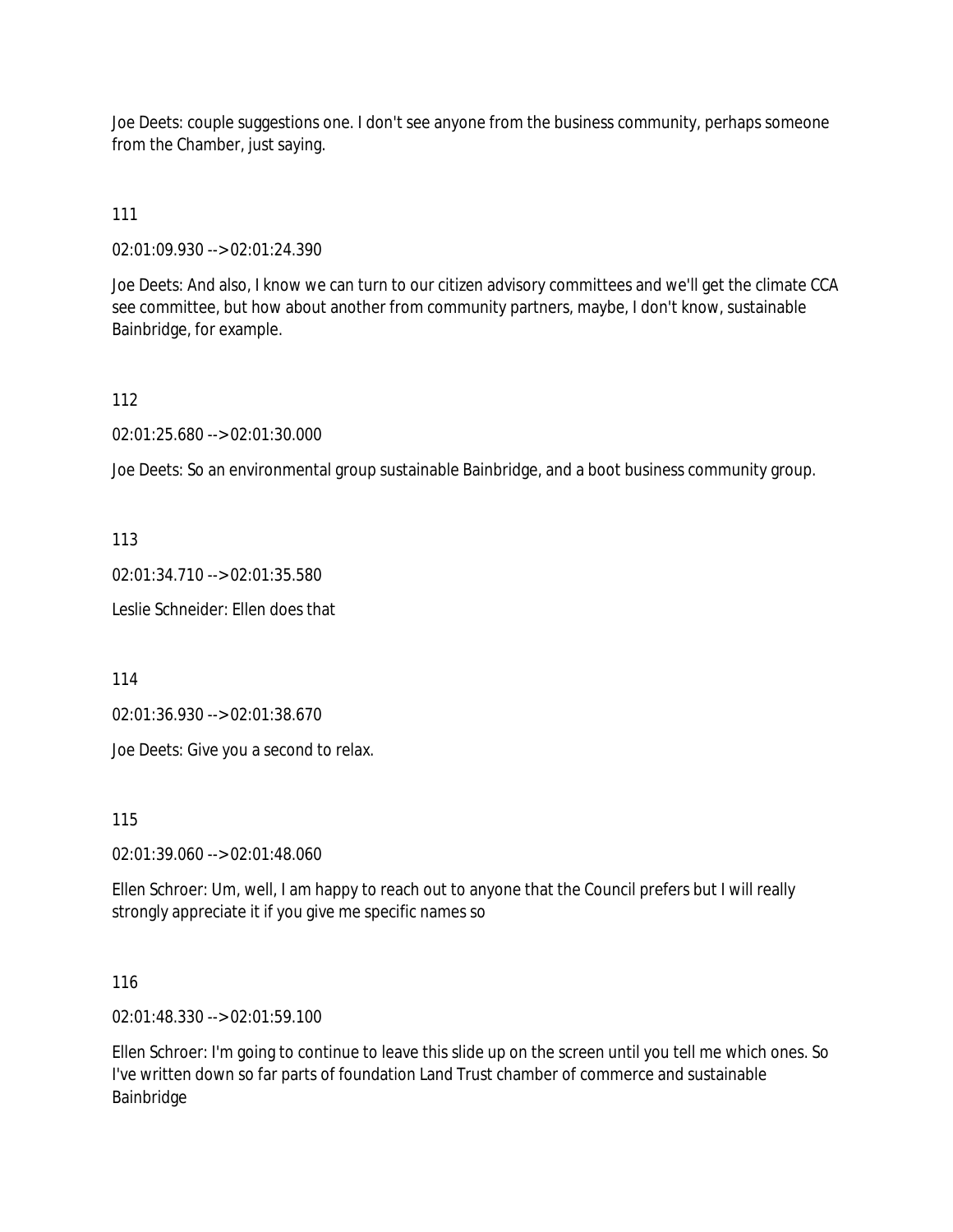02:01:59.400 --> 02:02:05.790

Ellen Schroer: I can add all four of those to the list or I can add any number of them, but I really appreciate your feedback on which ones you want

118

02:02:09.540 --> 02:02:12.180

Michael Pollock: Keep it simple. Well, for on

119

02:02:15.480 --> 02:02:16.320

Christy Carr: All of those

120

02:02:19.530 --> 02:02:26.670

Leslie Schneider: And that's all right to have. Do we have a theoretical maximum run what gets unwieldy here.

### 121

02:02:28.410 --> 02:02:55.710

Ron Holifield: About 10 or 12 is really on the outer limits, more than that. And it really kind of becomes hard to function, we could create a week break it into two panels. If you get beyond, I would say beyond 10 it starts getting hard to just, just the conversation flow.

122

02:02:57.390 --> 02:03:01.740

Leslie Schneider: Okay, so it sounds like we're at 10 now with the four that we've added

123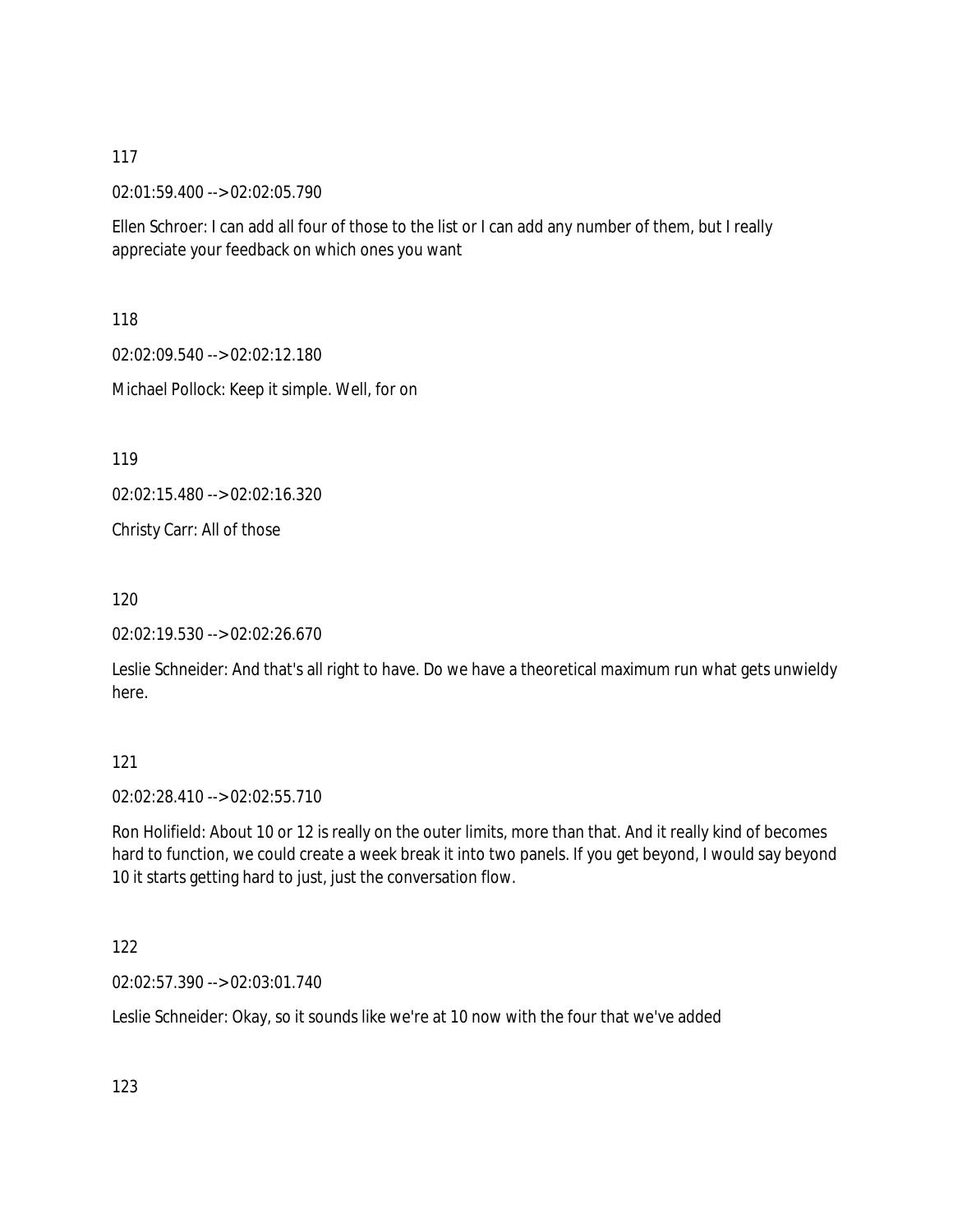02:03:03.090 --> 02:03:04.110

Joe Deets: Could I just were

124

02:03:05.490 --> 02:03:11.790

Christy Carr: Yet to to follow on to COUNCILMEMBER Dixon's comment about the business community.

125

02:03:13.290 --> 02:03:17.610

Christy Carr: I don't disagree with that. I agree with that input.

126 02:03:19.980 --> 02:03:21.780 Christy Carr: Who that would be I think we should

127 02:03:24.750 --> 02:03:32.370 Christy Carr: Buy PR deputy city manager shores request, make sure we write that down.

128

02:03:33.180 --> 02:03:36.240

Ellen Schroer: That will be very helpful because then I'll, I'll reach out to the right group.

129 02:03:36.780 --> 02:03:37.350 Christy Carr: Mm hmm.

130 02:03:37.980 --> 02:03:40.680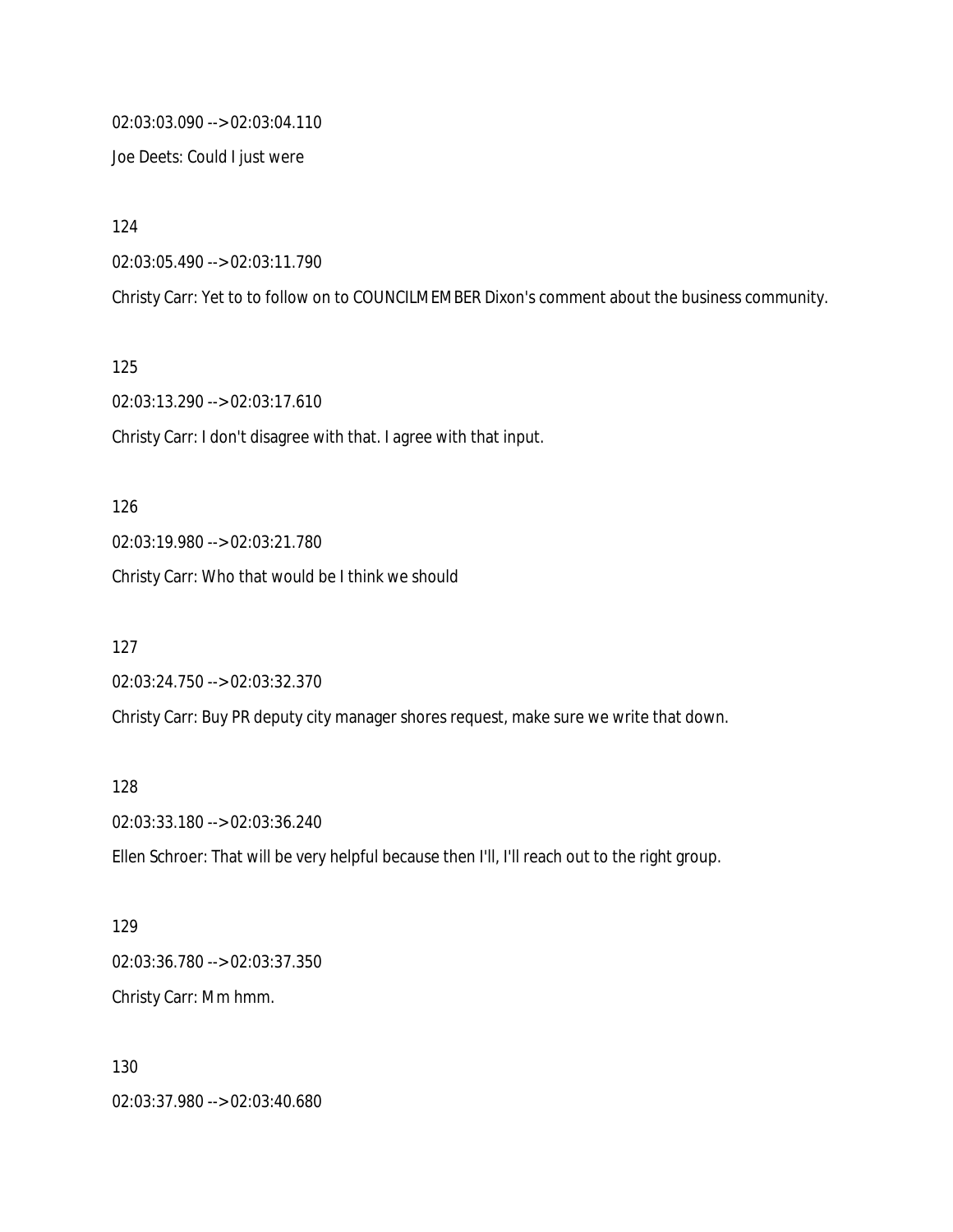Joe Deets: Looking for a group, not necessarily a person right

131

02:03:41.640 --> 02:03:47.010

Ellen Schroer: Well, I mean, these panels are are set up to provide advice to you, so I'm

132

02:03:48.330 --> 02:04:01.800

Ellen Schroer: Good way that we we provided these examples, based on the conversation that or the examples that Ron hollifield gave us from Sgr and these are folks that that do partner with the city to provide service to the community.

133

02:04:03.030 --> 02:04:16.170

Ellen Schroer: The other organizations that you've mentioned also would have some intersection with the city manager, the Chamber of Commerce and is certainly a long standing organization downtown and

134

02:04:17.460 --> 02:04:23.280

Ellen Schroer: If there are additional if there's additional input, you'd like, then this is a great time to let us know what it is.

135

02:04:23.580 --> 02:04:25.980

Leslie Schneider: I think the board chairs would be good for

136

02:04:27.120 --> 02:04:30.600

Leslie Schneider: Chamber of Commerce and sustainable Bainbridge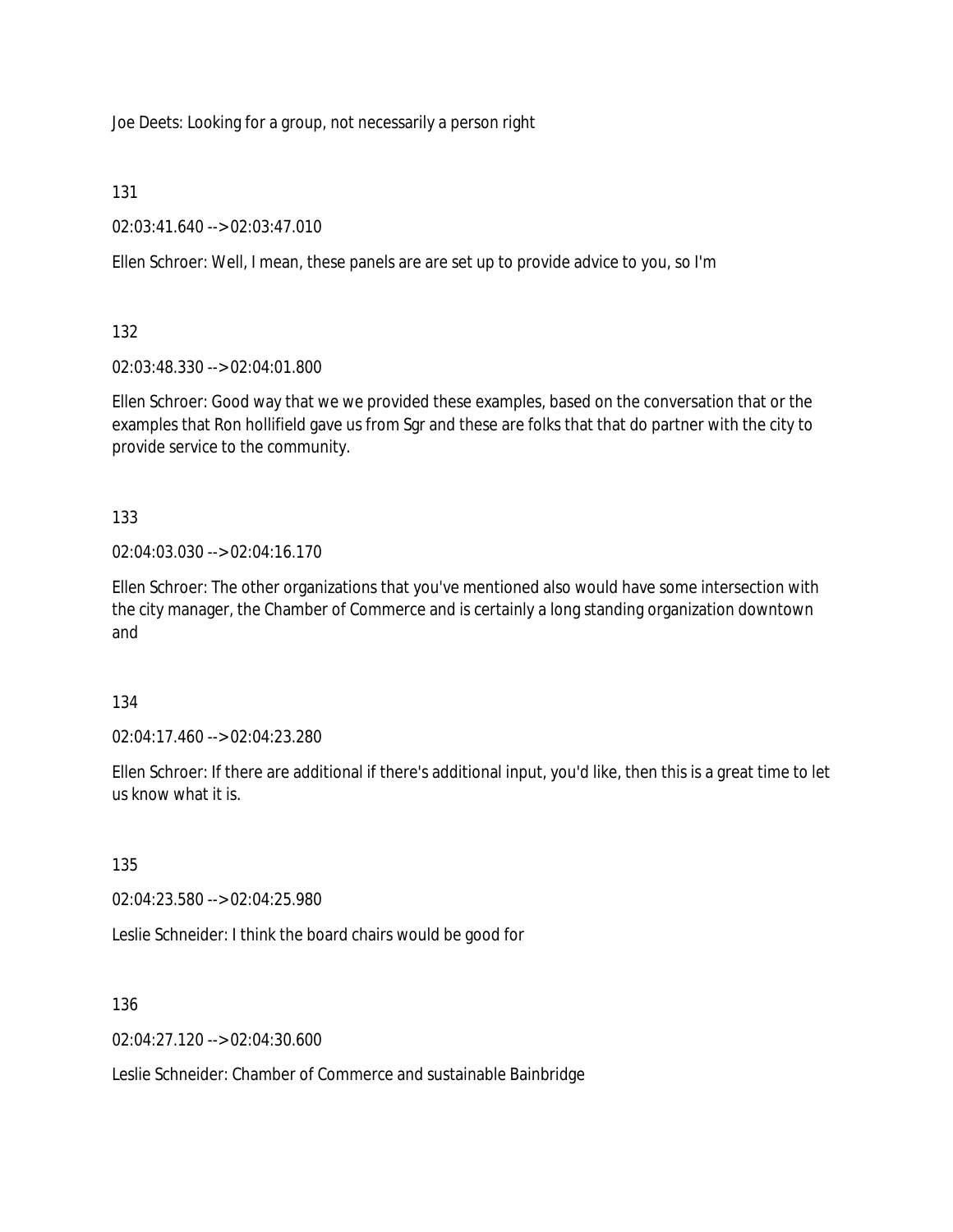137 02:04:31.980 --> 02:04:32.340 Ellen Schroer: Okay.

138

02:04:33.270 --> 02:04:36.270

Leslie Schneider: COUNCILMEMBER hi topless. Did you want to chime in on this topic.

139

02:04:36.930 --> 02:04:42.690

Kirsten Hytopoulos: Um, yeah, I was just wondering if association of Bainbridge communities is still active ABC.

140

02:04:43.080 --> 02:04:44.730

Christy Carr: Huh. Yes, yes.

141

02:04:44.940 --> 02:04:46.230

Kirsten Hytopoulos: Because I'd really like to see them.

142

02:04:49.140 --> 02:04:52.230

Kirsten Hytopoulos: They've been historically involved in these sorts of things from the beginning.

143 02:04:59.760 --> 02:05:00.180 Ellen Schroer: Okay.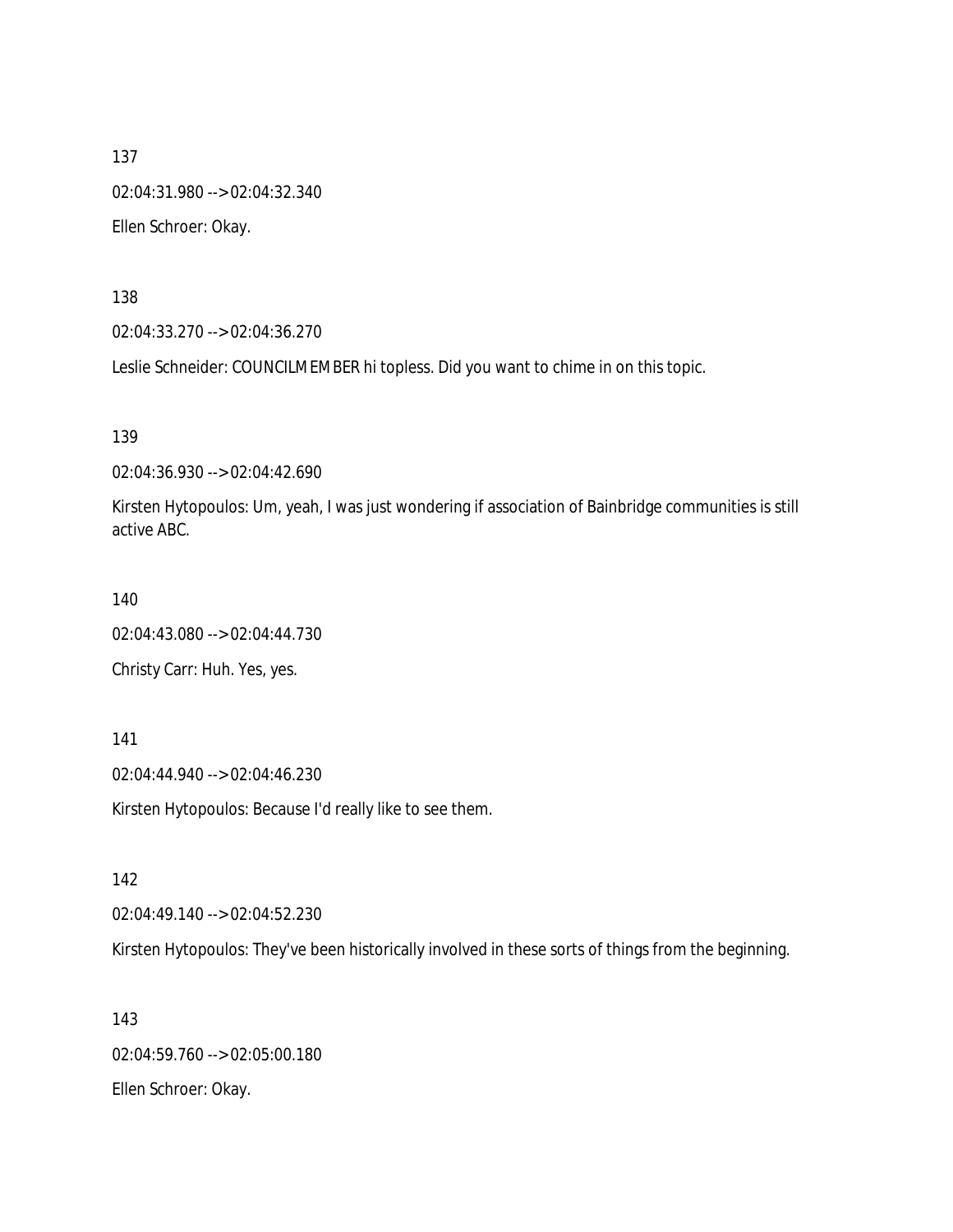02:05:01.740 --> 02:05:07.080

Ellen Schroer: And we can come back to this. If you're sort of mulling as we as we go forward, but

145

02:05:08.490 --> 02:05:11.790

Ellen Schroer: Right now I have five additional ones, which would bring you to 11

146

02:05:12.810 --> 02:05:23.940

Ellen Schroer: People, assuming that everyone is available to participate and staff will reach out to the organizations with an invitation for one individual from each organization to participate.

147

02:05:26.640 --> 02:05:28.950

Ron Holifield: Alright super-duper Ellen, you're good.

148

02:05:29.760 --> 02:05:30.210

You bet.

149

02:05:34.110 --> 02:05:39.630

Ron Holifield: These are your different advisory groups are there additional ones of those

150

02:05:41.430 --> 02:05:50.940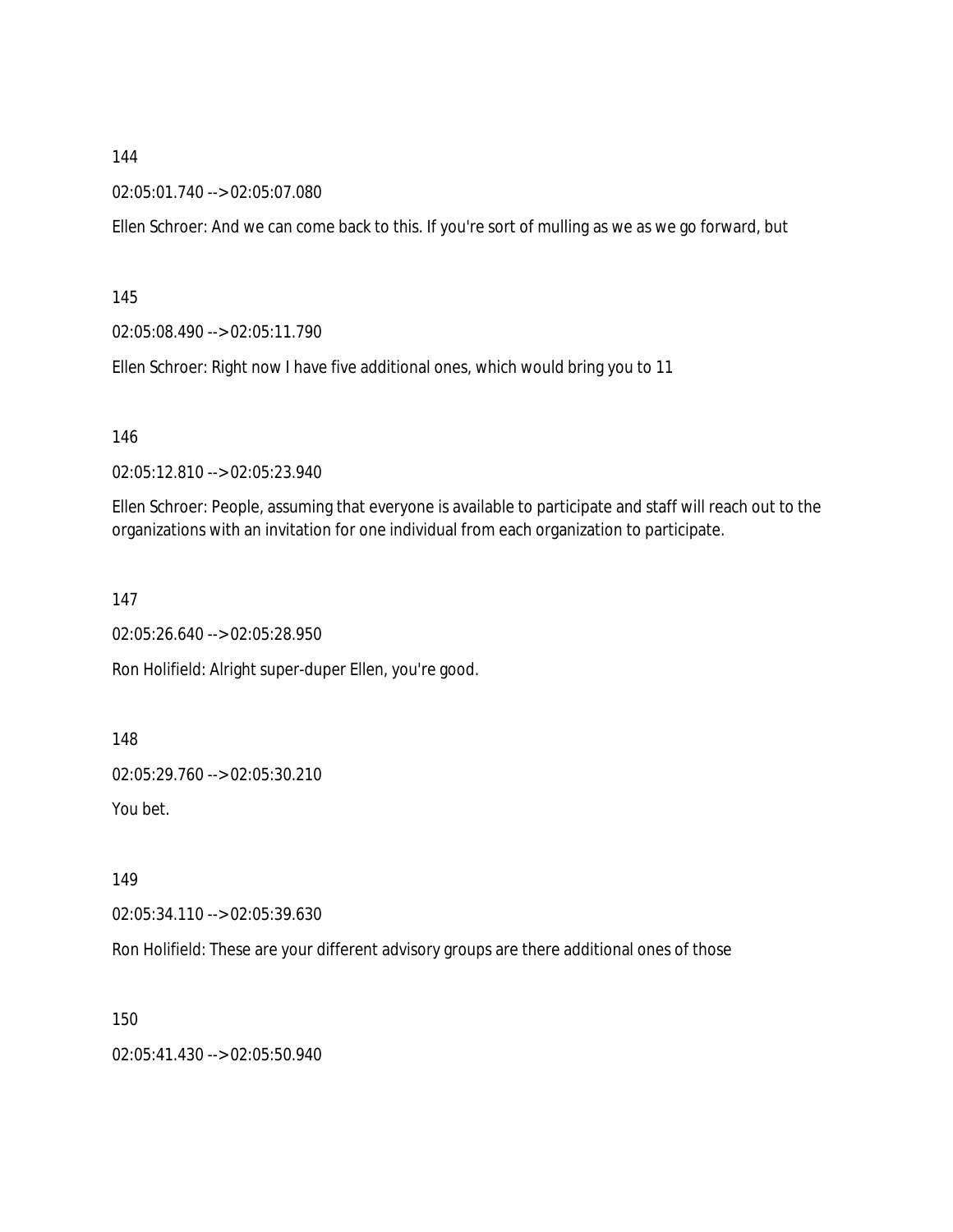Ellen Schroer: And just to let you know, these are the advisory groups with sort of a multi year tenure. There are some other task forces that aren't listed on this.

151

02:05:52.080 --> 02:05:53.220

Ellen Schroer: On this list right now.

### 152

02:05:54.630 --> 02:05:57.780

Ellen Schroer: Because they're usually shorter term and not all of them are constituted right now.

### 153

02:05:59.280 --> 02:06:04.920

Leslie Schneider: So the public art committee is not represented here, and I know that it's like a different flavor.

### 154

02:06:05.940 --> 02:06:09.750

Leslie Schneider: But I think it'd be. It could be good to include them.

### 155

02:06:14.400 --> 02:06:17.790

Leslie Schneider: COUNCILMEMBER car. Are you did you have your hand up for

# 156

02:06:18.060 --> 02:06:23.190

Christy Carr: Well, I was actually just curious because I didn't know that the

157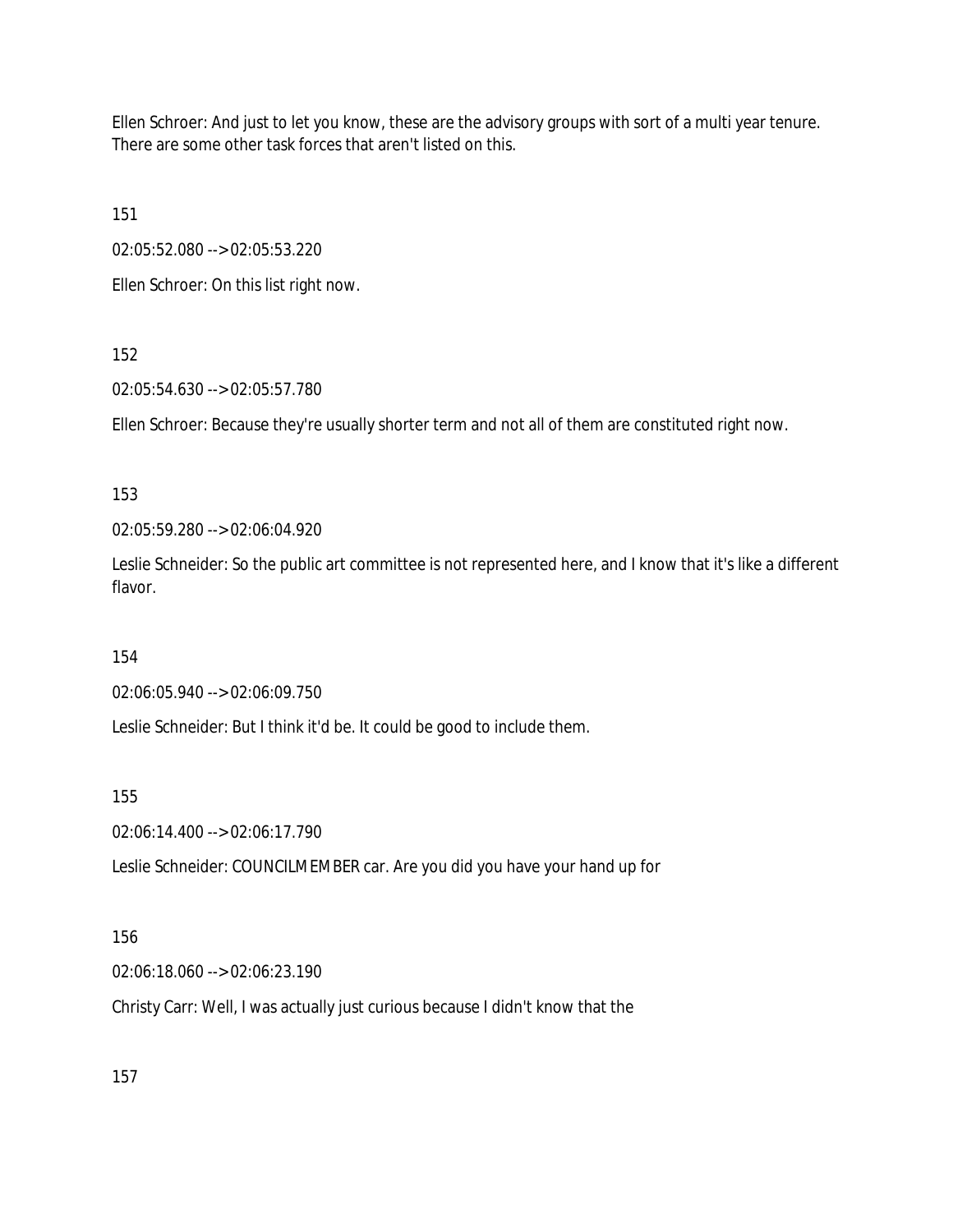02:06:24.420 --> 02:06:28.920

Christy Carr: Panels that were suggested were the long term ones and

158

02:06:29.940 --> 02:06:32.220

Christy Carr: Are there a short term ones that

159

02:06:34.350 --> 02:06:36.240

Christy Carr: You might want to consider.

160

02:06:40.140 --> 02:06:54.960

Christy Carr: I don't know. I'm just I'll defer to the deputy city manager. And I'm not trying to broaden this at all. I'm just trying to do due diligence because frankly I'm not familiar with.

161

02:06:56.520 --> 02:07:14.310

Christy Carr: All of our advisory groups and I wouldn't disagree with this presentation of of emphasizing the longer term ones or the standing ones, but is there is there a group that maybe we would, you know, it says other question mark. So that's my question.

162

02:07:15.000 --> 02:07:22.800

Ellen Schroer: Well, I can tell you some of the examples of advisory groups that aren't on there are things like the tech committee.

163

02:07:23.580 --> 02:07:32.460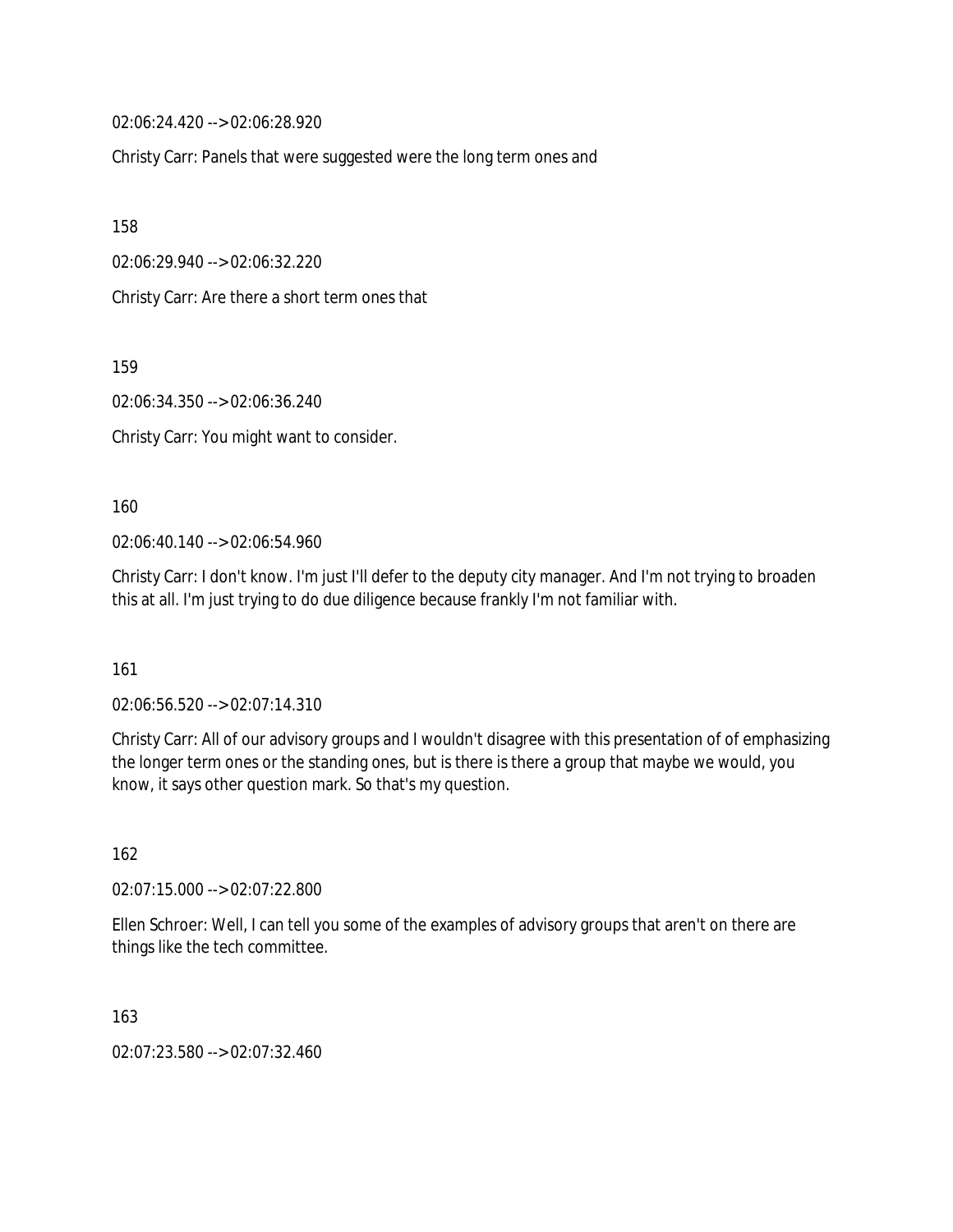Ellen Schroer: The salary Commission, which are groups that are constituted for a short period of time, every year. And then you have some current task forces which are

164

02:07:33.240 --> 02:07:51.180

Ellen Schroer: On going but not currently multi years. So that would be an example would be the green building task force or the sustainable transportation Task Force and and then there's some other ones which are legal legally required like the left one disability board. Um, so

165

02:07:52.530 --> 02:07:54.210

Ellen Schroer: There are a wide variety

166

02:07:55.170 --> 02:07:57.540

Christy Carr: Thank you. I appreciate that.

167

02:07:58.620 --> 02:08:02.370

Christy Carr: And I'm happy with this list that you've provided

168

02:08:04.170 --> 02:08:05.880

Leslie Schneider: So ever high topless you you

169

02:08:06.120 --> 02:08:07.440 Christy Carr: took your hand down. Okay.

170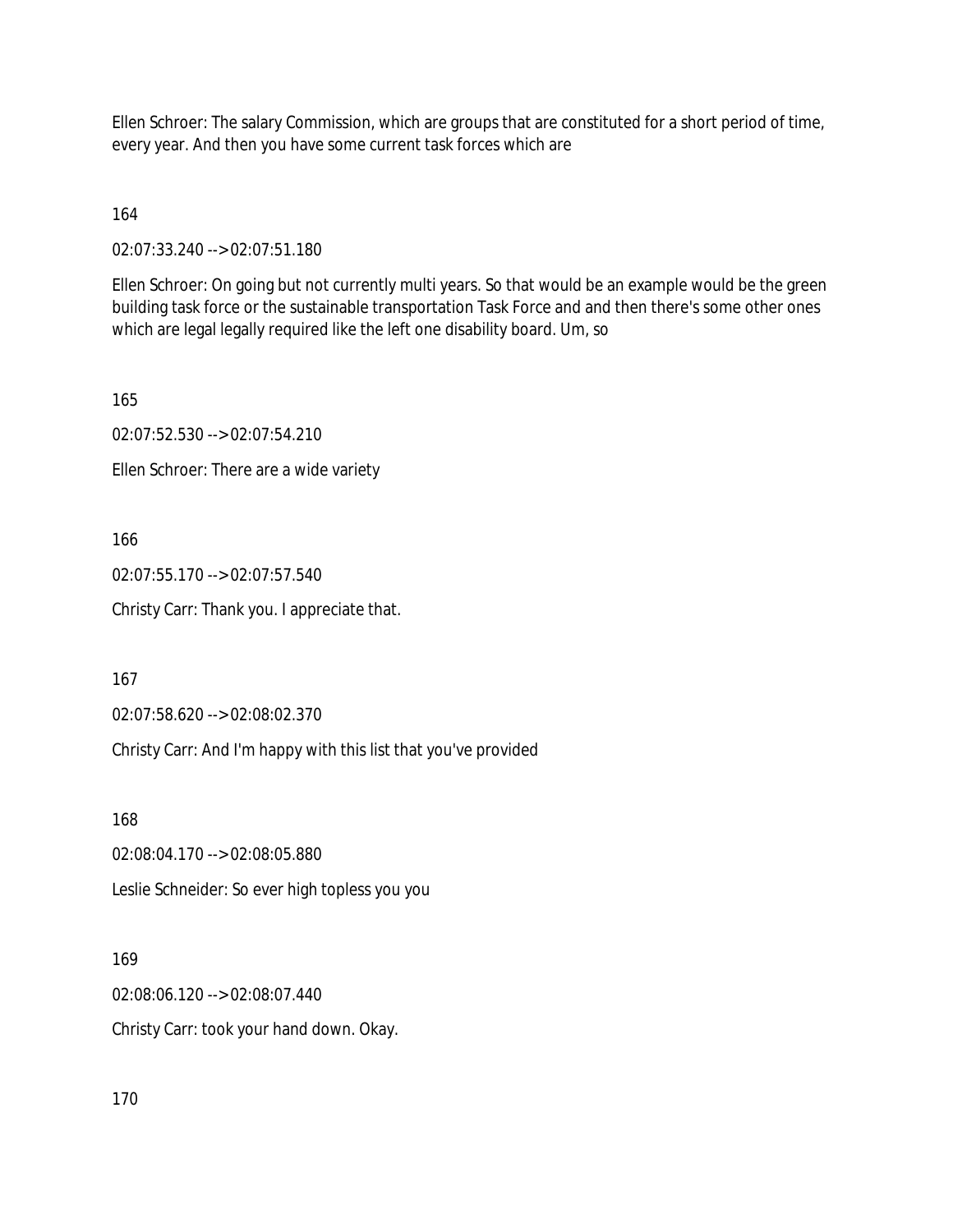02:08:11.460 --> 02:08:12.960

Ellen Schroer: That's our Deputy Mayor de

171

02:08:13.620 --> 02:08:21.570

Joe Deets: Yeah, I'm happy with this list with the add the mayor Snyder's suggestion of the art public art committee was that it

172

02:08:23.280 --> 02:08:23.730

Leslie Schneider: Yes.

173

02:08:24.090 --> 02:08:26.190

Ellen Schroer: Okay, and then is it also

174

02:08:27.360 --> 02:08:32.910

Ellen Schroer: Okay, or a workable solution to just ask that either the chair of the CO chair will represent the group.

175

02:08:34.530 --> 02:08:36.480

Ellen Schroer: Okay, so we'll reach out to those people

176 02:08:39.150 --> 02:08:39.630

Ellen Schroer: Okay.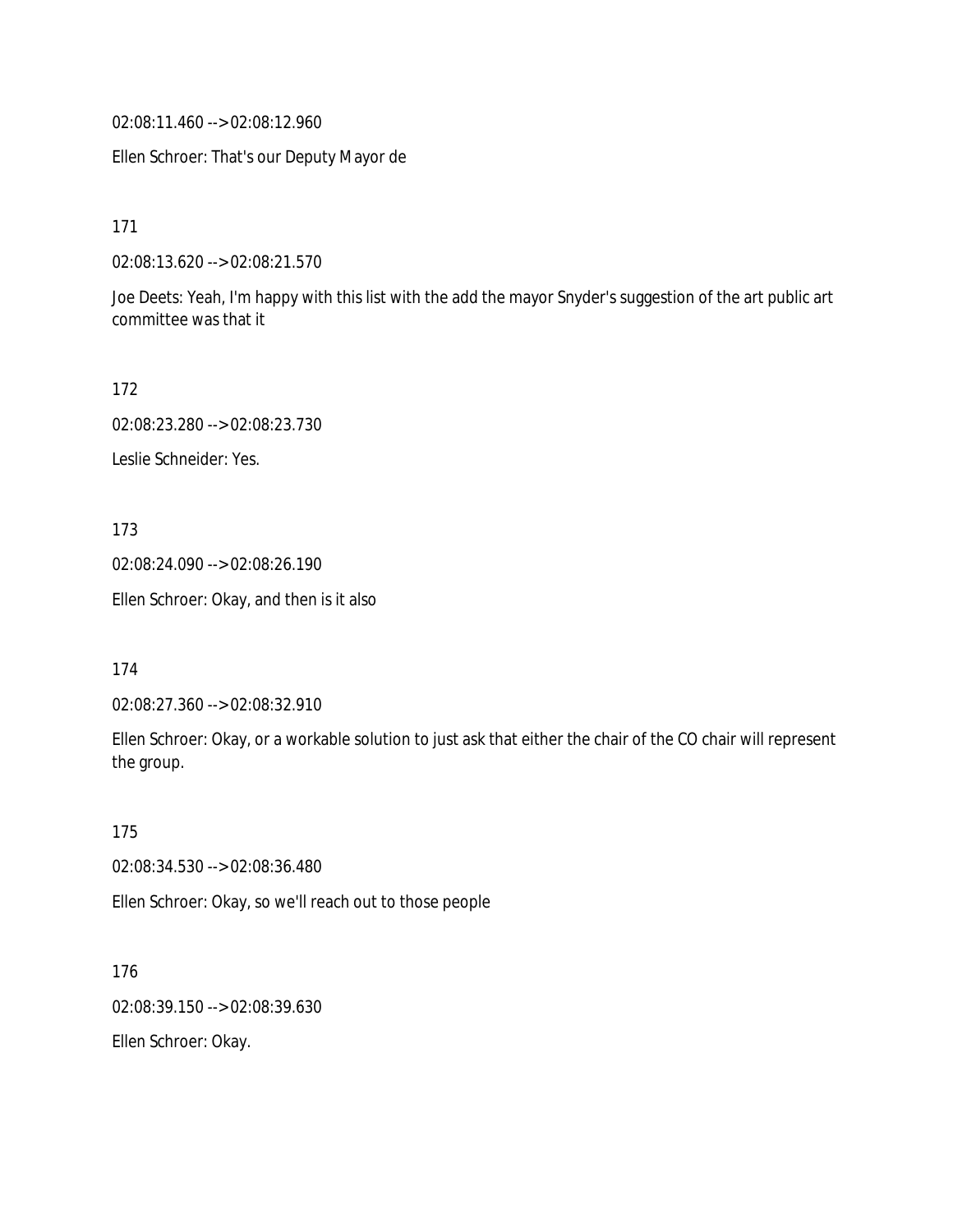02:08:40.800 --> 02:08:42.090

Ellen Schroer: Right. Thanks so much.

178

02:08:43.410 --> 02:08:47.100

Ellen Schroer: And then once the panel. In addition to the panels.

179

02:08:49.800 --> 02:09:08.010

Ron Holifield: Yeah. What, what this will be following the panels separately would be a community open house online, we would do it on the zoom platform, we would have a pre established set of questions. Each candidate would respond to

#### 180

02:09:08.730 --> 02:09:15.330

Ron Holifield: It would not be in person real time or interactive other. I mean, it'd be one way

181

02:09:15.690 --> 02:09:26.310

Ron Holifield: Presentation from the candidates so that people could see, etc. And then the community could provide feedback back to the Council, similar to what we did on the profile.

182

02:09:27.030 --> 02:09:34.800

Ron Holifield: So that there's a mechanism setup that everybody who watches has a organized way to provide their input back to the Council.

183

02:09:36.840 --> 02:09:38.370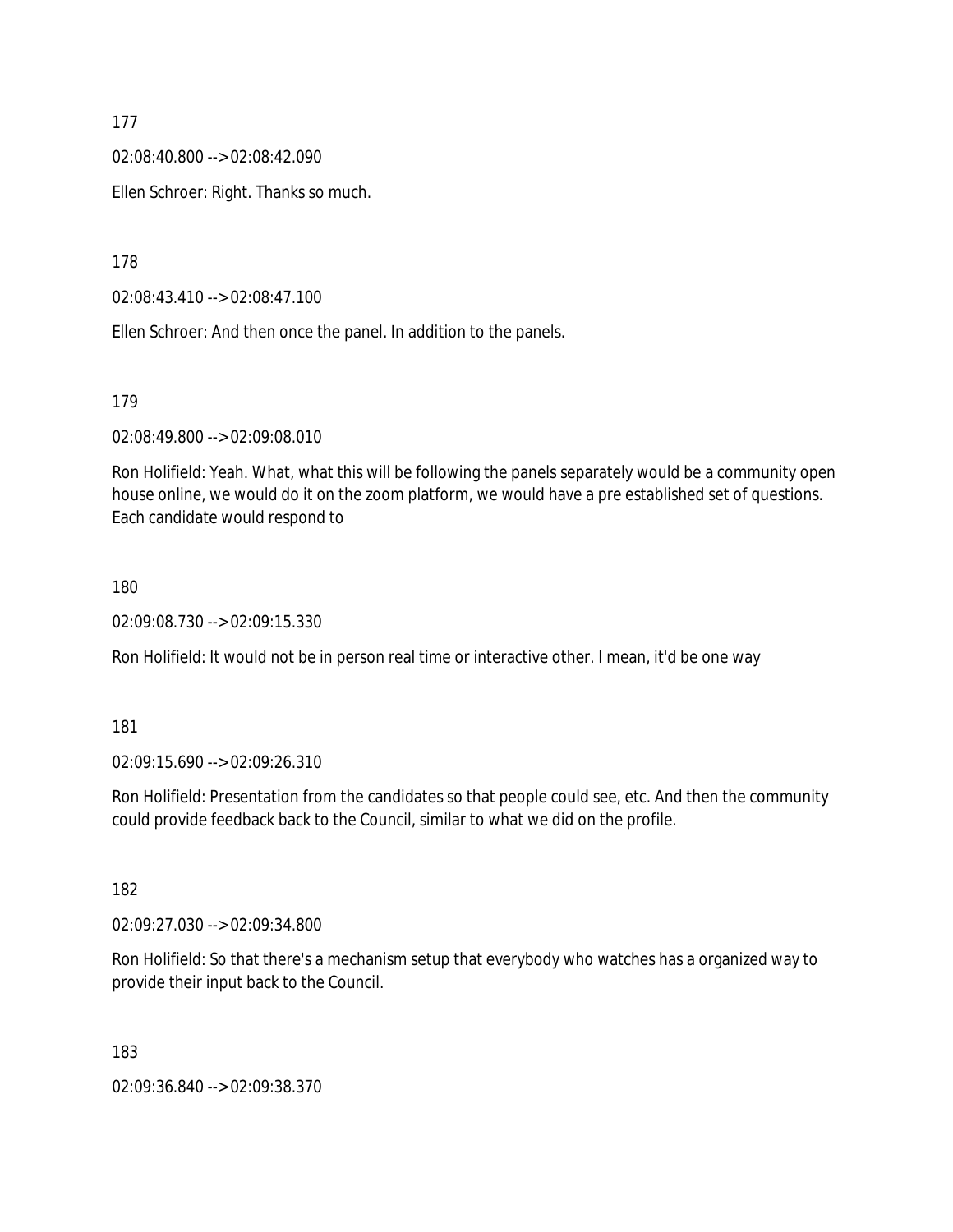Ron Holifield: Everybody good with that.

184

02:09:40.710 --> 02:09:43.620

Christy Carr: Yeah, sorry. Just to take us back one step.

#### 185

02:09:45.480 --> 02:09:51.720

Christy Carr: Those panel discussions are they open to the public, and if so, how

186

02:09:53.730 --> 02:10:00.000

Ron Holifield: Typically all interviews would be in an Executive Session, even with panel discussions.

187

02:10:00.390 --> 02:10:03.390 Christy Carr: Okay, so what we just discussed is not

188 02:10:04.740 --> 02:10:05.970 Christy Carr: for public consumption.

189 02:10:08.190 --> 02:10:10.740 Christy Carr: I mean this panel stuff.

190

02:10:10.980 --> 02:10:23.610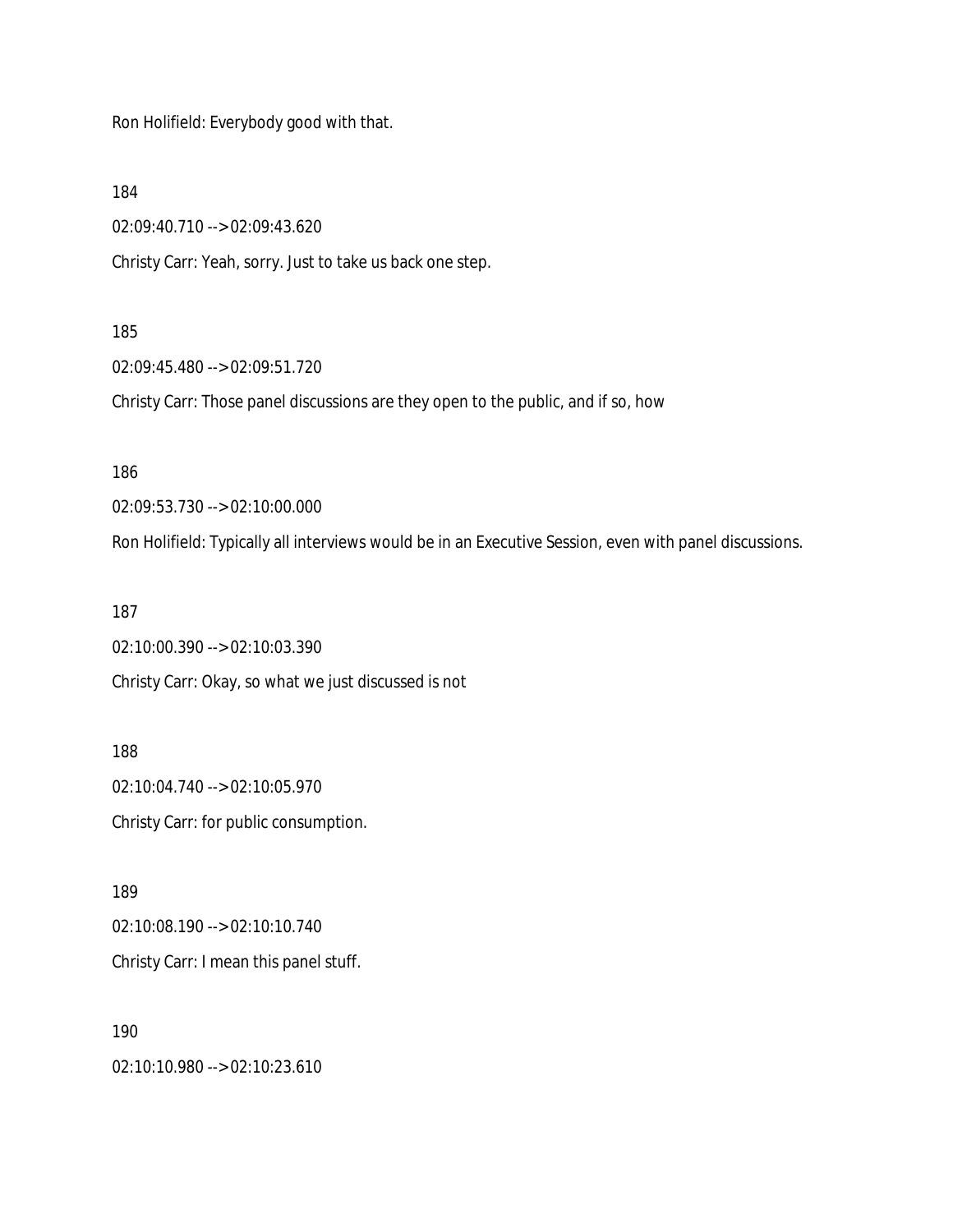Ron Holifield: Yeah for public participation. Correct. And that, that's the reason we've been added that later community online open house so that there is a full public component

191

02:10:23.820 --> 02:10:24.960

Christy Carr: Yes, thank you.

192

02:10:28.020 --> 02:10:36.150

Ron Holifield: Okay. And then these are the questions and I know I've gotten a little bit of feedback of tweaking that first one a little bit

193

02:10:37.200 --> 02:10:48.090

Ron Holifield: That but but here's the recommended questions right now, please share a quick overview of your background, why you think it's prepared you to help lead Bainbridge Island into the future.

194

02:10:48.360 --> 02:10:54.210

Ron Holifield: Please share with us the core values that would guide how you lead. If you were selected to serve as city manager.

195

02:10:54.450 --> 02:10:58.200

Ron Holifield: What homework. Have you done on Bainbridge Island. And what do you know about us.

196

02:10:58.410 --> 02:11:08.820

Ron Holifield: Based on that homework. What makes you the most excited about the prospect of coming here as city manager. What are your biggest question marks that remain about coming here is city manager.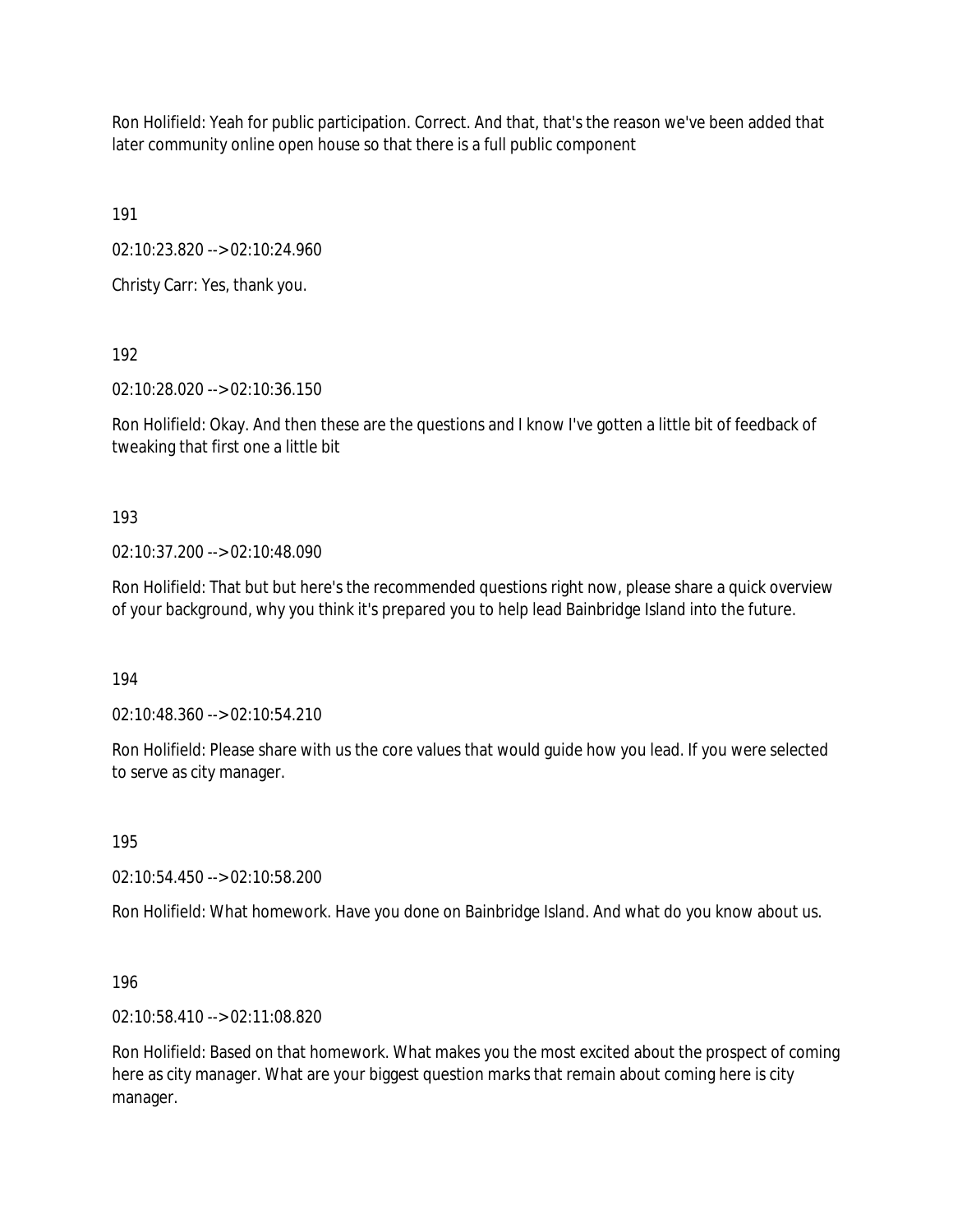02:11:09.180 --> 02:11:19.620

Ron Holifield: So these would be the questions that would be asked in the public forum. These are just some initial recommended questions would love for Council. We've got time.

198

02:11:20.070 --> 02:11:35.040

Ron Holifield: To give me any feedback on how you'd like to tweak any of these. We really want to keep it to about five questions because depending on how many candidates are still standing. It can get pretty long of the evening.

### 199

02:11:36.150 --> 02:11:39.030

Leslie Schneider: I have one but COUNCILMEMBER car. Your hand is up.

200

02:11:40.200 --> 02:11:44.070

Leslie Schneider: Deputy Mayor where I'm, I'm looking at the hands and the participants list.

201

02:11:44.340 --> 02:11:45.720

Joe Deets: I guess I should do that. Sorry.

202 02:11:46.380 --> 02:11:46.890 Leslie Schneider: Thank you.

203 02:11:48.690 --> 02:11:50.910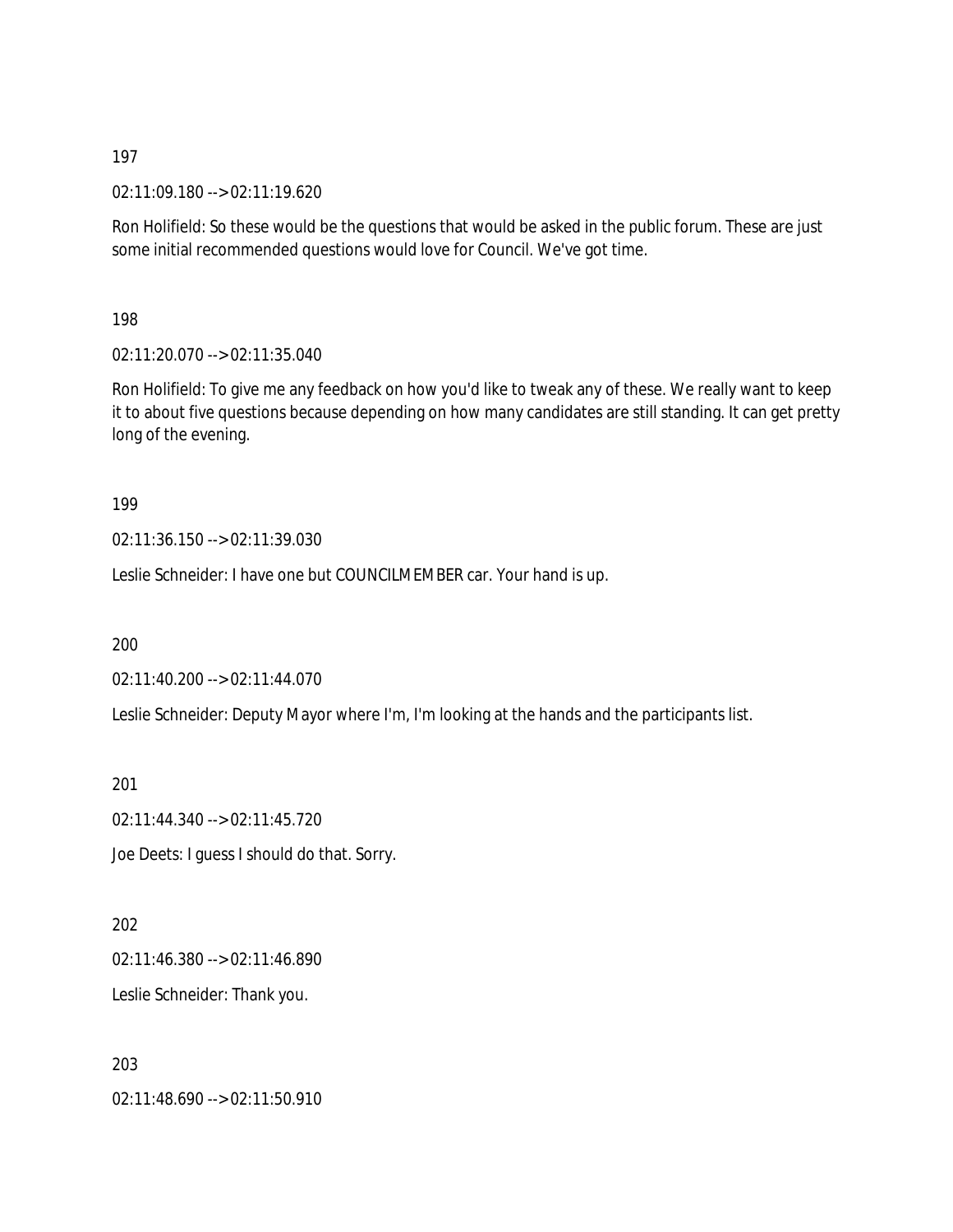Leslie Schneider: COUNCILMEMBER car you're on mute.

### 204

02:11:54.420 --> 02:11:57.900

Christy Carr: Thanks. No, I was actually just hoping to hear my colleagues.

### 205

02:11:58.980 --> 02:12:03.180

Christy Carr: Input on these questions. So please, Deputy Mayor deeds.

# 206

02:12:05.340 --> 02:12:16.410

Joe Deets: Thank you very quickly, Ron, are these seem pretty generic. Will the candidates know of the questions they're going to be asked beforehand or are not

### 207

02:12:18.000 --> 02:12:29.310

Ron Holifield: Typically on these questions we do which is unlock but the interview panel questions that they've done so typically they do know in a public setting.

### 208

02:12:30.330 --> 02:12:32.250

Ron Holifield: What we're going to ask in advance.

# 209

02:12:33.870 --> 02:12:35.370

Leslie Schneider: Okay, thank you. Remember Pollock.

210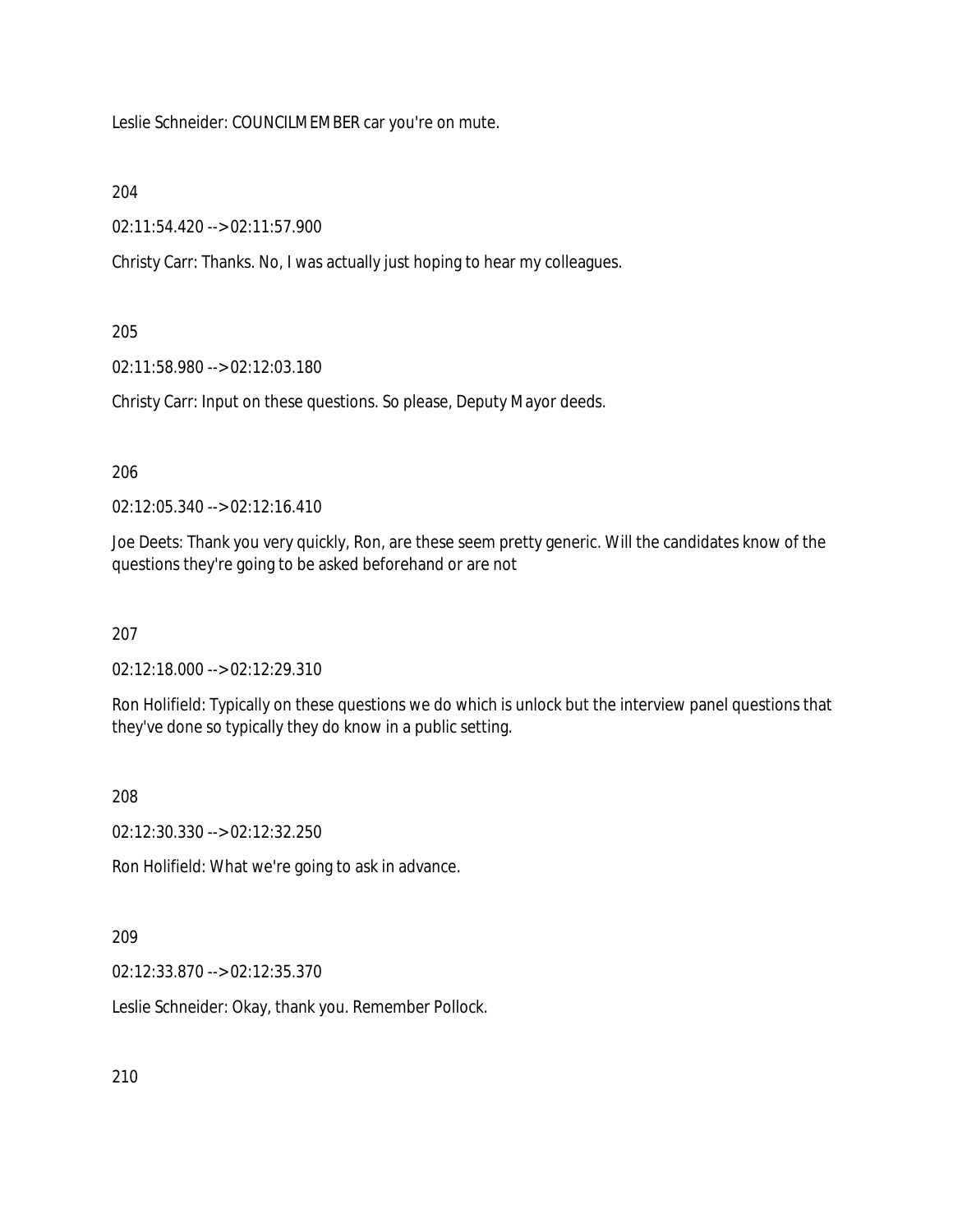02:12:37.980 --> 02:12:37.980

Michael Pollock: Thanks.

211

02:12:38.310 --> 02:12:41.790

Michael Pollock: Yeah, I would ask questions a little more direct such as

212

02:12:44.910 --> 02:12:56.700

Michael Pollock: What are you going to do about climate change. What are your views on climate change something along those lines. Um, how would you tackle issues of racial equity me another one. So I, I guess I kind of

### 213

02:12:58.080 --> 02:13:06.390

Michael Pollock: Asked less open ended questions and focus on a couple of these like that and maybe a question about sustainability.

#### 214

02:13:08.160 --> 02:13:19.740

Michael Pollock: How would you implement our sustainable transportation phone. How would you find funding for. So I don't know, some more specific questions that really get to how they're going to

215

02:13:21.690 --> 02:13:33.690

Michael Pollock: tackle the problems that are facing our community. And if nothing else, if you wanted to ask a broad based on maybe something like, well, what do you think are the biggest challenges the three biggest challenges facing our community.

216

02:13:34.920 --> 02:13:39.870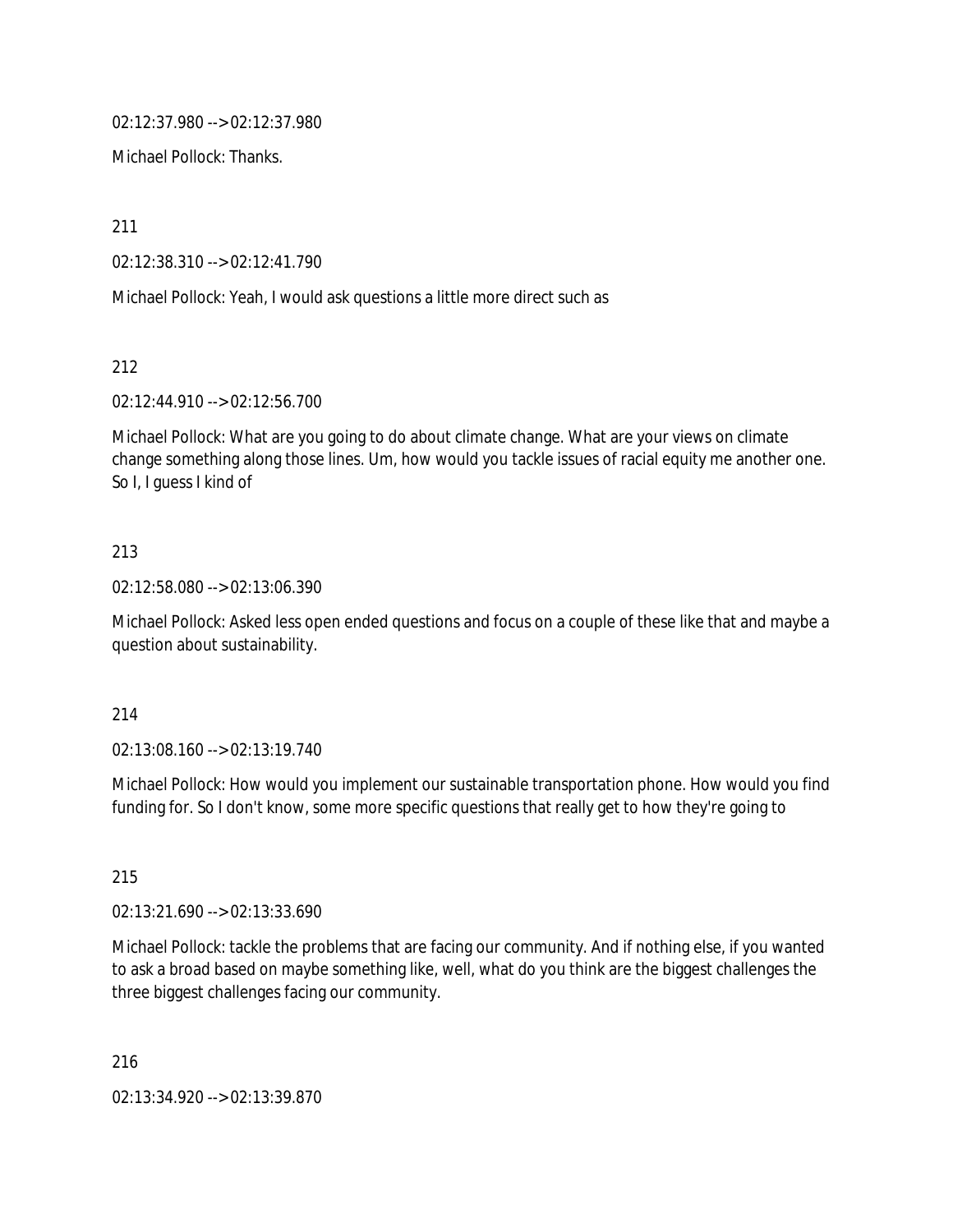Michael Pollock: So that I think that would get us more than then these questions.

# 217

02:13:43.260 --> 02:14:02.160

Christy Carr: YES, THANK YOU MAYOR. I would agree with COUNCILMEMBER politics input as well as customer Deputy Mayor deets his comments about being more specific to our jurisdiction, I think is really important. The questions here seem really generic

# 218

02:14:04.530 --> 02:14:15.060

Christy Carr: So I would try to relate these questions to the questions that we had in the questions that we had people answer.

# 219

02:14:16.170 --> 02:14:19.800

Christy Carr: And then just as a really quick example. The first question.

# 220

02:14:21.660 --> 02:14:31.290

Christy Carr: I would revise to say how is your past experience similar or different than your understanding of the city manager Bainbridge Island.

# 221

02:14:31.740 --> 02:14:43.110

Christy Carr: And how or why is that important to the future of the city of a merge Island. So I guess I would just like these to be really much more specific to Bainbridge Island.

# 222

 $02.14.45.090 -> 02.14.46.080$ 

Christy Carr: So that, that's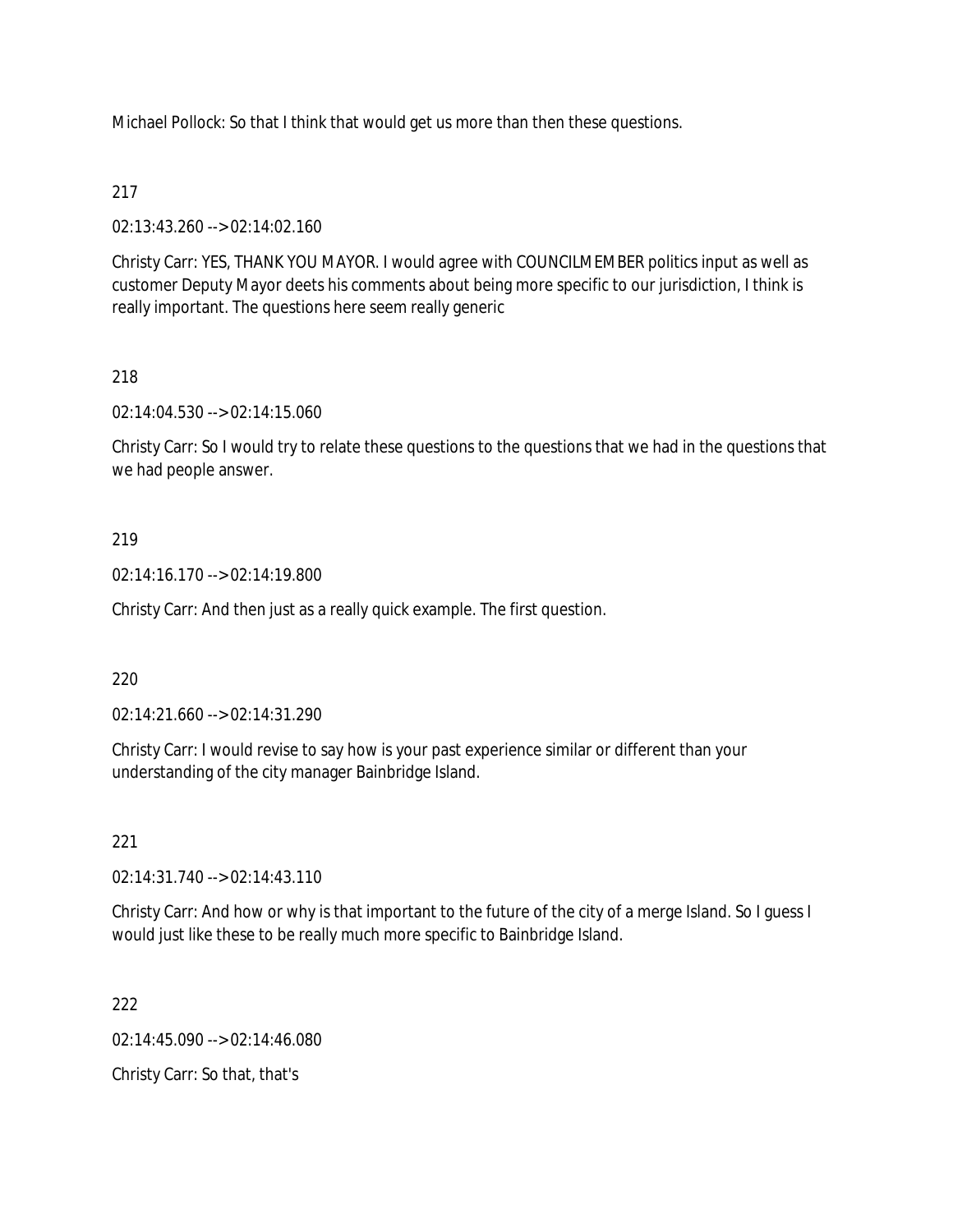02:14:47.250 --> 02:14:48.990

Christy Carr: My comment on these questions.

#### 224

02:14:49.920 --> 02:14:55.410

Leslie Schneider: So if I could jump in. I have a specific question that I'd like to propose. What about

### 225

02:14:57.660 --> 02:15:06.270

Leslie Schneider: Asking a question about such as well. What have you done in one of your prayer position, some innovative solution to a problem.

### 226

02:15:07.290 --> 02:15:10.140

Leslie Schneider: That you would enjoy sharing with us.

### 227

02:15:12.450 --> 02:15:23.760

Leslie Schneider: You know that might indicate. I mean, I just, we could just ended it that you know just what are some fun things that you get to tell us that we can we can say, oh wow about

### 228

02:15:24.780 --> 02:15:30.600

Leslie Schneider: About their past instead of just all sort of Bainbridge focused. I don't know what

### 229

02:15:33.150 --> 02:15:37.890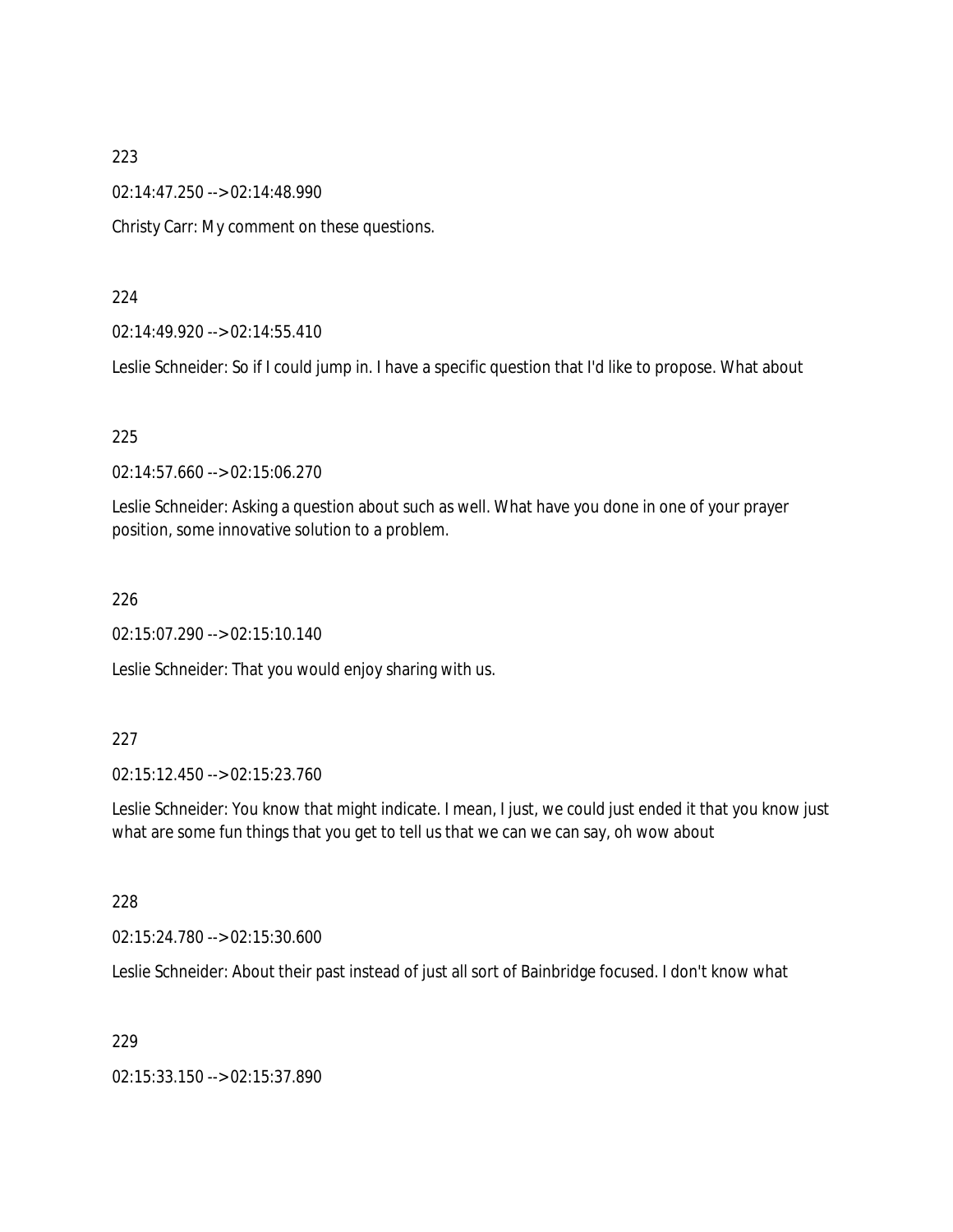Leslie Schneider: Let's see, I guess. Councilmember car. I think you need to take your hand down. Is that right,

230

02:15:38.880 --> 02:15:39.840

Leslie Schneider: Well, I'm

231

02:15:39.990 --> 02:15:41.130 Christy Carr: Still up. Yeah.

232

02:15:42.540 --> 02:15:45.120

Leslie Schneider: All right, I'm going to move on to council member nisar

233

02:15:45.540 --> 02:15:54.000

Rasham Nassar: You haven't spoken on it yet. I like where this is going. I'm really happy that we're brainstorming on more targeted questions that are being brewed specific

# 234

02:15:54.510 --> 02:16:03.450

Rasham Nassar: I'm, I'm just thinking about time and I mean we could sit here and talk about questions until 10 o'clock, and I think we would if it were up to us.

# 235

02:16:04.530 --> 02:16:11.370

Rasham Nassar: But what I would like to do is move us along, and get us going in a forward moving direction, I would be very happy to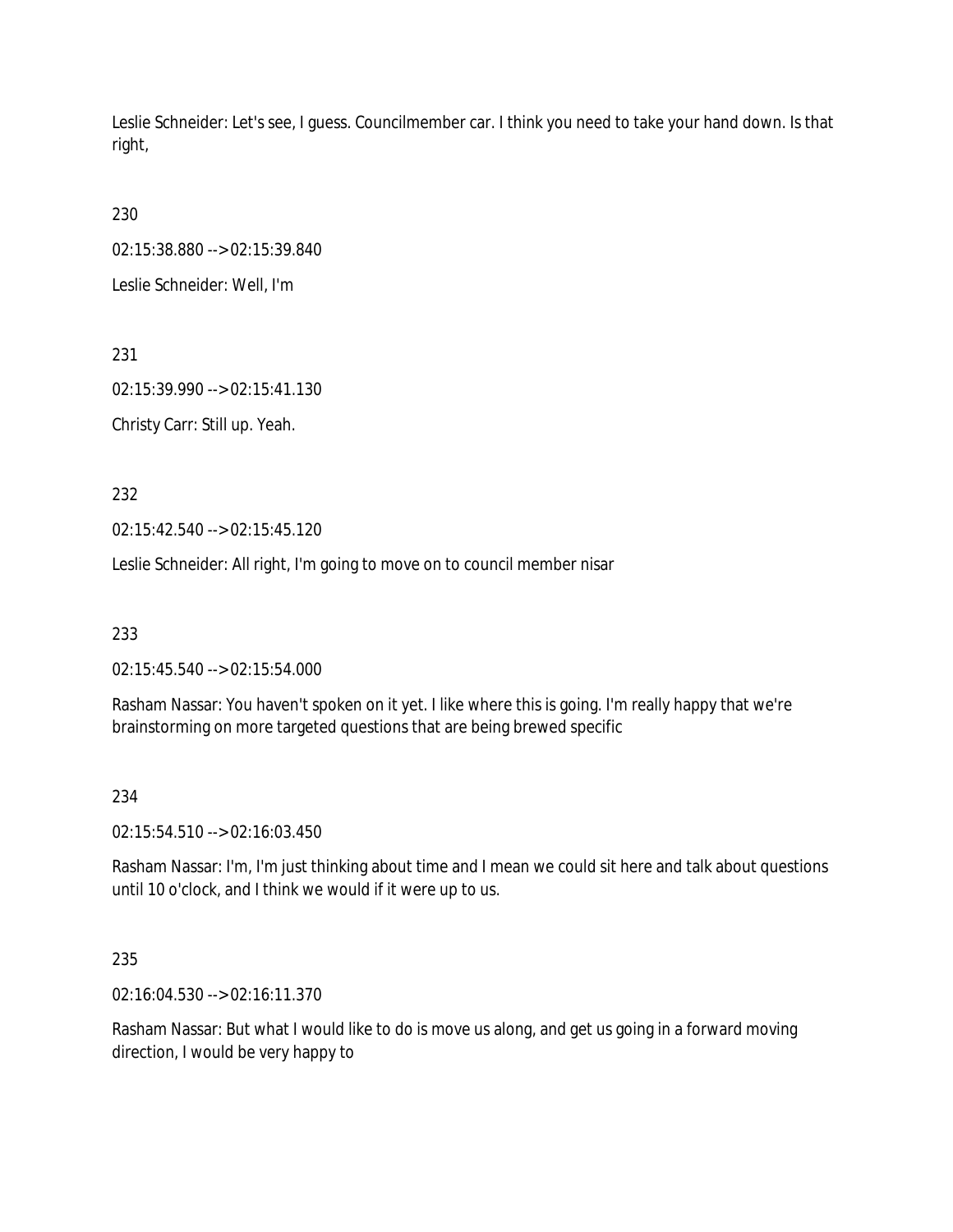02:16:12.300 --> 02:16:19.320

Rasham Nassar: Assign two council members to take the discussion of questions offline and then provide those to Ron

237

02:16:20.280 --> 02:16:35.670

Rasham Nassar: I'm happy to, to, to put my my trust and faith in two or three council members to just do that offline come up with a separate List of ones that 123456 questions on behalf of the Council and provide that to Mr Holyfield

238

02:16:36.780 --> 02:16:37.530

Rasham Nassar: And then we can

239

02:16:38.310 --> 02:16:39.480

Leslie Schneider: COUNCILMEMBER high topless.

240

02:16:41.190 --> 02:16:43.650

Kirsten Hytopoulos: Only if those come back to the full council for approval.

241

02:16:48.900 --> 02:16:49.860

Leslie Schneider: Deputy Mayor deets.

242

02:16:50.190 --> 02:17:00.930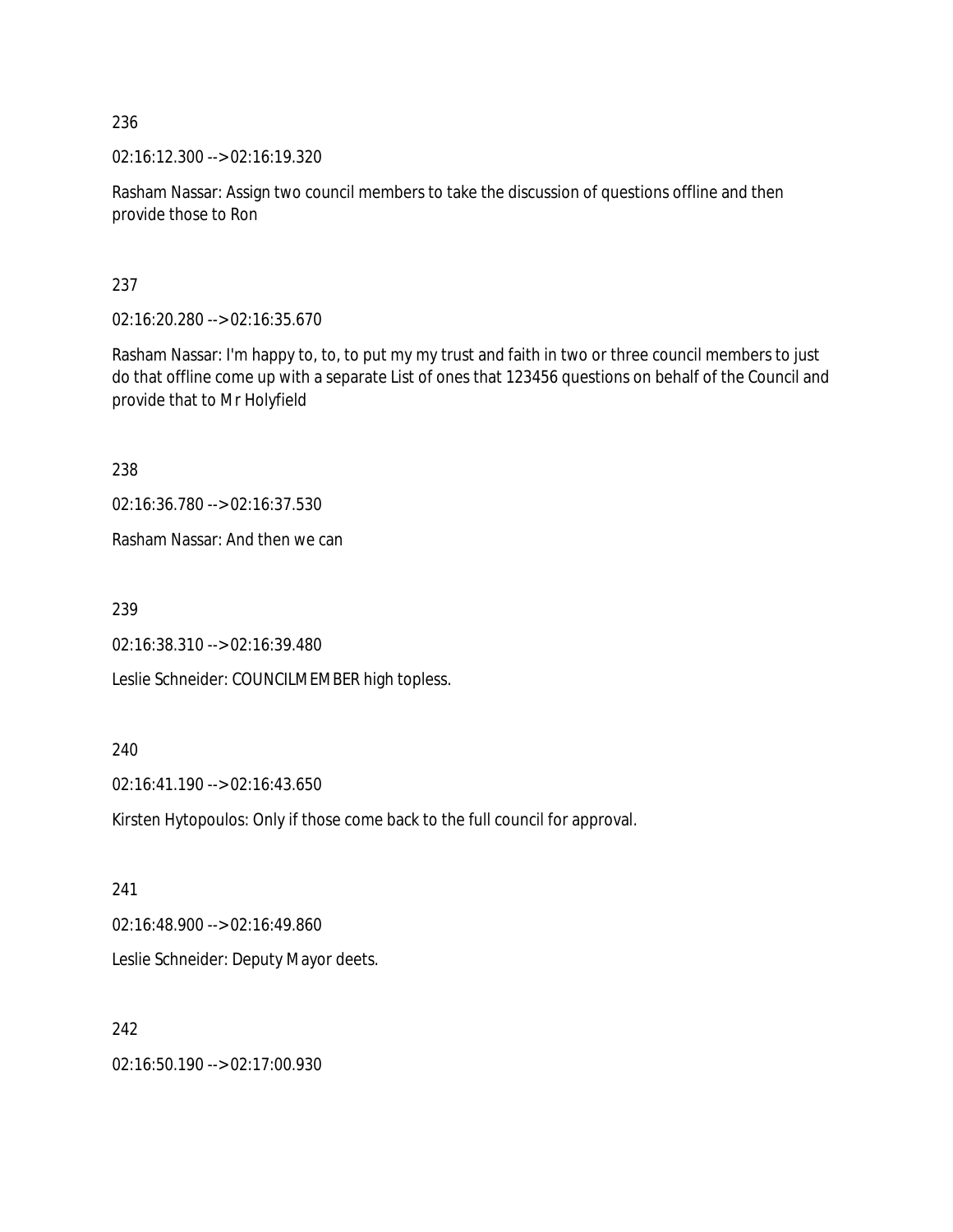Joe Deets: Yeah, thank you. Well, I'll take a I'm not like really strong on this, but I wouldn't mind taking a contrary approach and leaving them open. Now why is that

# 243

02:17:01.620 --> 02:17:11.730

Joe Deets: Why is that so that allows these are all just say highly intelligent ambitious professionals every single one of them that are going to be coming here, right.

# 244

02:17:12.450 --> 02:17:21.210

Joe Deets: If it's sort of begs the question, now if they're going to listen to this tape. This is a giveaway. But if they don't start bringing up the stuff that's important to us.

# 245

02:17:21.870 --> 02:17:29.910

Joe Deets: Do we have to ask them, are is climate change. Important to you. I mean seriously, folks, if they don't bring it up. That's a flag right

# 246

02:17:30.510 --> 02:17:45.210

Joe Deets: So why do we need to say it. And by the way, how about racial equity, you know, they if they if they do their homework, they know that's important to us. And if they're silent on that. That's a big plaque. So I'm all for keeping it open and not straining ourselves too much.

247

02:17:47.430 --> 02:17:48.030

Leslie Schneider: Thank you.

248

02:17:49.350 --> 02:17:51.210

Leslie Schneider: COUNCILMEMBER nisar your hand is still up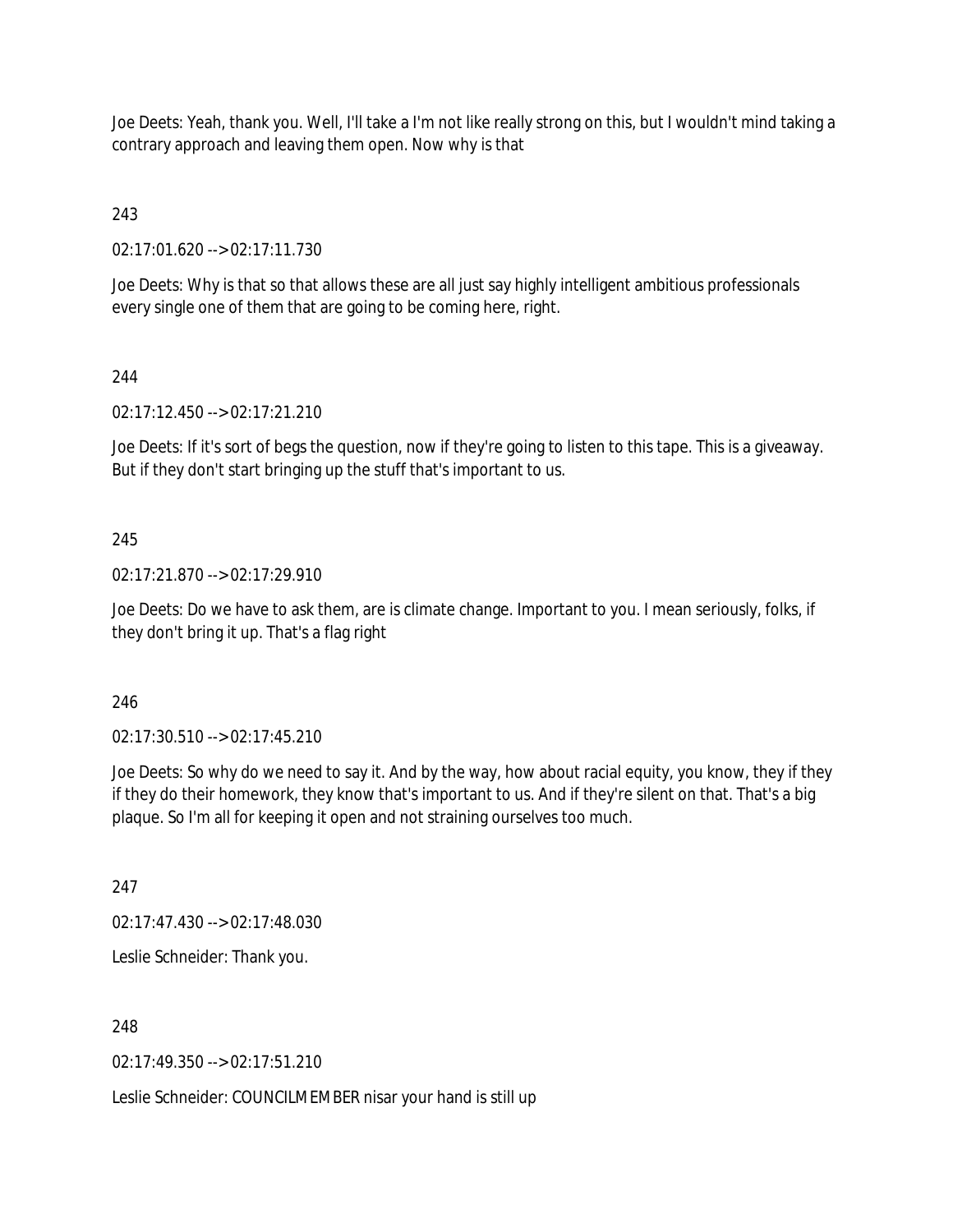02:17:51.810 --> 02:17:53.730

Rasham Nassar: Yeah, I'm just gonna, I'm just

250

02:17:55.380 --> 02:18:02.280

Rasham Nassar: Going to reiterate my proposal to the Council, I think we could blend some open ended questions with some targeted questions.

251

02:18:02.760 --> 02:18:14.940

Rasham Nassar: And I would be very happy to make a motion to form a subcommittee of three council members to do that to come back with a city council with a list of six proposed questions that we can approve.

252

02:18:16.080 --> 02:18:21.000

Rasham Nassar: Perhaps we can walk it on the agenda tomorrow night if time is of the essence, or the following week

253

02:18:23.010 --> 02:18:29.190

Leslie Schneider: Alright, so there's a suggestion on the floor right now emotion. Do we have a second for that.

254

02:18:30.360 --> 02:18:32.010

Leslie Schneider: COUNCILMEMBER Pollock seconds.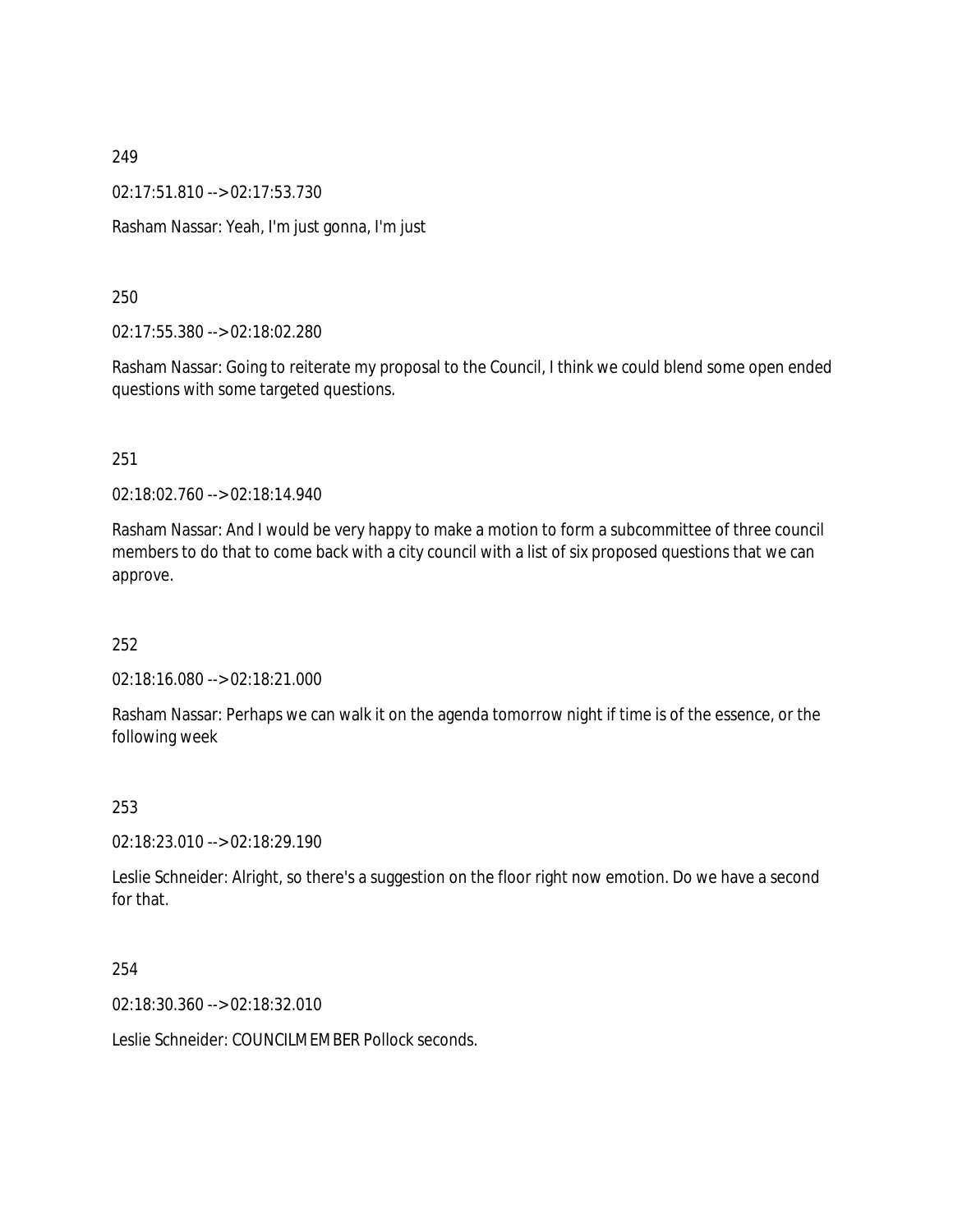02:18:33.870 --> 02:18:37.350

Leslie Schneider: I'll just look for some other discussion here quickly. Councilmember car.

#### 256

02:18:42.300 --> 02:18:47.460

Christy Carr: Yeah, it sounds like we need some conversation around this.

257

02:18:48.510 --> 02:18:49.350 Christy Carr: I think that

## 258

02:18:51.810 --> 02:18:55.050 Christy Carr: It it warrants a full Council discussion.

#### 259

02:18:57.690 --> 02:19:03.690

Christy Carr: I kind of waffle between leaving it open to COUNCILMEMBER ditzes

#### 260

02:19:06.060 --> 02:19:10.650

Christy Carr: Suggestion and that if you can't figure it out between the lines.

### 261

02:19:13.200 --> 02:19:17.370

Christy Carr: Versus very specific that are targeted questions so

262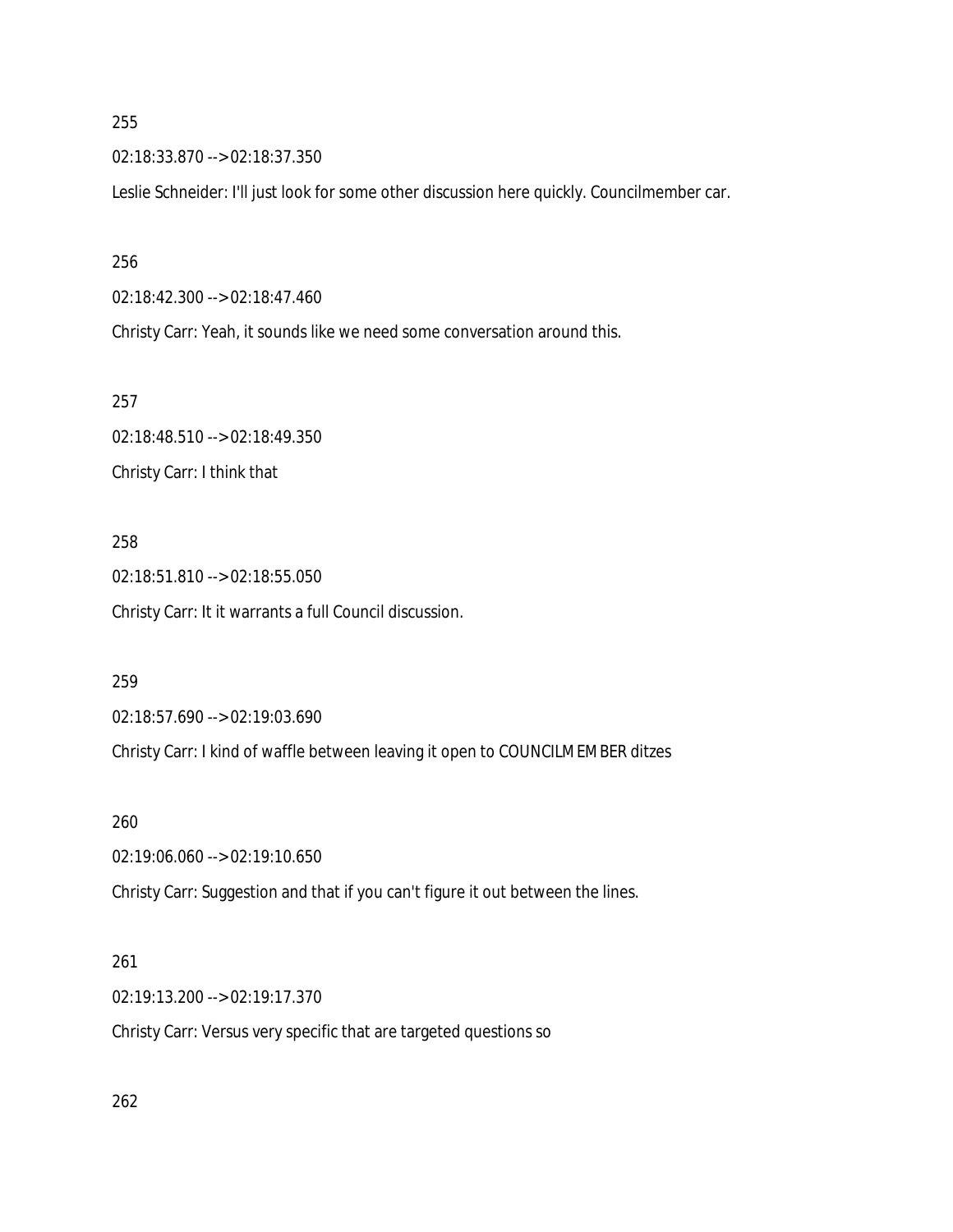02:19:19.110 --> 02:19:30.090

Christy Carr: Given that we have a council meeting tomorrow night. And we could potentially walk it on i'm i'm in favor of having a full Council discussion about it.

### 263

02:19:32.100 --> 02:19:50.670

Leslie Schneider: Alright, I don't see a their hands up. I'm going to say that I'm not in favor of having it be added to the Council agenda. I'm sort of good with. However, it ends up as long as Ron is good with them. But let's just go ahead and take a vote on it. So I'm going to

264

02:19:51.870 --> 02:19:55.980

Leslie Schneider: Kill some memory nisar I'm going to just say that your suggestion is to

265

02:19:57.480 --> 02:20:02.550

Leslie Schneider: Let me just put it back to you. Do you want to suggest that we take this up at tomorrow night's meeting.

#### 266

02:20:03.060 --> 02:20:09.420

Rasham Nassar: Well, can we hear from Ron about timing when were you looking to have these questions, confirm. Can you tell us about that a little bit around

267

02:20:10.560 --> 02:20:17.940

Ron Holifield: I feel like we've got a little bit of time with this because we're going to have a follow up schedule that there's several things that will happen in between.

268

02:20:18.570 --> 02:20:31.800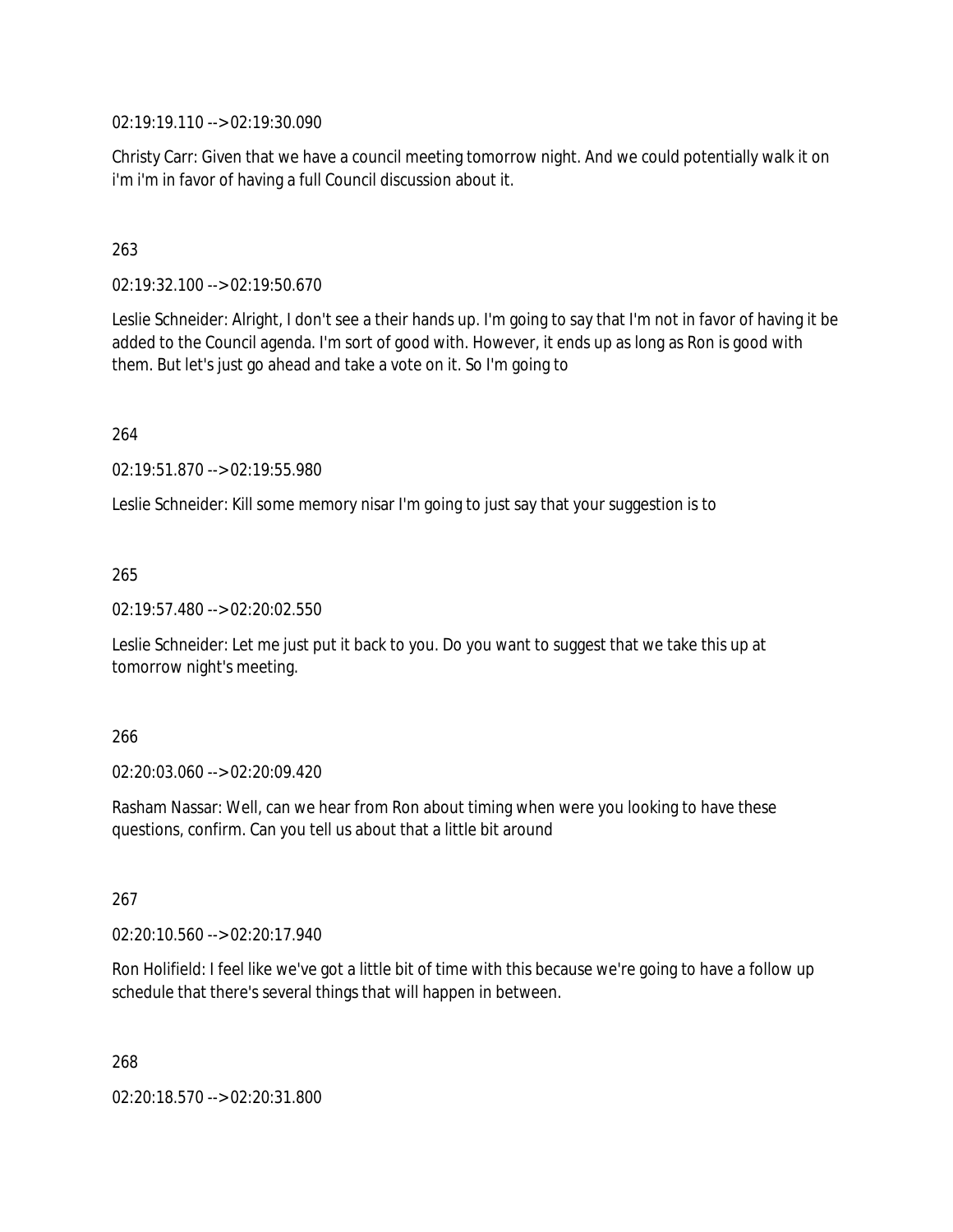Rasham Nassar: Okay, so it wouldn't be too burdensome or slow the process down and say we formed a subcommittee to do some work in this next week and then come back to the Council with a with a with a proposal to take an affirmative or a vote on the questions at next week's Council meeting.

269

02:20:32.130 --> 02:20:35.400

Ron Holifield: Absolutely would not slow the process down at all.

270

02:20:35.520 --> 02:20:39.900

Rasham Nassar: Okay, I moved to form a subcommittee comprised of three council members to

271

02:20:41.430 --> 02:20:56.100

Rasham Nassar: Work on developing a set of six six questions to provide to the candidates for the open house portion of the city managers search selection process and to provide those recommended questions to the city council at

272

02:20:58.200 --> 02:20:59.910

Rasham Nassar: November, hold on.

273

02:21:03.420 --> 02:21:05.520

Leslie Schneider: November 24 me

274

02:21:09.540 --> 02:21:11.970

Leslie Schneider: Okay. Um, is there a second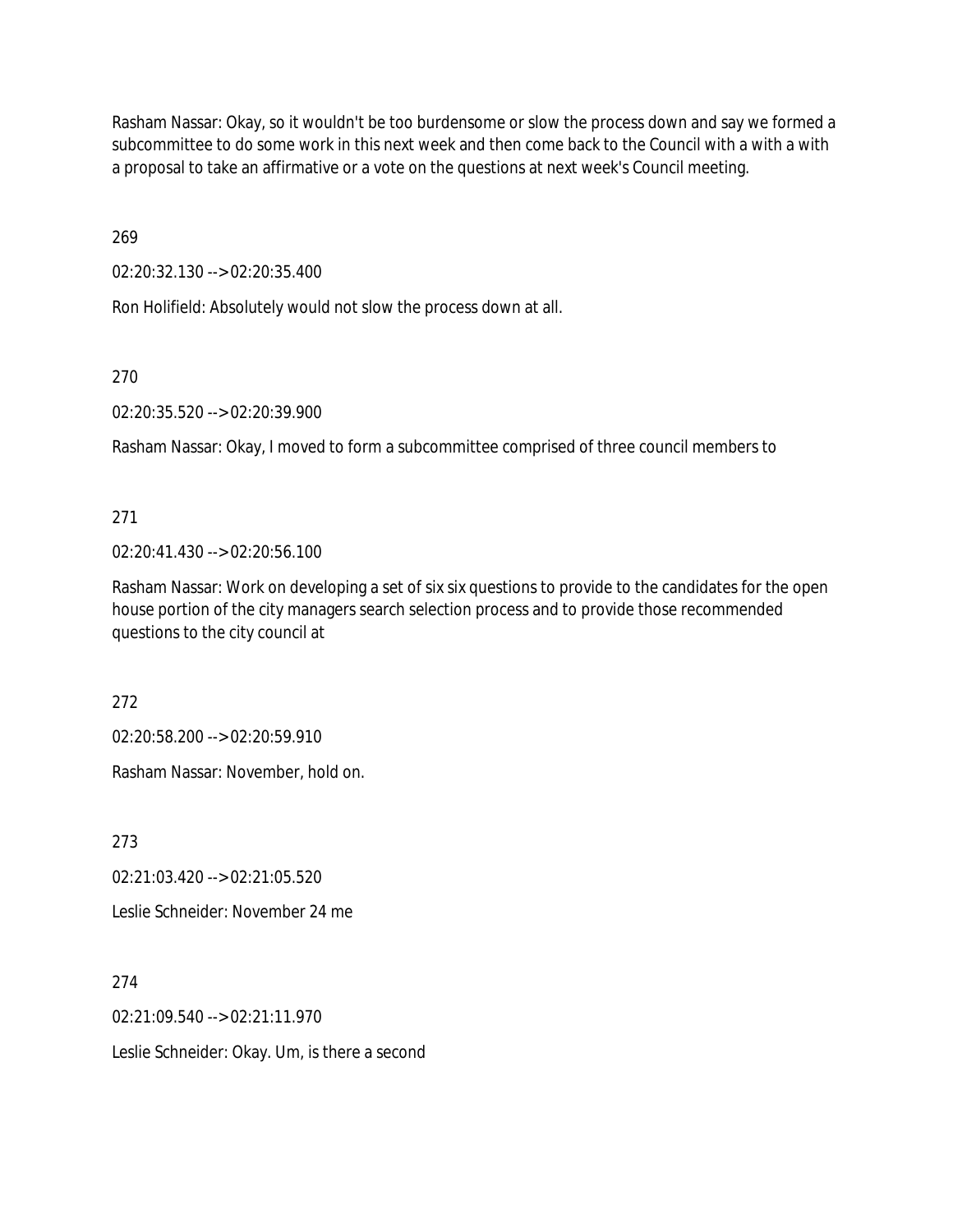02:21:14.040 --> 02:21:15.420

Leslie Schneider: COUNCILMEMBER car seconds.

### 276

02:21:17.880 --> 02:21:19.650

Leslie Schneider: COUNCILMEMBER car, did you want to speak to that.

### 277

02:21:23.460 --> 02:21:26.190 Christy Carr: I think I already did. I just think that

## 278

02:21:27.300 --> 02:21:30.810

Christy Carr: Um, I don't think these questions are the questions we want to ask

#### 279

02:21:31.290 --> 02:21:33.150

Christy Carr: Okay, frankly, and

#### 280

02:21:34.170 --> 02:21:37.950

Christy Carr: However, we can massage them, I think.

### 281

02:21:39.000 --> 02:21:42.120

Christy Carr: Council member in the stars approach seems

282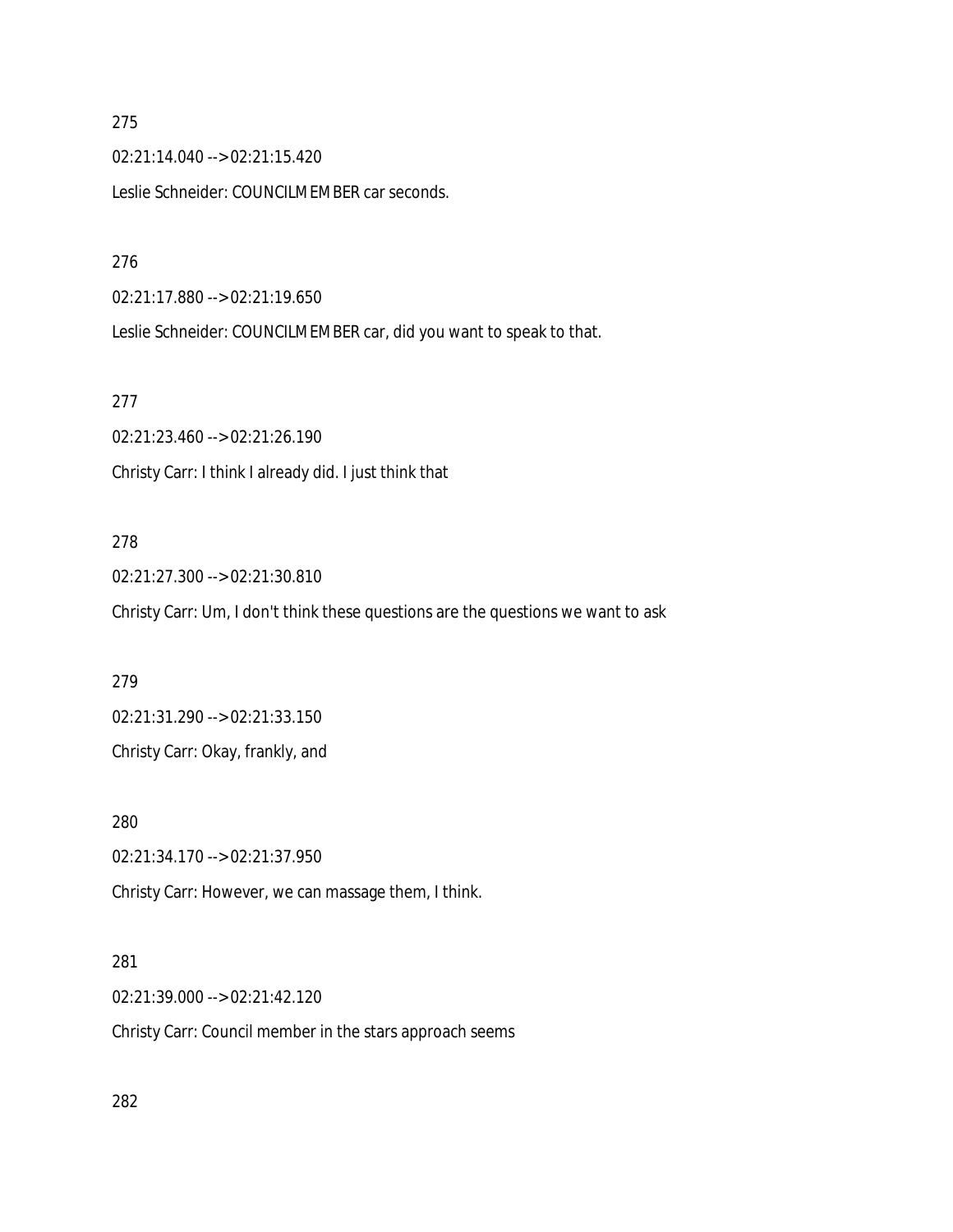02:21:43.290 --> 02:21:46.530

Christy Carr: Like the a way to do that.

283

02:21:48.090 --> 02:21:57.540

Leslie Schneider: So we'll vote up or down on this motion, and then we'll decide who those people are if the motion passes set. Great. Okay. All right. All those in favor please say I

284

02:21:59.460 --> 02:22:01.860

Leslie Schneider: Want and all opposed.

#### 285

02:22:04.140 --> 02:22:07.470 Leslie Schneider: Ah, no. Well, I guess it fails.

286

02:22:09.270 --> 02:22:10.170

Leslie Schneider: Oh, man.

287

02:22:12.030 --> 02:22:12.690

Leslie Schneider: Let's see.

288

02:22:13.800 --> 02:22:14.460 Leslie Schneider: Um,

289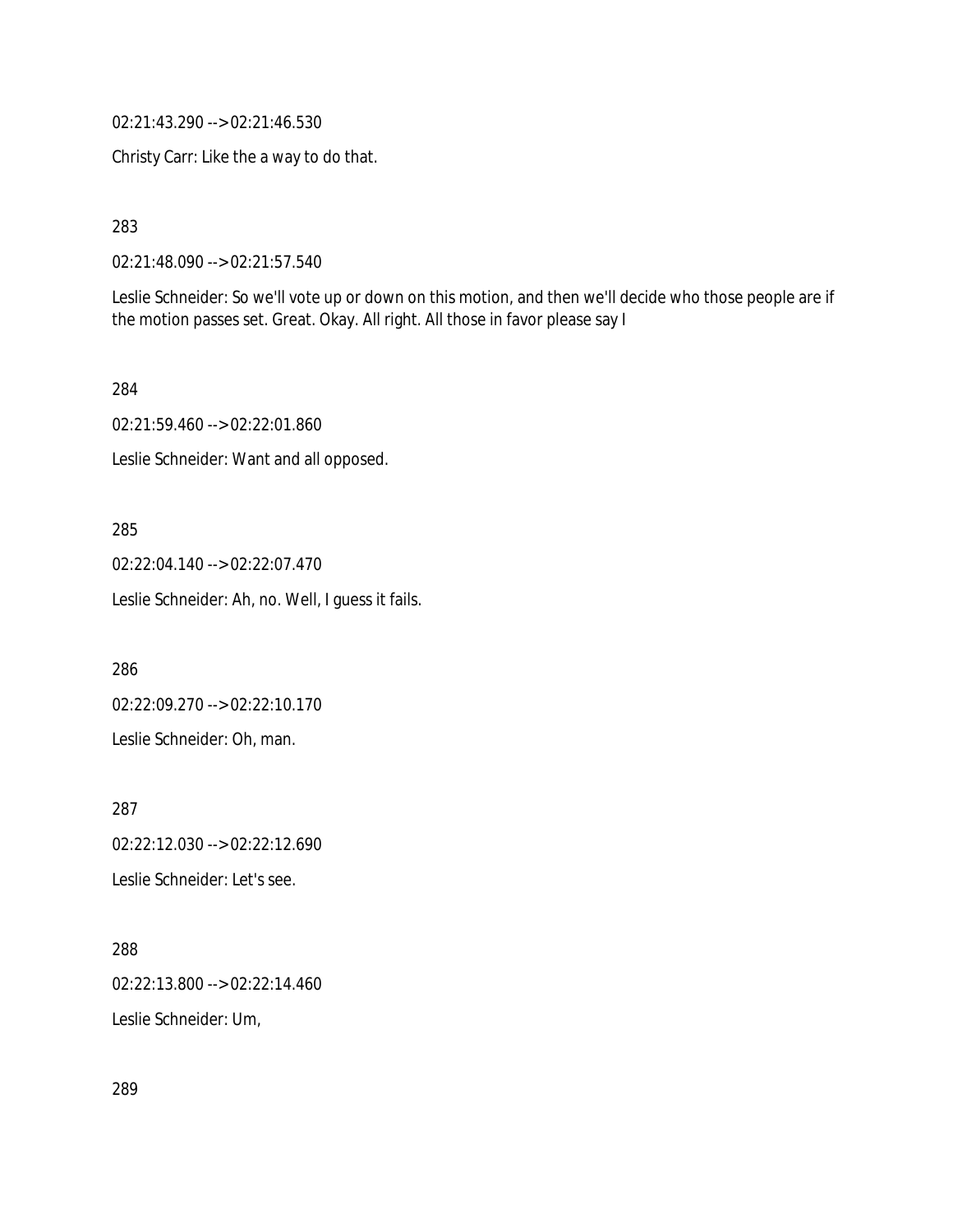02:22:16.320 --> 02:22:18.810

Leslie Schneider: Alright, it failed. We have to honor that process.

290

02:22:19.830 --> 02:22:28.260

Leslie Schneider: Um, I think, Rhonda, that the end result here is that we're not happy with the questions. So I'm going to make another

#### 291

02:22:28.860 --> 02:22:40.770

Leslie Schneider: Proposal that I don't think have to be emotion. It's just individual council members can send their alternative questions to Ron and he can propose something back to us and we can

#### 292

02:22:42.540 --> 02:22:48.090

Leslie Schneider: We'll have this conversation at of when he brings them back to us is that

#### 293

02:22:49.710 --> 02:22:50.550

Leslie Schneider: Possible COUNCILMEMBER car.

294

02:22:51.030 --> 02:23:02.010

Christy Carr: Yeah, I could I just get some clarification about that because seems like at least three of us weren't happy. I guess with these questions so

#### 295

02:23:05.730 --> 02:23:16.260

Christy Carr: Are these the questions, or are we going to somehow revise these questions just could, could some someone please explain how we're moving forward.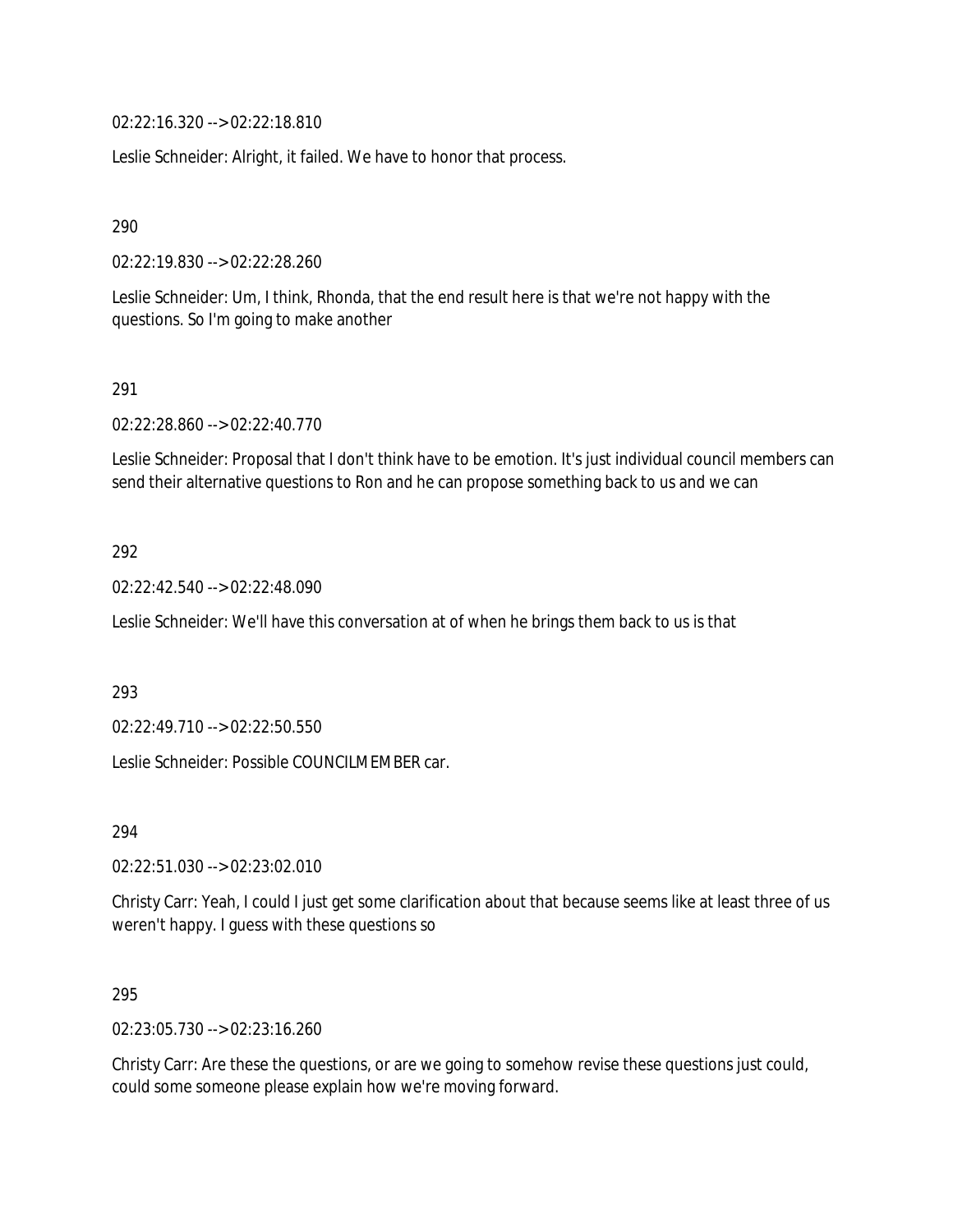02:23:16.290 --> 02:23:29.280

Leslie Schneider: With these questions. Well, well, my suggestion was for all of us individually to send our suggested questions to Ron and let him massage them and come back to us with a proposal that was my suggestion. Councilmember hi topless.

297

02:23:29.670 --> 02:23:39.870

Kirsten Hytopoulos: Yeah, so, and I also we're kind of stuck right because I don't agree that we should have a subcommittee. And I think Christy, you were kind of stuck as well. And if you thought that was the solution.

298

#### 02:23:40.230 --> 02:23:48.210

Kirsten Hytopoulos: We can send sample questions. We can also just send just generally what we're not happy with, and Ron can take all of the above, and kind of come back with with some

299

02:23:48.600 --> 02:23:57.330

Kirsten Hytopoulos: With some tweaks, not even just taking our questions. So it sounds like maybe all of us would like that there'd be some more Bainbridge specificity here.

300

02:23:57.630 --> 02:24:06.360

Kirsten Hytopoulos: So that may be a mix so open and Bainbridge, maybe we'll have some proposed specific specific questions and maybe she hear from one if that will be helpful.

301

02:24:07.170 --> 02:24:15.540

Kirsten Hytopoulos: But I guess my I'm kind of caught in between, not wanting us to wind up with council members drafting questions that we have to argue over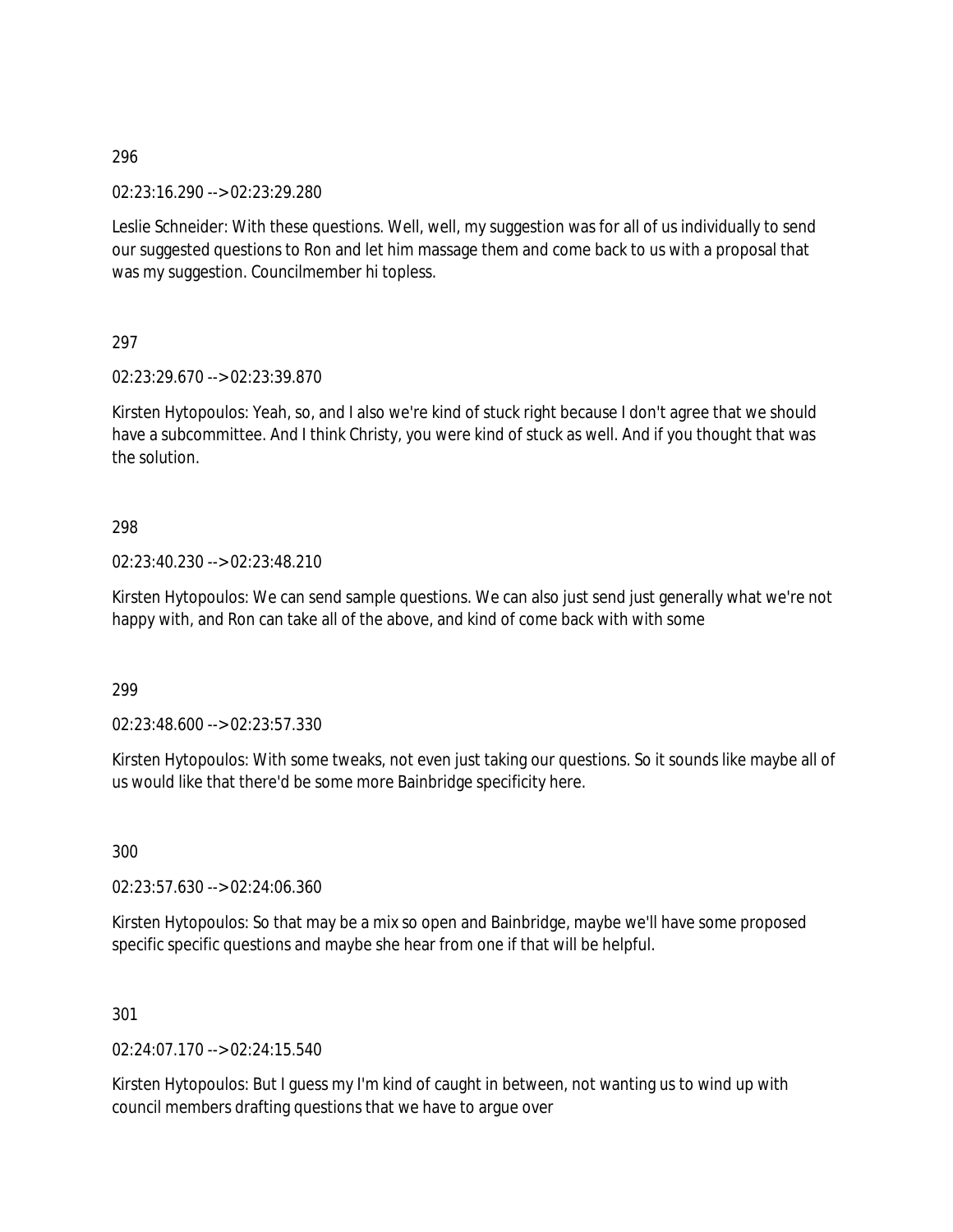02:24:16.110 --> 02:24:21.360

Kirsten Hytopoulos: Also wanting to follow Ron's expertise but also not being happy with these

303

02:24:21.690 --> 02:24:30.360

Kirsten Hytopoulos: All of these particular questions. So I'm hoping that if we provide some feedback plus what he wants for tonight. He may be able to just kind of tweak these questions and come up with something we're happier with

304

02:24:31.650 --> 02:24:36.750

Christy Carr: Just to interject. Thank you, Kirsten, that's my thinking.

305

02:24:38.880 --> 02:24:45.750

Leslie Schneider: Okay, so I think that we can move on. We Ron, do you have any questions for us, are you

306

02:24:45.780 --> 02:24:49.020

Ron Holifield: Comfortable. I was gonna say, I think, if you'll give me your input.

307

02:24:49.020 --> 02:25:05.520

Ron Holifield: Promptly I can come up with. I think I hear you. It's just a matter of coming up with specific word smithing but I think I know where you're headed what your concerns are. And I think if you'll give me, you know, specific suggestions feedback thoughts, etc.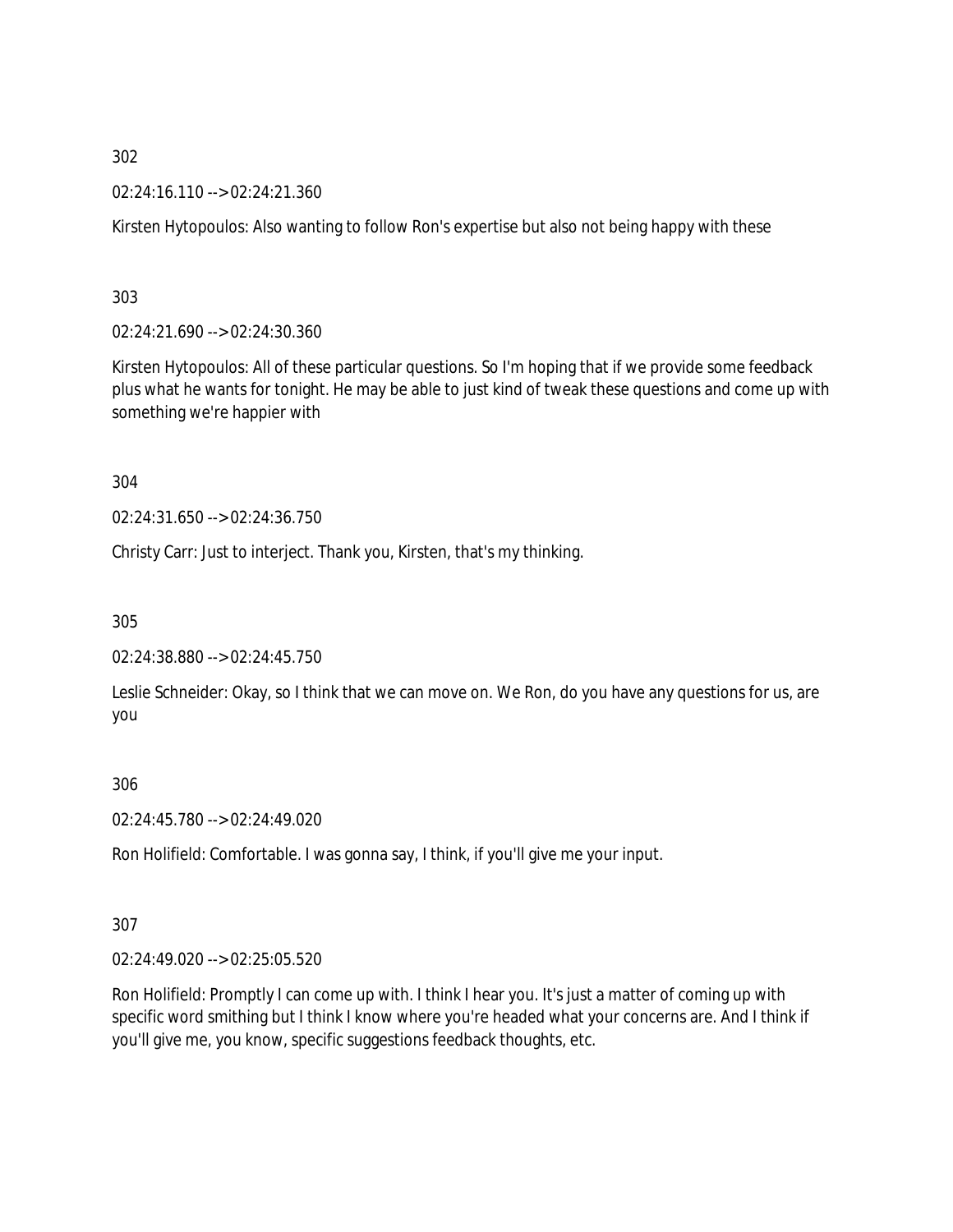02:25:06.210 --> 02:25:13.860

Ron Holifield: Just as fast as possible. We can have it on the agenda for next week for you to all look at it and go, yeah, we're good.

309

02:25:16.170 --> 02:25:21.210

Leslie Schneider: Great, thank you very much. So I think Ron and Ellen. It's back to you to

310

02:25:21.870 --> 02:25:33.480

Ellen Schroer: Get this time I'm just hearing that you're going to send the suggestions to run by this Friday, which is the 20th and we'll add an agenda item for the 24th for a discussion of the question.

311

02:25:36.300 --> 02:25:51.810

Ellen Schroer: Actually, now that I'm saying that out loud that timing is too tight because we'll need to have the questions to Ron probably on Wednesday, so that he can give them to me on Thursday to put in the packet for Friday. So if that is too tight. Then we'll need to move it out a week.

312

02:25:54.090 --> 02:25:56.220

Leslie Schneider: I'm COUNCILMEMBER car.

313

02:25:57.180 --> 02:26:00.720

Christy Carr: Oh, sorry. My hands probably slept, but I Wednesday means tomorrow. Right.

314

02:26:01.380 --> 02:26:06.450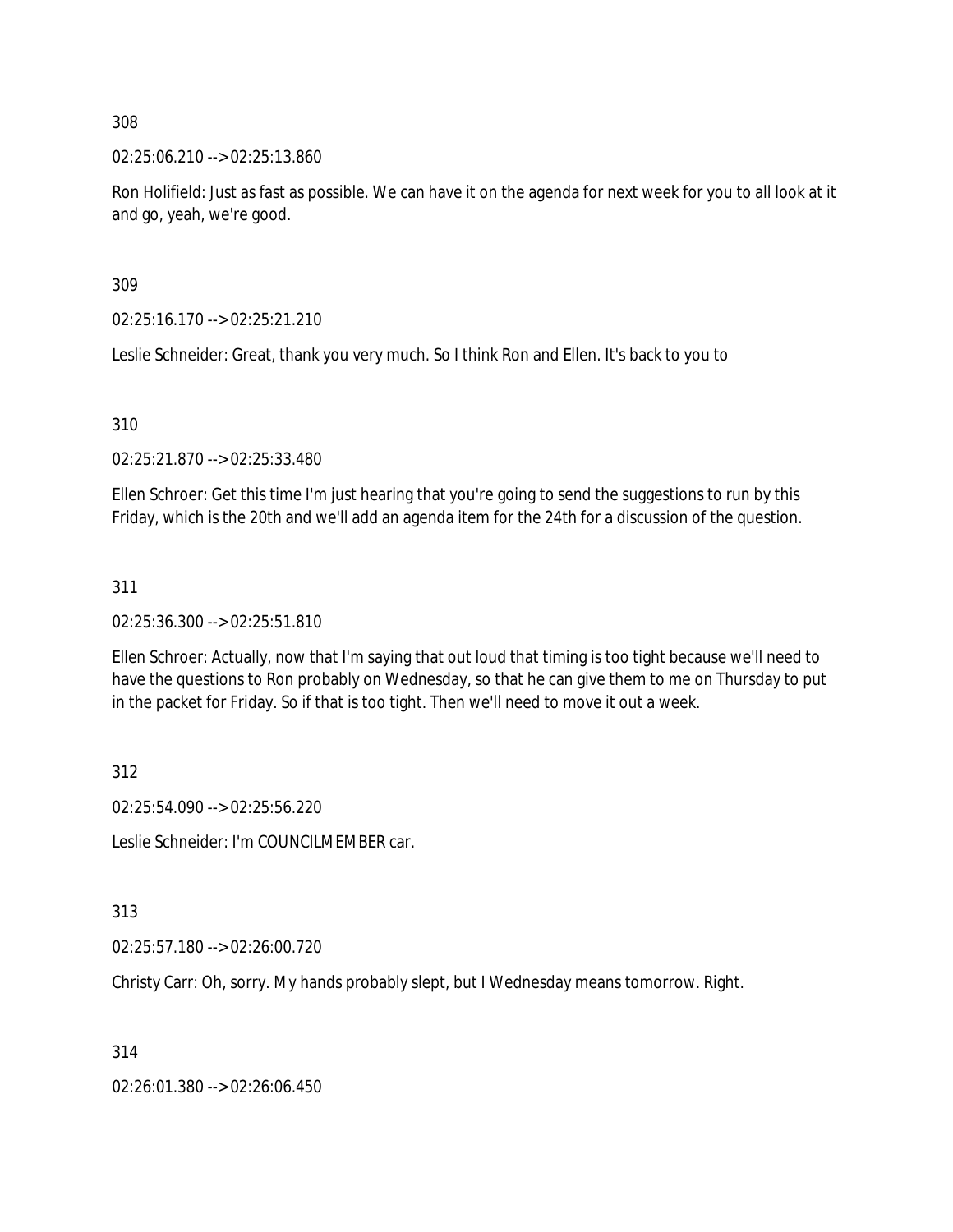Ellen Schroer: Today's Monday. So, tomorrow is Tuesday, where we have another meeting and then wednesday so yeah

315

02:26:07.230 --> 02:26:10.740

Christy Carr: OK. So, again, an extra day and then wednesday seems fun

### 316

02:26:12.120 --> 02:26:17.160

Christy Carr: I'm happy to provide input on these open house questions by Wednesday.

317

02:26:18.720 --> 02:26:19.200

Leslie Schneider: Ron

318

02:26:19.890 --> 02:26:36.600

Ron Holifield: If I could also suggest it will help it go faster. Don't worry about agonizing over getting the wording precisely right just shoot me an email and go, gee, we need one on this or whatever. And then I'll spend the time word smithing I think I can get to where you want to get to

319

02:26:38.280 --> 02:26:39.090

Leslie Schneider: Great, thank you.

320

02:26:40.020 --> 02:26:41.280

Leslie Schneider: All right, all right.

321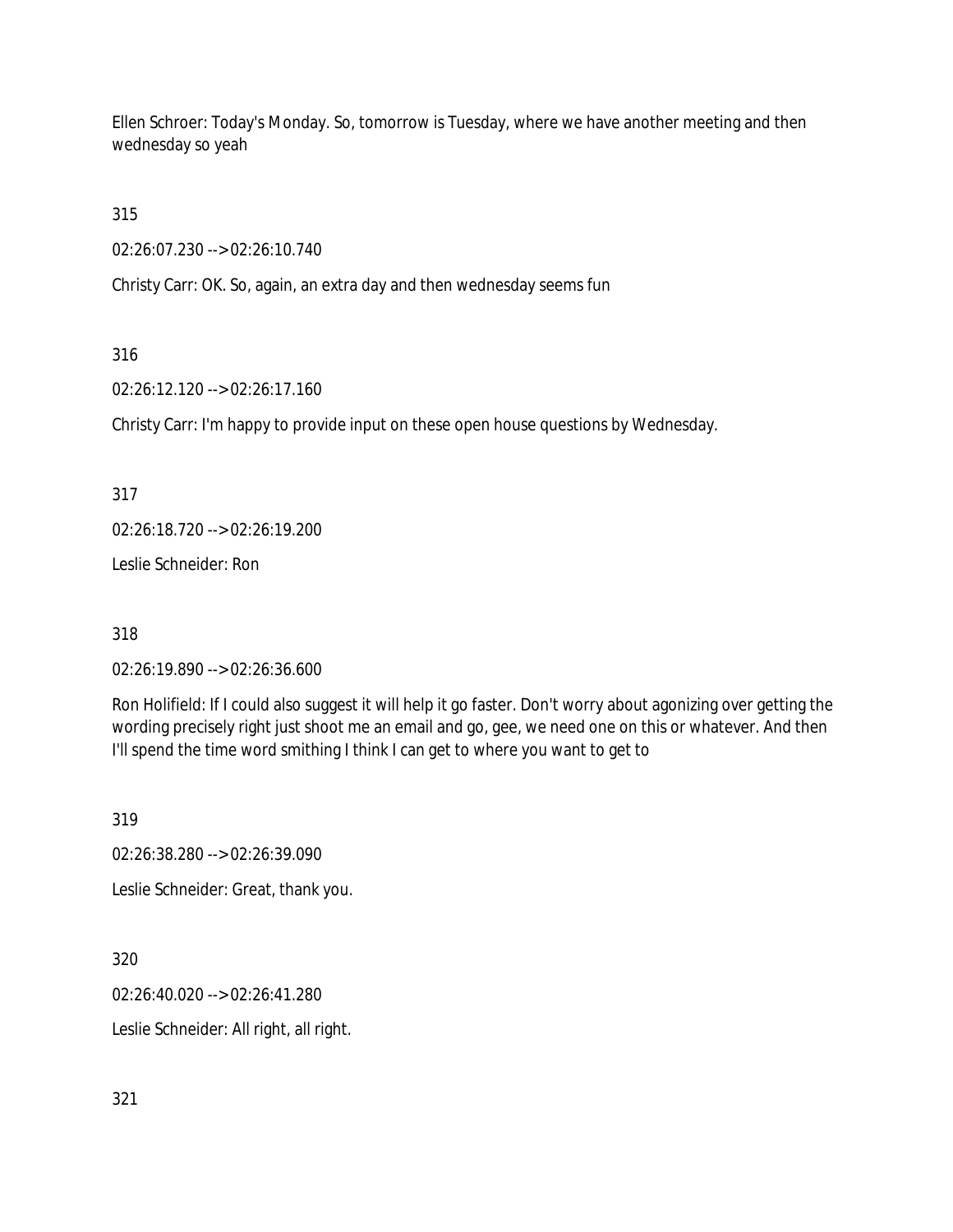02:26:41.490 --> 02:26:50.520

Ellen Schroer: We're getting close. We're getting close. Oh, that was actually the fat is actually the end that we're just going to talk through the summary and let you know what's coming next.

322

02:26:54.270 --> 02:26:55.560

Ron Holifield: Okay, so

323

02:26:57.270 --> 02:27:04.620

Ron Holifield: This is basically what we've just walked through you kind of know what's happening, what's coming up, what will happen eventually.

### 324

02:27:05.610 --> 02:27:22.590

Ron Holifield: And I think we were Ellen targeting first week of January. At this point for those final Council interviews. That's what we're shooting for obviously cove ID and a quarantine travel rules etc can affect that.

### 325

02:27:23.820 --> 02:27:30.180

Ron Holifield: One of the things that will happen is it will ask the candidates to develop a first year game plan.

#### 326

02:27:30.510 --> 02:27:39.120

Ron Holifield: We will give them contact information for the executive team and all of the Council to be able to engage in one on one conversations

327

02:27:39.360 --> 02:27:47.970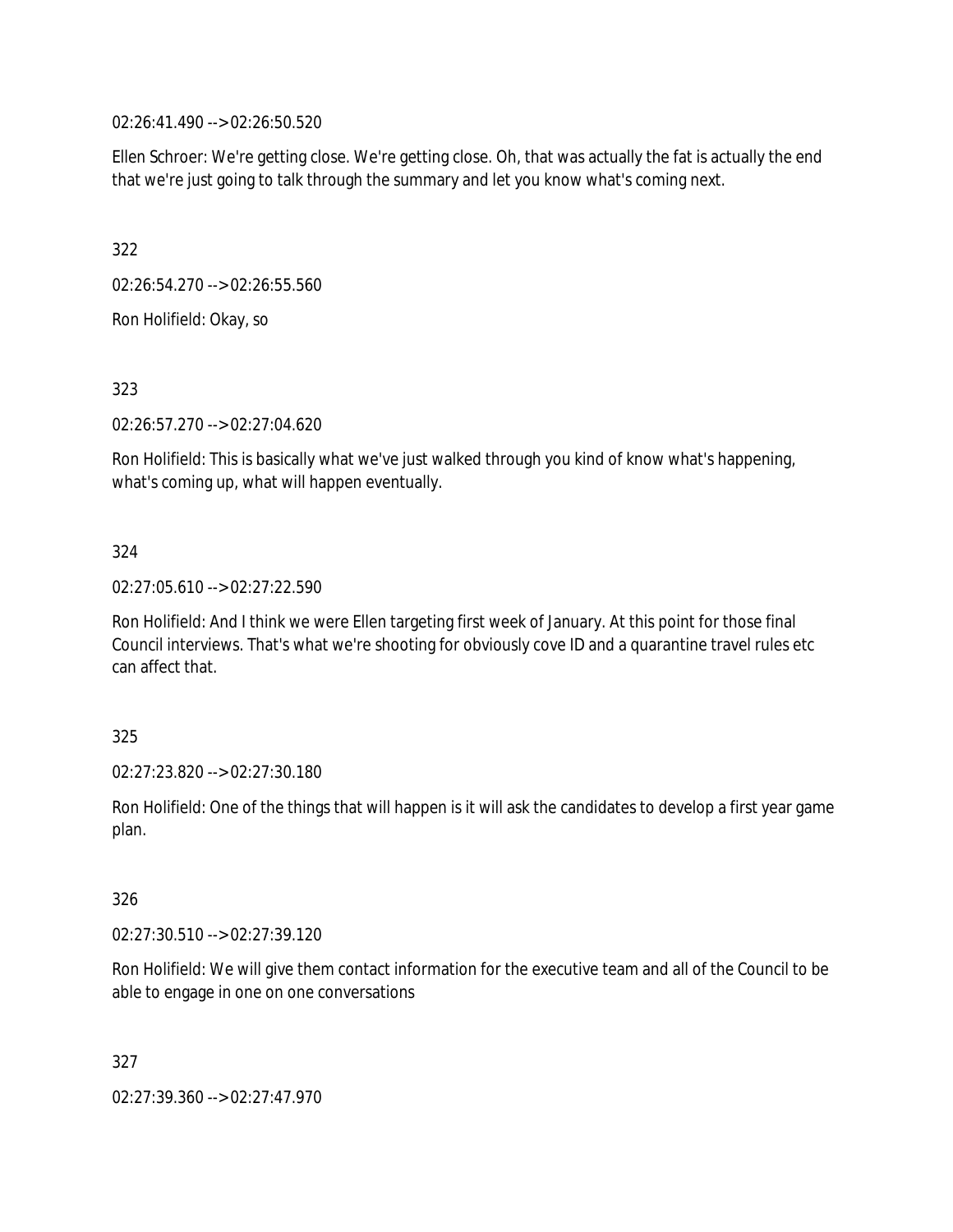Ron Holifield: Their, their assignment will be to develop a maximum five page first year game plan they will visit Bainbridge Island.

328

02:27:48.420 --> 02:28:12.330

Ron Holifield: Will rank staff tours of the island key 50 city facilities, etc. And then we'll also do some coaching of the tour guides and they'll provide feedback back to the Council for your final deliberations, so be glad to answer any questions. But that kind of covers the waterfront.

329

02:28:14.190 --> 02:28:19.860

Leslie Schneider: All right, thank you so much. Run. This is just, it's been an exciting evening.

### 330

02:28:23.130 --> 02:28:33.450

Leslie Schneider: All right, well, I don't see any hands up. So I think that we are talked out and then I appreciate your staying up late for us run

331

02:28:33.480 --> 02:28:34.170

Really, really.

332

02:28:36.210 --> 02:28:46.530

Leslie Schneider: Um, let's see. We if there's no other discussion. Hearing none. We are adjourned.

333

02:28:47.130 --> 02:28:47.550

Ellen Schroer: Thank you.